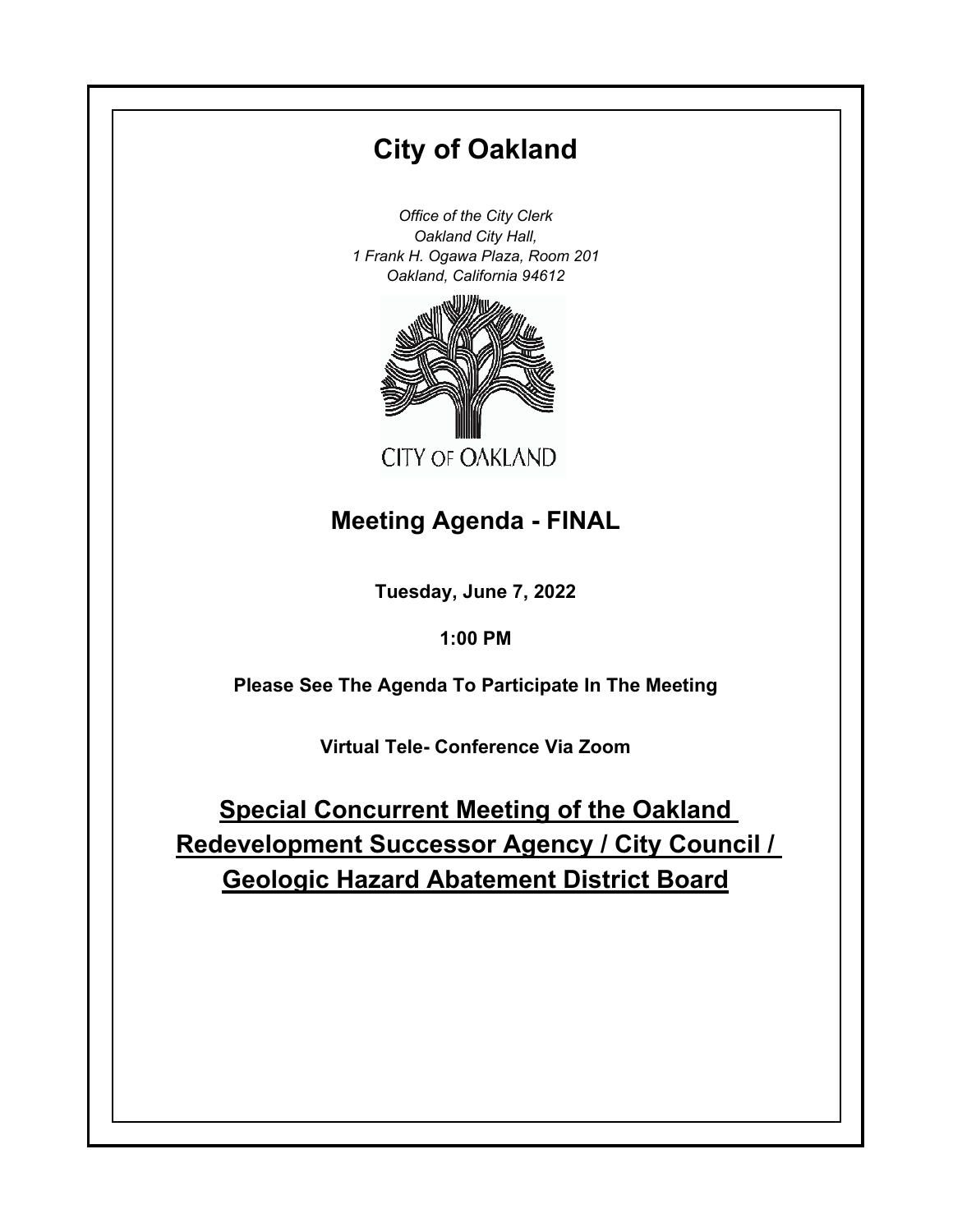*Pursuant to California Government Code Section 54953(e ), the City Council has found that an imminent risk to the health of attendees due to the COVID-19 pandemic continues to exist. Therefore, all City Councilmembers will particulate in the meeting via phone/video conference without notice of their teleconference locations*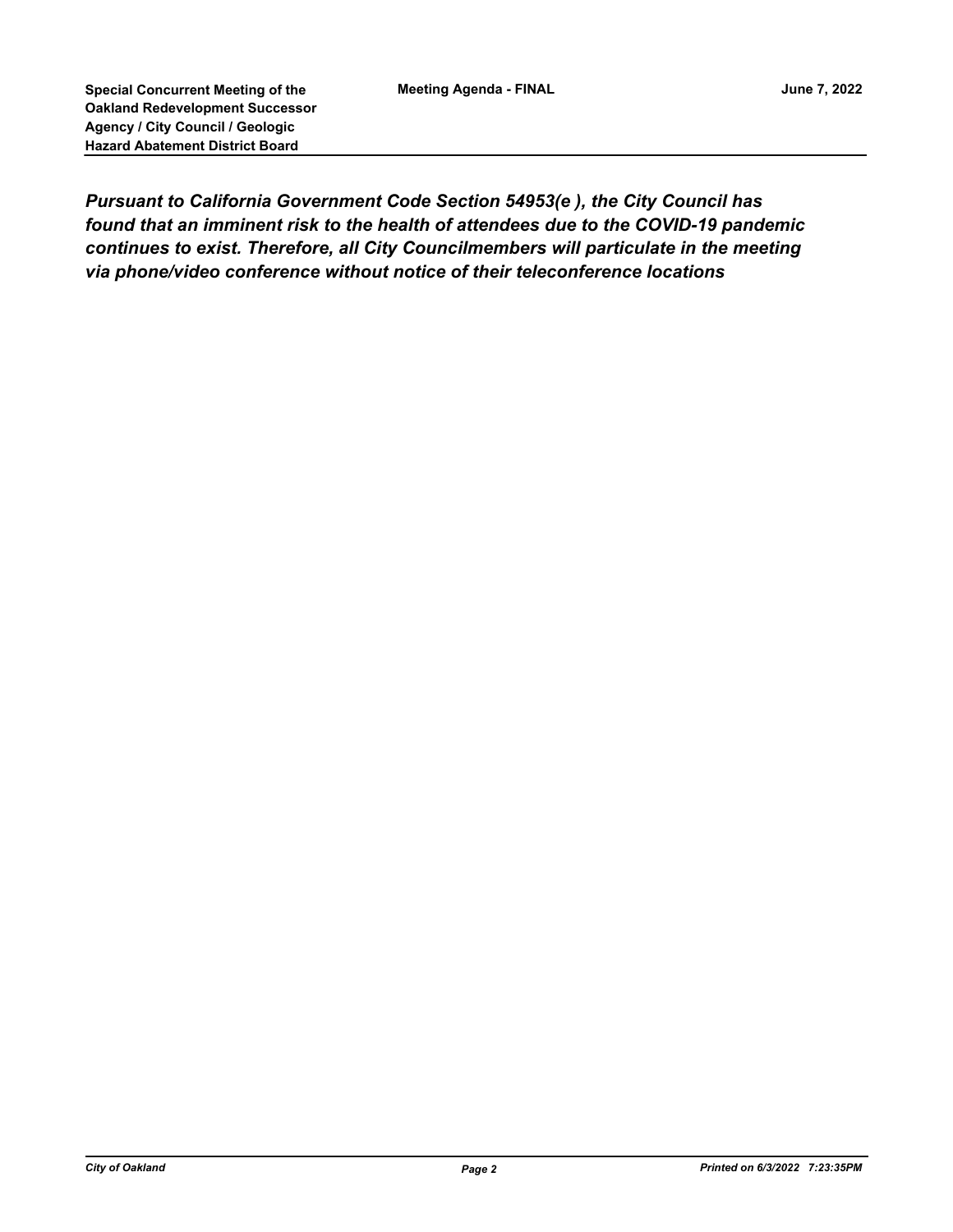### PUBLIC PARTICIPATION

The public may observe and/or participate in this meeting many ways.

#### OBSERVE:

• To observe, the public may view the televised video conference by viewing KTOP channel 10 on Xfinity (Comcast) or ATT Channel 99 and locating City of Oakland KTOP - Channel 10 • To observe the meeting online from the City's Agenda Meeting Calendar, at the noticed meeting time, please click on https://oakland.legistar.com/calendar.aspx and click on the "In Progress" link under "Video" for the corresponding meeting.

• To observe the meeting by video conference, please click on this link:

https://us02web.zoom.us/j/81433720544 at the noticed meeting time.

• To listen to the meeting by phone, please call the numbers below at the noticed meeting time: Dial (for higher quality, dial a number based on your current location):US: +1 669 900 6833 or +1 253 215 8782 or +1 346 248 7799 or +1 929 436 2866 or +1 301 715 8592 or +1 312 626 6799 or 833 548 0282 (Toll Free) or 877 853 5247 (Toll Free) or 888 788 0099 (Toll Free) or 833 548 0276 (Toll Free) Meeting ID: 814 3372 0544

If asked for a participant ID or code, press #.

#### COMMENT:

ALL PUBLIC COMMENT ON ACTION ITEMS WILL BE TAKEN AT THE BEGINNING OF THE MEETING UNDER ITEM 1. COMMENT FOR ITEMS NOT ON THE AGENDA WILL BE TAKEN UNDER OPEN FORUM AT THE END OF THE MEETING

There are three ways to submit public comments.

• eComment. To send your comment directly to Council members and staff BEFORE the meeting starts please click on https://oakland.legistar.com/calendar.aspx and click on the "eComment" link for the corresponding meeting. Please note that eComment submission closes five (5) minutes before posted meeting time.

• To comment by Zoom video conference, click the "Raise Your Hand" button to request to speak when Public Comment is being taken on a eligible agenda item at the beginning of the meeting. You will be permitted to speak during your turn,allowed to comment, and after the allotted time, re-muted. Instructions on how to "Raise Your Hand" is available at:

https://support.zoom.us/hc/en-us/articles/205566129 - Raise-Hand-In-Webinar.

• To comment by phone, please call on one of the above listed phone numbers. You will be prompted to "Raise Your Hand" by pressing "\*9" to speak when Public Comment is taken. You will be permitted to speak during your turn, allowed to comment, and after the allotted time, re-muted. Please unmute your self by pressing \*6.

If you have any questions, please email the Agenda Management Unit at cityclerk@oaklandca.gov

- Office of the City Clerk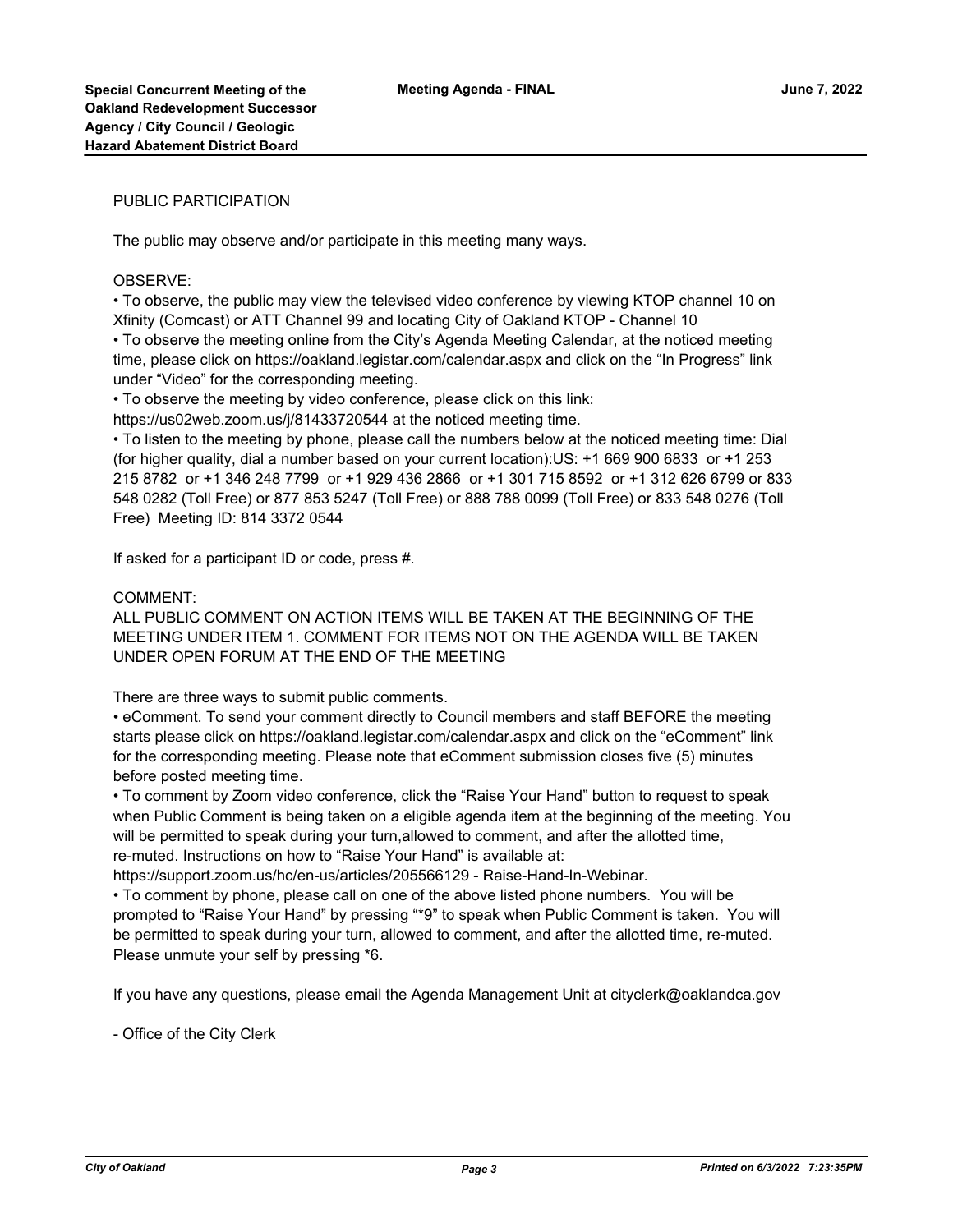### **ROLL CALL / CITY COUNCIL**

*COUNCILMEMBERS: Councilmember Carroll Fife, District 3; Councilmember Noel Gallo, District 5; Councilmember Dan Kalb, District 1; Vice Mayor Rebecca Kaplan, At Large; Councilmember Treva Reid, District 7; Councilmember Loren Taylor, District 6; President Pro Tempore Sheng Thao, District 4; Council President Nikki Fortunato Bas, District 2;*

### **ACTIONS ON SPECIAL ORDERS OF THE DAY**

 **(Ceremonial Presentations, Reports/Presentations From The Mayor, Council Acknowledgements/Announcements):**

### **MODIFICATIONS TO THE AGENDA AND PROCEDURAL ITEMS**

 **(Requests To: Reschedule Items From Consent To Non-Consent To The Next Council Agenda, Speak On Consent Calendar, Register Votes, Change Order Of Items, Reconsiderations, Pull Items Held In Committee):**

## **1 PUBLIC COMMENT: COMMENTS ON ALL ITEMS WILL BE TAKEN AT THIS TIME. COMMENTS FOR ITEMS NOT ON THE AGENDA WILL BE TAKEN DURING OPEN FORUM**

**2 CONSENT CALENDAR (CC) ITEMS:**

## **2.1 AT THIS TIME, THE JOINT MEETING OF LEONA QUARRY AND OAKLAND AREA GEOLOGIC HAZARD ABATEMENT DISTRICTS SHALL BE CONVENED**

Annual Oakland Area GHAD Budget From: Oakland Area GHAD Recommendation: Adopt Resolution 2022/05 Adopting The Annual Oakland Area GHAD Budget For Fiscal Year 2022/23 **2.1-1** [22-0468](http://oakland.legistar.com/gateway.aspx?m=l&id=/matter.aspx?key=33389)

[View Resolution](http://oakland.legistar.com/gateway.aspx?M=F&ID=7bc15e5d-c5a1-44a3-b400-1217dd7da7c1.pdf) *Attachments:*

[View Report](http://oakland.legistar.com/gateway.aspx?M=F&ID=7a900bee-1a1f-4ecb-93dc-36f91b86dc2f.pdf)

Annual Leona Quarry GHAD Budget From: Leona Quarry GHAD Recommendation: Adopt A Resolution 2022/01 Adopting The Annual Leona Quarry GHAD Budget For Fiscal Year 2022/23 **2.1-2** [22-0465](http://oakland.legistar.com/gateway.aspx?m=l&id=/matter.aspx?key=33386)

**[Staff Report Leona Quarry GHAD Budget](http://oakland.legistar.com/gateway.aspx?M=F&ID=0bc518e6-7532-41d7-8082-774ab4a41071.pdf)** [Leona Quarry GHAD 2022-23 Budget](http://oakland.legistar.com/gateway.aspx?M=F&ID=d8fc6434-187b-446c-9ce4-8f062e9fb79e.pdf) *Attachments:*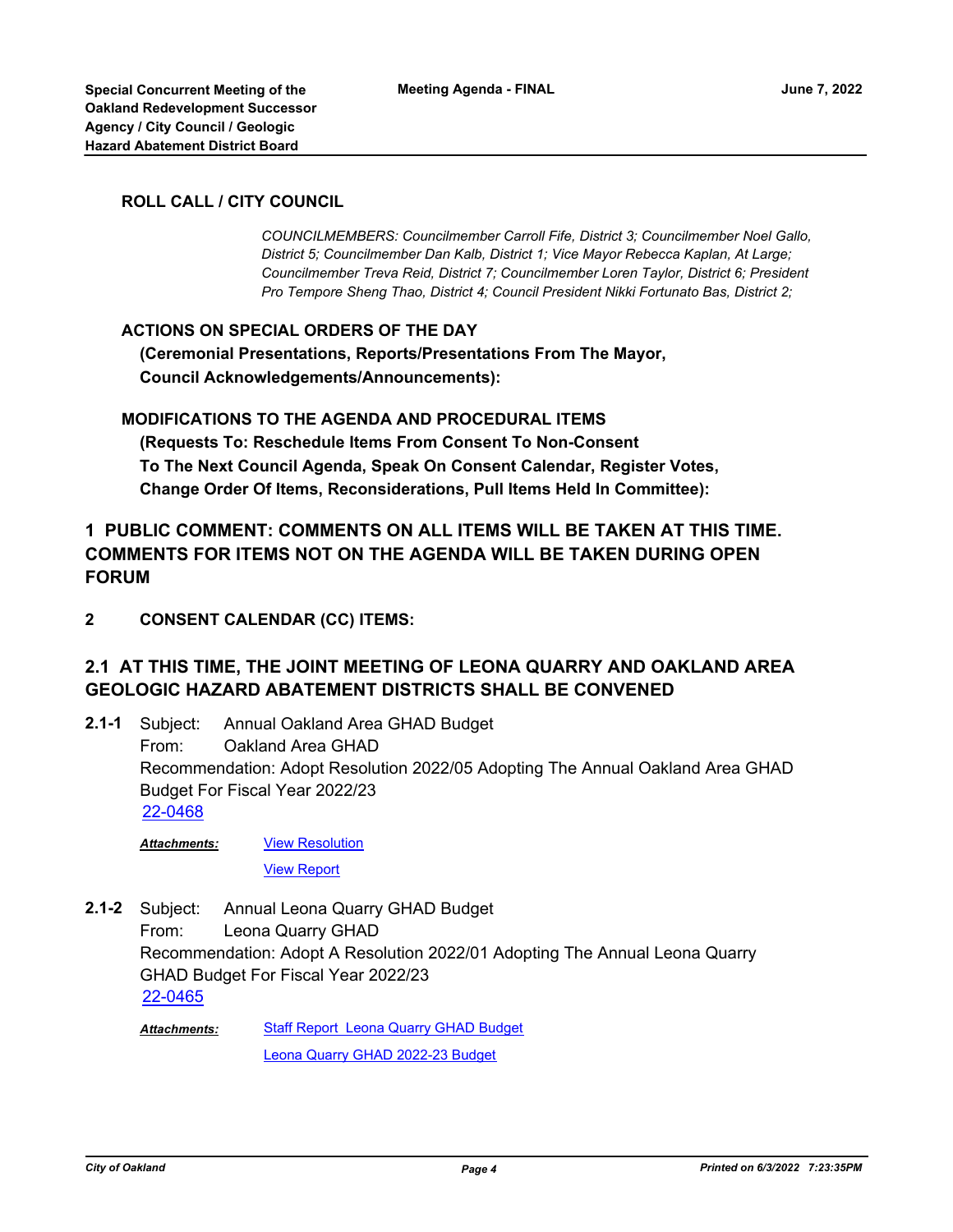**Petition For Annexation** From: Oakland Area GHAD Recommendation: Adopt A Resolution 2022/04 Accepting Petition For Annexation Of The Oak Knoll Development And Directing A Public Hearing Be Held On July 5, 2022 For The Request For Annexation **2.1-3** [22-0373](http://oakland.legistar.com/gateway.aspx?m=l&id=/matter.aspx?key=33294) [Staff Report for Resolution 2022-04 Oakland Area GHAD Accepting of Petition f](http://oakland.legistar.com/gateway.aspx?M=F&ID=a6852c6d-1bda-42c4-b96a-dd6e0c8279b1.pdf) [Oak Knoll Petition for Annexation Resolution](http://oakland.legistar.com/gateway.aspx?M=F&ID=a277dc8a-7dfa-4327-878e-2d4bf106714d.pdf) **[Petition for Annexation](http://oakland.legistar.com/gateway.aspx?M=F&ID=14094ced-d97d-4fbf-81bf-5a9eae651fd8.pdf)** *Attachments: Legislative History*  5/5/22 \*Rules & Legislation **Committee** Scheduled to the \* Concurrent Meeting of the Oakland Redevelopment Successor Agency and the City Council *on Consent.* 5/17/22 Special Concurrent Meeting of the Oakland Withdrawn and Rescheduled to the \* Concurrent Meeting of the Oakland

| 5/5/22  | *Rules & Legislation<br>Committee<br>on Consent.                                                                                                  | Scheduled to the * Concurrent Meeting of<br>the Oakland Redevelopment Successor<br>Agency and the City Council                           |
|---------|---------------------------------------------------------------------------------------------------------------------------------------------------|------------------------------------------------------------------------------------------------------------------------------------------|
| 5/17/22 | Special Concurrent Meeting<br>of the Oakland<br>Redevelopment Successor<br>Agency / City Council /<br>Geologic Hazard Abatement<br>District Board | Withdrawn and Rescheduled to the *<br>Concurrent Meeting of the Oakland<br>Redevelopment Successor Agency and the<br><b>City Council</b> |

## **CONSIDERATION OF ITEMS WITH STATUTORY PUBLIC HEARING**

Accepting Tabulation Of Votes For The Kenilworth Development From: Oakland Area GHAD Recommendation: Conduct A Public Hearing And Upon Conclusion Adopt A Resolution 2022/02 Accepting Tabulation Of Votes For the Kenilworth Development Within The Oakland Area Geologic Hazard Abatement District **2.1-4** [22-0466](http://oakland.legistar.com/gateway.aspx?m=l&id=/matter.aspx?key=33387)

**[View Staff Report](http://oakland.legistar.com/gateway.aspx?M=F&ID=0815ff0a-0efb-4c30-93dd-68cb8e599340.pdf)** [Kenilworth Development GHAD Engineers Report](http://oakland.legistar.com/gateway.aspx?M=F&ID=aa8706da-d186-4594-b097-809d5d9ad36c.pdf) [View Resolution](http://oakland.legistar.com/gateway.aspx?M=F&ID=fabda9b2-70d4-4a0a-988b-9e2c539332f4.pdf) *Attachments:*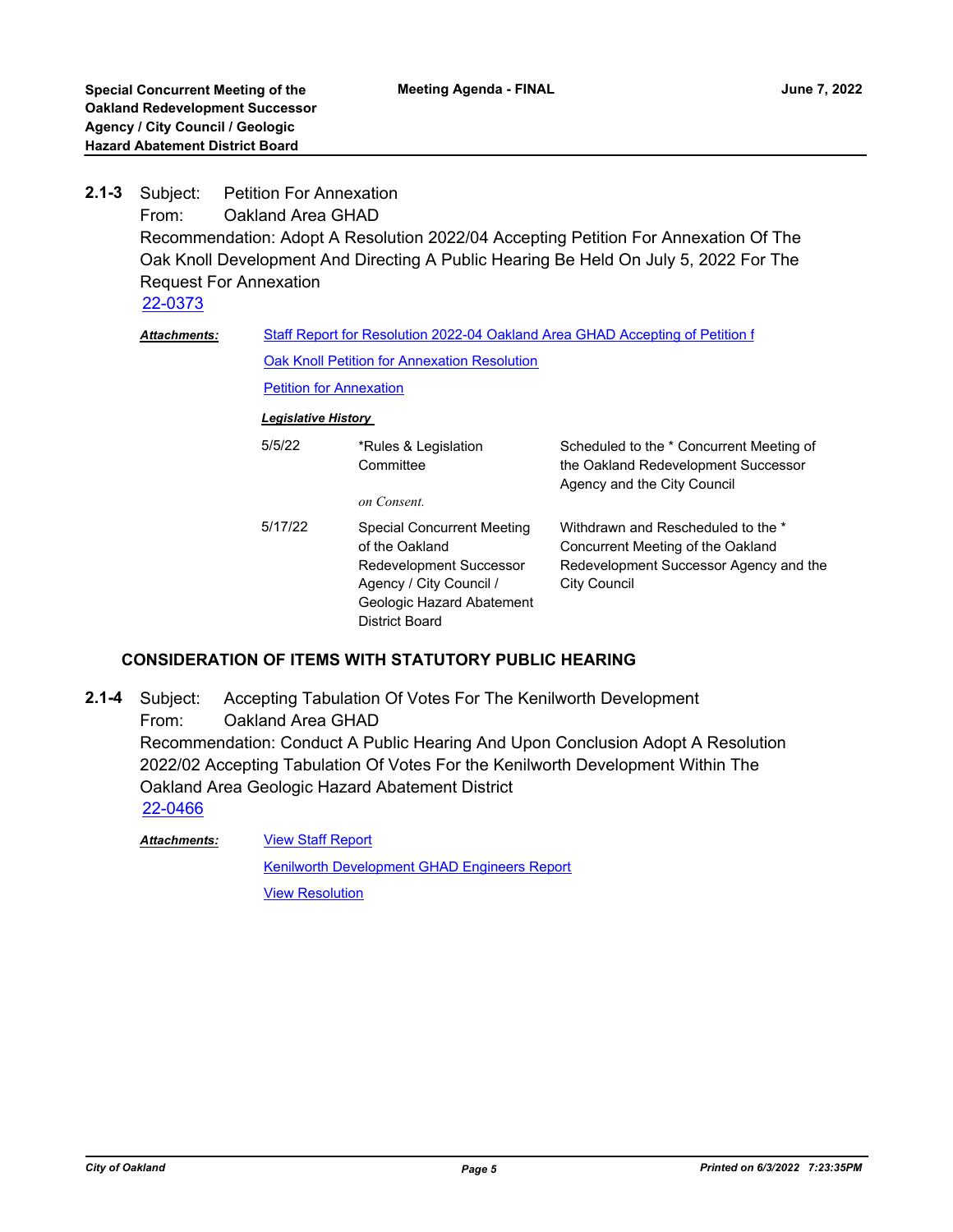- Subject: Confirming The Assessment For The Kenilworth Development From: Oakland Area GHAD Recommendation: Conduct A Public Hearing And Upon Conclusion Adopt A Resolution 2022/03 Confirming Assessment And Authorizing The Levy And Collection Of The Assessment For The Kenilworth Development Within The Oakland Area Geologic Hazard Abatement District **2.1-5** [22-0467](http://oakland.legistar.com/gateway.aspx?m=l&id=/matter.aspx?key=33388)
	- [Staff Report for Resolutions No. 2022-02 and 2022-03](http://oakland.legistar.com/gateway.aspx?M=F&ID=23d957dd-8ce0-400d-bee8-c98c68233452.pdf) [Kenilworth Development GHAD Engineers Report](http://oakland.legistar.com/gateway.aspx?M=F&ID=72de6b6c-aaa9-49da-a53f-a70c42acb173.pdf) **[Kenilworth Notice of Assessment](http://oakland.legistar.com/gateway.aspx?M=F&ID=60d28ae7-fc59-4008-88ea-490035bc8d91.docx)** [View Report](http://oakland.legistar.com/gateway.aspx?M=F&ID=c99a4dc4-2aab-4e30-a11b-4830f153fa06.pdf) *Attachments:*

## **AT THIS TIME, THE JOINT MEETING OF LEONA QUARRY AND OAKLAND AREA GEOLOGIC HAZARD ABATEMENT DISTRICTS SHALL BE ADJOURNED**

Subject: Declaration Of A Local Emergency Due To AIDS Epidemic From: Office Of The City Attorney Recommendation: Adopt A Resolution Renewing And Continuing The City Council's Declaration Of A Local Emergency Due To The Existence Of A Critical Public Health Crisis With Regard To The Human Immunodeficiency Virus ("HIV")/Acquired Immunodeficiency Syndrome ("AIDS") Epidemic **2.2** [22-0452](http://oakland.legistar.com/gateway.aspx?m=l&id=/matter.aspx?key=33373)

*Attachments:* [View Legislation](http://oakland.legistar.com/gateway.aspx?M=F&ID=49c67d69-32f7-4102-a4cb-4d91bb138e4a.pdf)

Subject: Declaration Of Medical Cannabis Health Emergency From: Office Of The City Attorney Recommendation: Adopt A Resolution Renewing The City Council's Declaration Of A Local Public Health Emergency With Respect To Safe, Affordable Access To Medical Cannabis In The City Of Oakland **2.3** [22-0453](http://oakland.legistar.com/gateway.aspx?m=l&id=/matter.aspx?key=33374)

*Attachments:* [View Legislation](http://oakland.legistar.com/gateway.aspx?M=F&ID=ee50a338-c01a-4d3f-9df4-905d468a0402.pdf)

Subject: Declaration Of A Local Emergency On Homelessness From: Vice Mayor Kaplan Recommendation: Adopt A Resolution Renewing And Continuing The City Council's Declaration Of A Local Emergency Due To The Existence Of The City's Homelessness **Crisis 2.4** [22-0454](http://oakland.legistar.com/gateway.aspx?m=l&id=/matter.aspx?key=33375)

*Attachments:* [View Legislation](http://oakland.legistar.com/gateway.aspx?M=F&ID=e7afc958-d851-4bf1-8c18-6181aa99fd8b.PDF)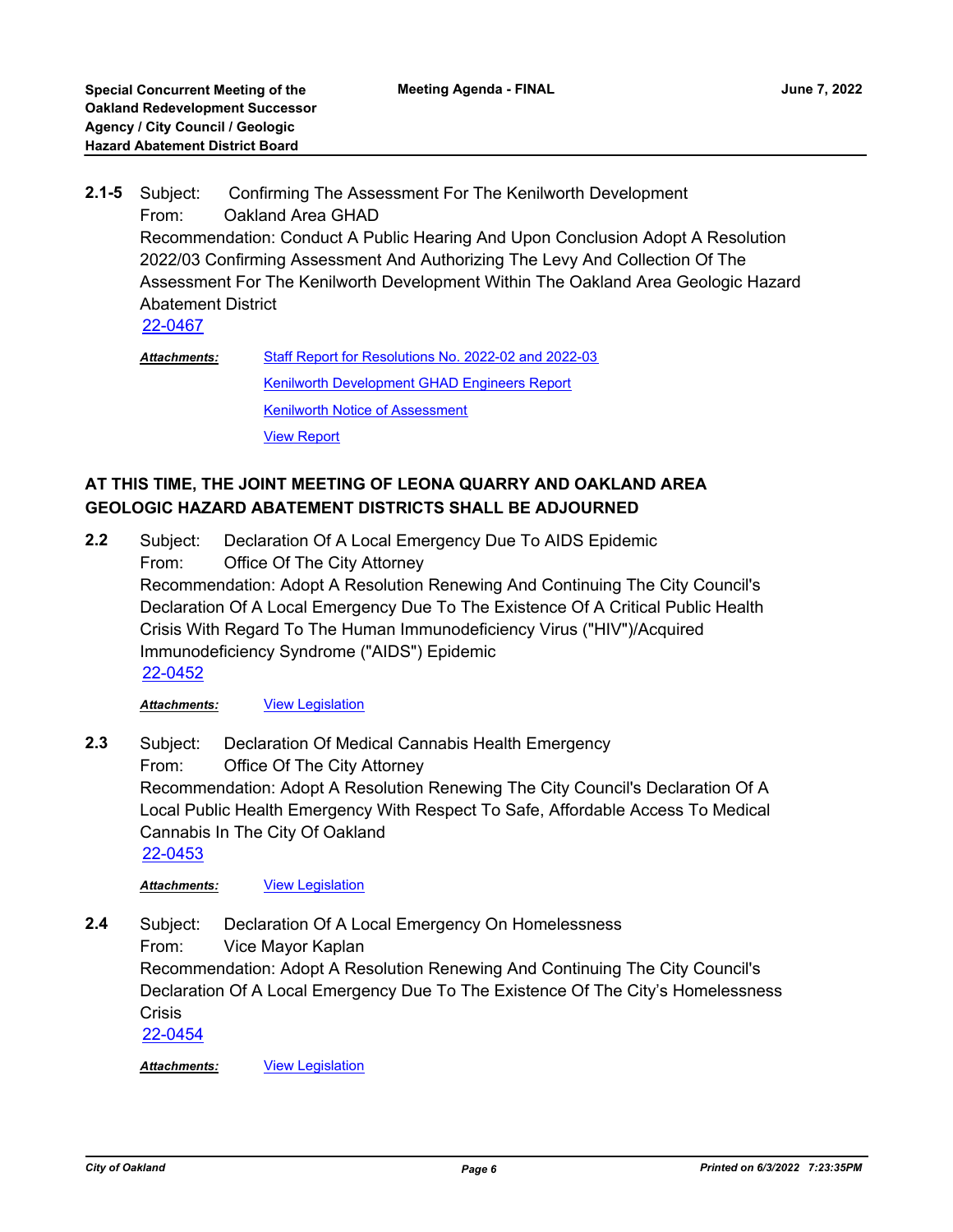Subject: Teleconference Meetings Of The City Council From: Office Of The City Administrator's Recommendation: Adopt A Resolution Renewing And Continuing The City Council's Determination That Conducting In-Person Meetings Of The City Council And Its Committees Would Present Imminent Risks To Attendees' Health, And Electing To Continue Conducting Meetings Using Teleconferencing In Accordance With California Government Code Section 54953(E), A Provision Of AB-361 **2.5** [22-0455](http://oakland.legistar.com/gateway.aspx?m=l&id=/matter.aspx?key=33376)

*Attachments:* [View Legislation](http://oakland.legistar.com/gateway.aspx?M=F&ID=c81dc76d-6d3a-456a-baad-d459c973bc39.pdf)

Subject: Celebrating Deputy Fire Chief Melinda Drayton **2.6**

From: Council President Bas and Chief Reginald Freeman Recommendation: Adopt A Resolution Honoring And Celebrating Deputy Fire Chief Melinda Drayton, Ma, Fsedi, For Her Leadership, Vision, Service And Commitment To The City Of Oakland And Congratulating Her Upon Her Retirement [22-0381](http://oakland.legistar.com/gateway.aspx?m=l&id=/matter.aspx?key=33302)

*Sponsors:* Oakland Fire Department, and Office Of The City Administrator

[View Legislation](http://oakland.legistar.com/gateway.aspx?M=F&ID=ea3537a8-fd16-4d7a-8605-e245d26fea78.pdf) *Attachments:*

[View Supplemental Legislation - 6/2/2022](http://oakland.legistar.com/gateway.aspx?M=F&ID=e3474fd1-98f4-4f66-aeac-4452daebe9af.PDF)

**Committee** 

### *Legislative History*

5/5/22 \*Rules & Legislation

Scheduled to the \* Concurrent Meeting of the Oakland Redevelopment Successor Agency and the City Council

*This item is from Councilmember Bas.*

Subject: Oakland Zoo 100th Anniversary From: Councilmember Reid Recommendation: Adopt A Resolution Commemorating The 100th Anniversary Of The Oakland Zoo **2.7**

[22-0441](http://oakland.legistar.com/gateway.aspx?m=l&id=/matter.aspx?key=33362)

[View Report](http://oakland.legistar.com/gateway.aspx?M=F&ID=7ea47975-9f84-43e3-ade2-fd2394dd4cbd.pdf) *Attachments:*

[View Legislation](http://oakland.legistar.com/gateway.aspx?M=F&ID=a0316b79-4475-4a75-9dcc-f08c7767961f.PDF)

### *Legislative History*

5/19/22 \*Rules & Legislation

Scheduled to the \* Concurrent Meeting of the Oakland Redevelopment Successor Agency and the City Council

*Ceremonial*

**Committee** 

## **2.8 THE ITEM REGARDING CITY OF OAKLAND 22-2023 TAX AND REVENUE ANTICIPATION NOTES - ORDINANCE WAS MOVED TO NON-CONSENT**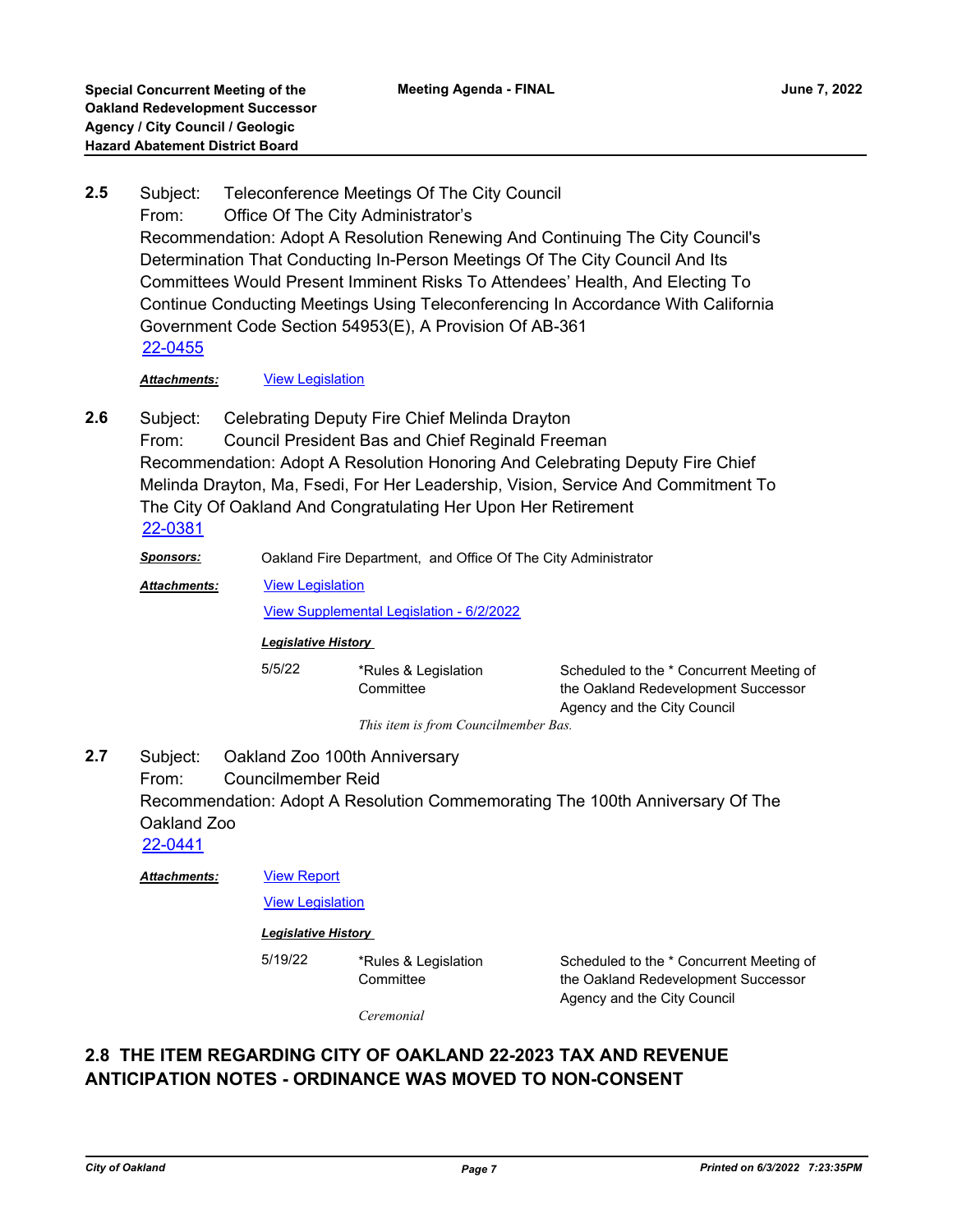Subject: Salary Ordinance To Increase The Salary For City Attorney From: Human Resources Management Department Recommendation: Adopt An Ordinance Amending The Salary Schedule Of Ordinance No. 12187 C.M.S ("Salary Ordinance") To Increase The Salary For City Attorney **2.9** [22-0310](http://oakland.legistar.com/gateway.aspx?m=l&id=/matter.aspx?key=33231)

#### [View Report](http://oakland.legistar.com/gateway.aspx?M=F&ID=711a6fe2-6591-4946-9b76-27d1ac50e109.pdf) *Attachments:*

[View Legislation](http://oakland.legistar.com/gateway.aspx?M=F&ID=3fc2dc9c-5e2f-4d3a-b2a6-ddcea720dd0a.pdf)

[View Supplemental Report - 5/5/2022](http://oakland.legistar.com/gateway.aspx?M=F&ID=fc16aab2-8545-4f60-a02d-6457443a8870.PDF)

*ACTION ON THIS ITEM WILL RESULT IN FINAL PASSAGE (Second Reading) OF THIS ORDINANCE.*

*INTRODUCTION (First Reading) WAS PASSED ON MAY 17, 2022; 6 AYES 1 NO FIFE 1ABSTAINED KAPLAN.*

#### *Legislative History*

| 4/28/22 | *Special Rules and<br><b>Legislation Committee</b>                                                                                                              | Scheduled to the *Finance & Management<br>Committee                                                                                                              |
|---------|-----------------------------------------------------------------------------------------------------------------------------------------------------------------|------------------------------------------------------------------------------------------------------------------------------------------------------------------|
| 5/9/22  | *Finance & Management<br>Committee                                                                                                                              | Continued to the *Finance & Management<br>Committee                                                                                                              |
| 5/12/22 | *Rules & Legislation<br>Committee<br>On Non-Consent                                                                                                             | Scheduled to the Concurrent Meeting of the<br>Oakland Redevelopment Successor Agency<br>/ City Council / Geologic Hazard Abatement<br>District Board             |
| 5/17/22 | <b>Special Concurrent Meeting</b><br>of the Oakland<br><b>Redevelopment Successor</b><br>Agency / City Council /<br>Geologic Hazard Abatement<br>District Board | Approved On Introduction and Scheduled for<br>Final Passage to the * Concurrent Meeting<br>of the Oakland Redevelopment Successor<br>Agency and the City Council |

Subject: Bus Rapid Transit (BRT) Business Assistance Fund - Program Outcomes From: Economic And Workforce Development Department Recommendation: Receive An Informational Report Evaluating Outcomes From The Bus Rapid Transit (BRT) Business Assistance Fund **2.10** [22-0307](http://oakland.legistar.com/gateway.aspx?m=l&id=/matter.aspx?key=33228)

### Attachments: **[View Report](http://oakland.legistar.com/gateway.aspx?M=F&ID=c693eef0-0e64-47e2-afe8-6f4bdc3a06ac.pdf)**

### *Legislative History*

5/5/22 \*Rules & Legislation Committee

Scheduled to the \* Concurrent Meeting of the Oakland Redevelopment Successor Agency and the City Council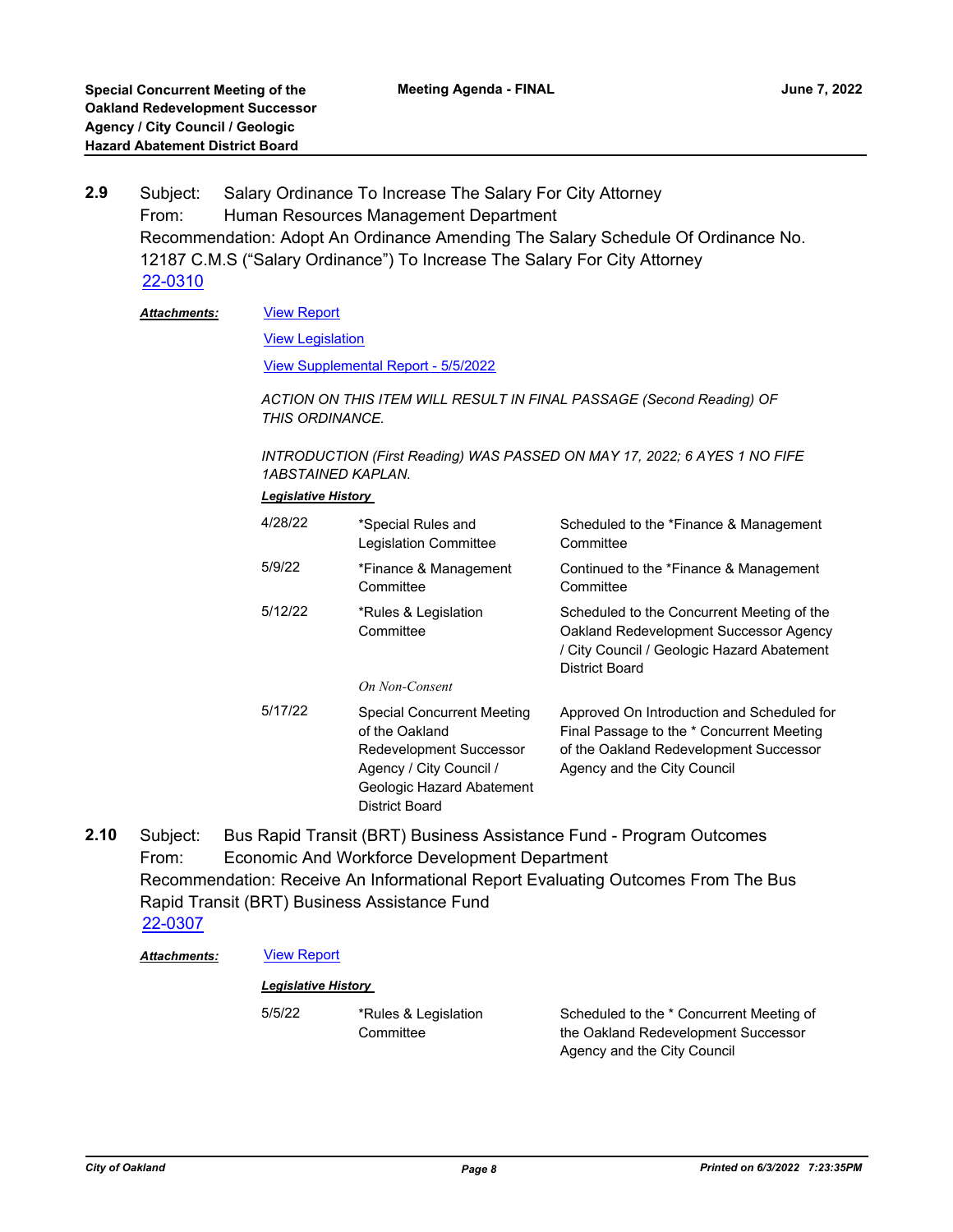Subject: Lowell Park Basketball Court Resurfacing Gift From: Oakland Parks, Recreation & Youth Development Recommendation: Adopt A Resolution 1) Accepting A Gift Of In-Kind Services From Project Backboard For Lowell Park Outdoor Basketball Court Resurfacing Valued In An Amount Not To Exceed One Hundred Thirty-Two Thousand Seven Hundred Dollars (\$132,700) And 2) Authorizing The City Administrator To Execute A Contract In The Amount Of One Dollar (\$1.00) With Project Backboard And DRYCO, Inc., The Construction Vendor Selected To Perform The Services, To Authorize The Work On City **Property 2.11** [22-0385](http://oakland.legistar.com/gateway.aspx?m=l&id=/matter.aspx?key=33306)

*Attachments:*

[View Legislation](http://oakland.legistar.com/gateway.aspx?M=F&ID=7c65cba7-c5be-4a7d-af39-2884cf833afa.pdf)

[View Report](http://oakland.legistar.com/gateway.aspx?M=F&ID=24e30d3e-ed99-4f61-b49b-0042d613869a.pdf)

*Legislative History* 

5/5/22 \*Rules & Legislation **Committee** *On Consent*

Scheduled to the \* Concurrent Meeting of the Oakland Redevelopment Successor Agency and the City Council

- Subject: Alternate Police Commissioner Appointment **2.12**
	- From: Office Of The City Administrator

Recommendation: Adopt A Resolution Accepting The Selection Panel's Slate Of One Alternate Police Commissioner (Angela Jackson-Castain) To Serve On The City Of Oakland Police Commission

[22-0405](http://oakland.legistar.com/gateway.aspx?m=l&id=/matter.aspx?key=33326)

*Attachments:*

[View Report](http://oakland.legistar.com/gateway.aspx?M=F&ID=fbbfa5be-e7d1-443a-89b3-a88eb516267b.pdf)

### [View Legislation](http://oakland.legistar.com/gateway.aspx?M=F&ID=684702ab-562a-4903-821b-0859c43854ee.pdf)

### *Legislative History*

5/12/22 \*Rules & Legislation **Committee** 

Scheduled to the Concurrent Meeting of the Oakland Redevelopment Successor Agency / City Council / Geologic Hazard Abatement District Board

*On Consent*

Subject: 2022-23 Road Maintenance And Rehabilitation Account Annual Project List From: Transportation Department Recommendation: Adopt A Resolution Adopting A List Of Projects To Be Implemented With Road Maintenance And Rehabilitation Account Funds In Fiscal Years 2022-23 And Adopting Appropriate California Environmental Quality Act Findings **2.13** [22-0399](http://oakland.legistar.com/gateway.aspx?m=l&id=/matter.aspx?key=33320)

*Attachments:*

[View Legislation](http://oakland.legistar.com/gateway.aspx?M=F&ID=54be2b23-f52c-4b7a-b78e-8a221046b47e.pdf)

[View Report](http://oakland.legistar.com/gateway.aspx?M=F&ID=e5a21eee-6aa8-449f-8674-1b731e7f2e73.pdf)

*Legislative History*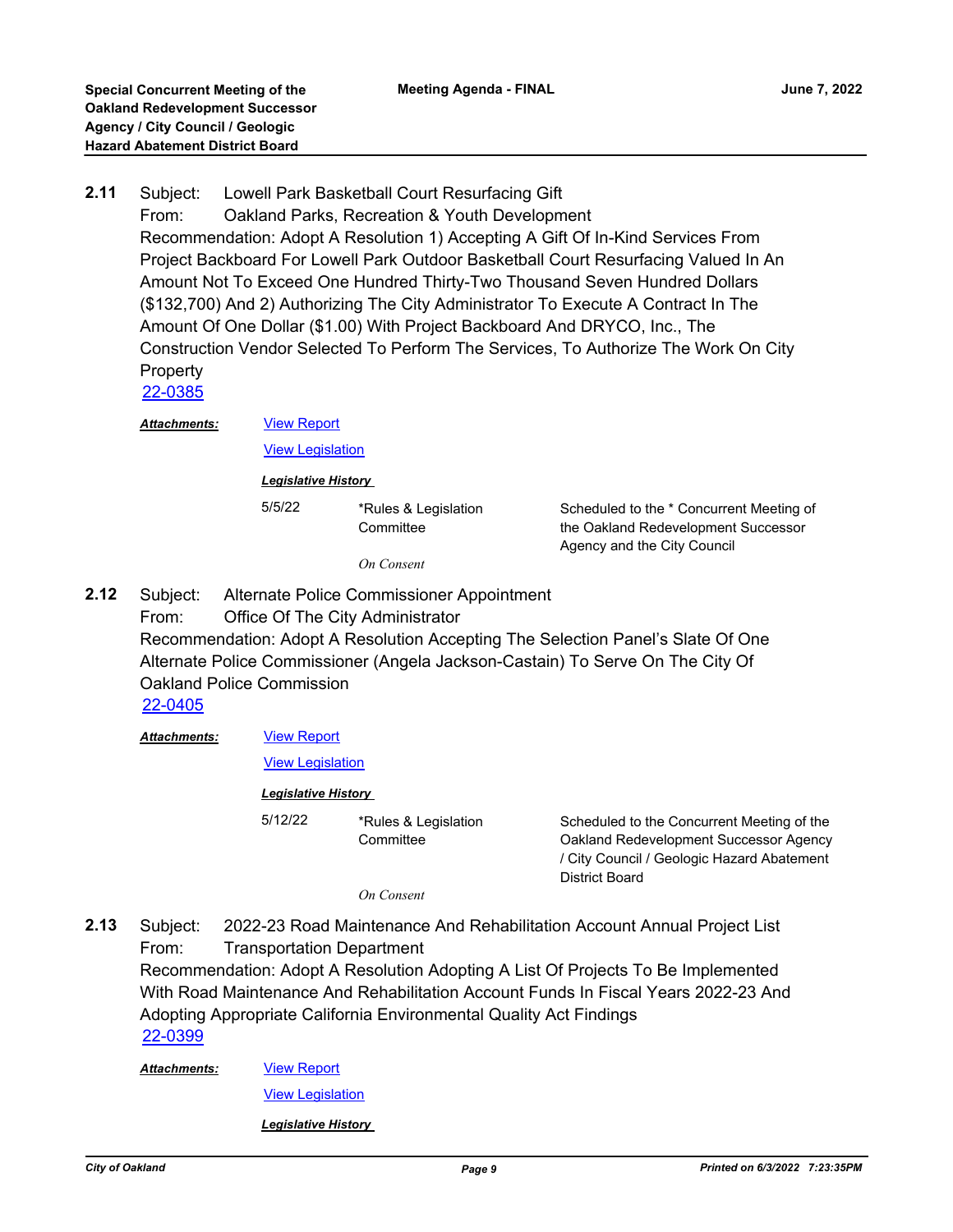| 5/12/22 | *Rules & Legislation<br>Committee | Scheduled to the Concurrent Meeting of the<br>Oakland Redevelopment Successor Agency<br>/ City Council / Geologic Hazard Abatement |
|---------|-----------------------------------|------------------------------------------------------------------------------------------------------------------------------------|
|         |                                   | District Board                                                                                                                     |
|         | On Consent                        |                                                                                                                                    |

Subject: Summer Youth Employment Program From: Economic And Workplace Development Department Recommendation: Adopt A Resolution Of The Oakland City Council Authorizing The City Administrator To: **2.14**

(1) Apply For, Accept, And Appropriate Grants And Contributions And To Allocate Any Additional Funds Raised For The City's Summer Youth Employment Program And Services Of The Oakland Workforce Development Board Without Returning To The City Council; And

(2) Negotiate And Execute Grant Agreements For The 2022 Summer Youth Employment Program Between The City Of Oakland And: Lao Family Community Development, Inc., Youth Employment Partnership, Inc., And Trybe, Inc. Pursuant To A Request For Proposals For Fiscal Years 2022- 2025

*Attachments:*

[View Report](http://oakland.legistar.com/gateway.aspx?M=F&ID=79bcc61e-d0e2-45d2-bb6d-73b9fdb0d90b.pdf) **[View Legislation](http://oakland.legistar.com/gateway.aspx?M=F&ID=31797c0a-57ef-475d-8305-638d1645641c.pdf)** 

*Legislative History* 

5/12/22 \*Rules & Legislation

**Committee** 

Scheduled to the Concurrent Meeting of the Oakland Redevelopment Successor Agency / City Council / Geologic Hazard Abatement District Board

*On Consent*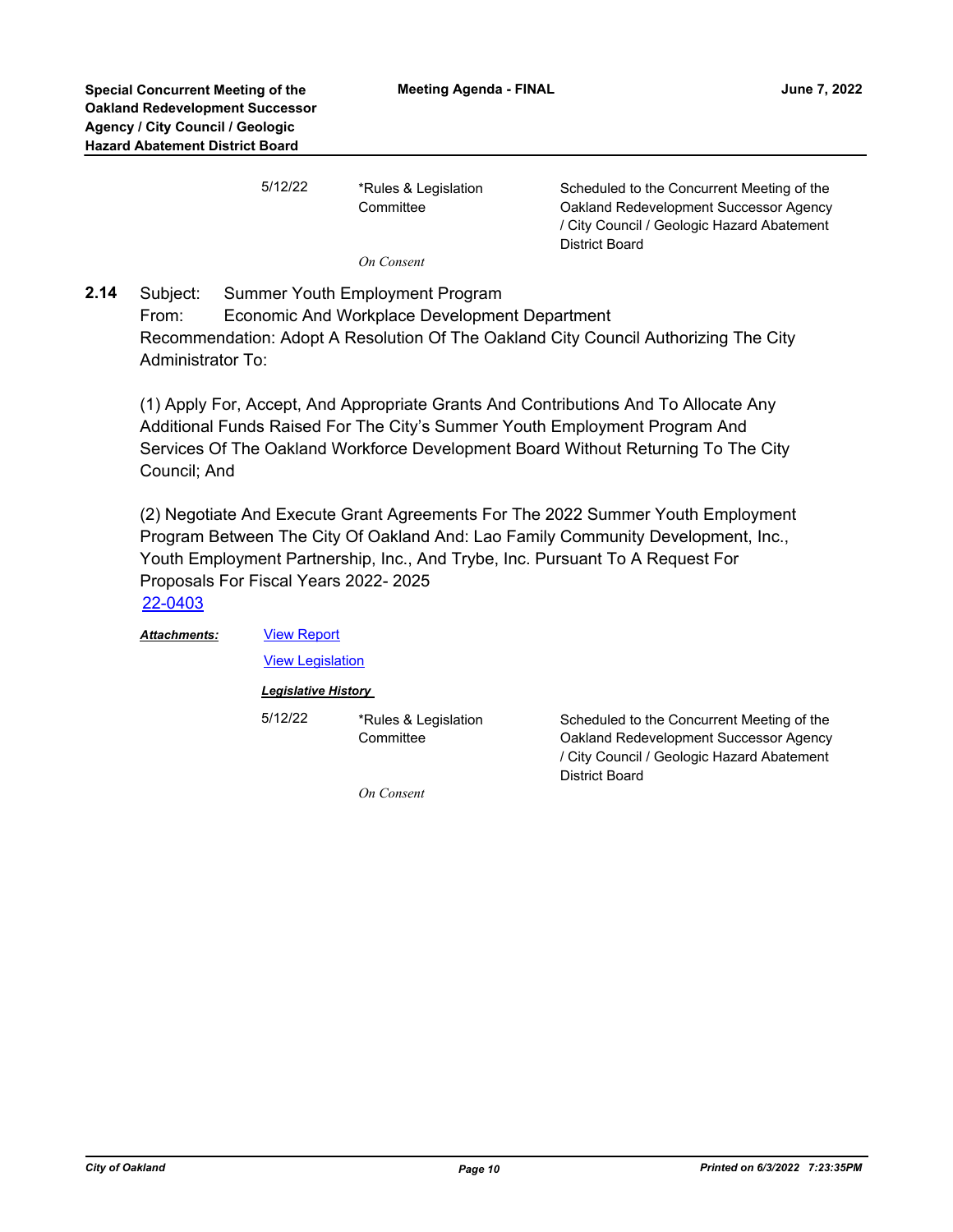*Attachments:*

#### Subject: Contract For Disposal Of Asphalt And Concrete For In-House Paving From: Transportation Department Recommendation: Adopt The Following Pieces Of Legislation; **2.15**

1) A Resolution: (1) Amending And Increasing The Contract With Argent Materials In An Amount Not To Exceed One Million Dollars (\$1,000,000) Until June 2023, With An Option To Extend The Agreement For An Additional Two-Year Period In An Amount Not To Exceed One Million Dollars (\$1,000,000) For A Total Not To Exceed Contract Amount Of Two Million Dollars (\$2,000,000) Over Four (4) Years; And (2) Waiving Advertising, Bidding And The Local And Small Local Business Participation Requirements; And (3) Adopting Appropriate California Environmental Quality Act Findings; And [22-0404](http://oakland.legistar.com/gateway.aspx?m=l&id=/matter.aspx?key=33325)

| <b>View Report</b>      |                                   |                                                                                                                                                      |
|-------------------------|-----------------------------------|------------------------------------------------------------------------------------------------------------------------------------------------------|
| <b>View Legislation</b> |                                   |                                                                                                                                                      |
| Legislative History     |                                   |                                                                                                                                                      |
| 5/12/22                 | *Rules & Legislation<br>Committee | Scheduled to the Concurrent Meeting of the<br>Oakland Redevelopment Successor Agency<br>/ City Council / Geologic Hazard Abatement<br>District Board |
|                         | On Consent                        |                                                                                                                                                      |
| 5/19/22                 | *Rules & Legislation<br>Committee | Scheduled to the * Concurrent Meeting of<br>the Oakland Redevelopment Successor<br>Agency and the City Council                                       |
|                         | Consent                           |                                                                                                                                                      |

2) A Resolution: (1) Amending And Increasing The Existing Contract With Right Away Redy Mix In An Amount Not To Exceed One Million Dollars (\$1,000,000) And Extending The Term By One Additional Year To March 31, 2024; And (2) Waiving Advertising, Bidding And The Local And Small Local Business Participation Requirements; And (3) Adopting Appropriate California Environmental Quality Act Findings [22-0409](http://oakland.legistar.com/gateway.aspx?m=l&id=/matter.aspx?key=33330)

| <b>Attachments:</b> | <b>View Legislation</b>               |                                   |                                                                                                                                                      |  |
|---------------------|---------------------------------------|-----------------------------------|------------------------------------------------------------------------------------------------------------------------------------------------------|--|
|                     | View Corrected Legislation - 6/2/2022 |                                   |                                                                                                                                                      |  |
|                     | <b>Legislative History</b>            |                                   |                                                                                                                                                      |  |
|                     | 5/12/22                               | *Rules & Legislation<br>Committee | Scheduled to the Concurrent Meeting of the<br>Oakland Redevelopment Successor Agency<br>/ City Council / Geologic Hazard Abatement<br>District Board |  |
|                     |                                       | On Consent                        |                                                                                                                                                      |  |
|                     | 5/19/22                               | *Rules & Legislation<br>Committee | Scheduled to the * Concurrent Meeting of<br>the Oakland Redevelopment Successor<br>Agency and the City Council                                       |  |
|                     |                                       | Consent                           |                                                                                                                                                      |  |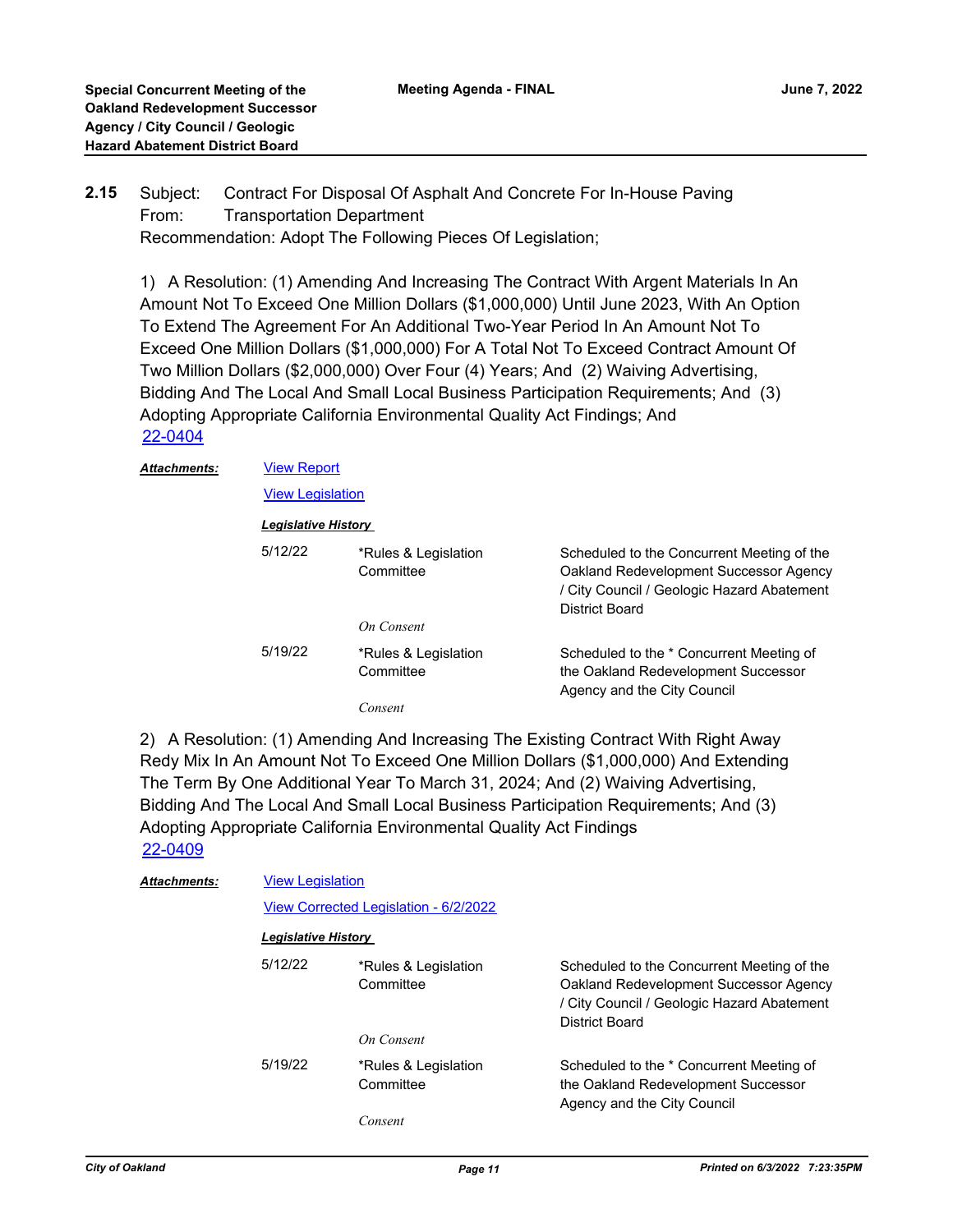Subject: FY2022-23 City Of Oakland Head Start Multi-Contract Report And Resolutions From: Human Services Department Recommendation: Adopt The Following Pieces Of Legislation; **2.16**

1) A Resolution: (1) Authorizing The City Administrator To Apply For And Accept The California Pre-Kindergarten And Family Literacy Support (CPKS) Grant In The Amount Of Thirty-Two Thousand Five Hundred Dollars (\$32,500) And The California State Preschool Program (CSPP) Expansion Grant In An Amount Of Two Million Five Hundred Fifty-Five Thousand Five Hundred Sixty-Nine Dollars (\$2,555,569) From The California Department Of Education For Early Childhood Education From July 1, 2022 Through June 30, 2023; And (2) Appropriating A Contribution From The General Purpose Fund In An Amount Of One Hundred Sixty-Three Thousand Five Hundred Thirty-Five Dollars (\$163,535) Equivalent To The Associated Central Services Overhead Costs Estimated; And (3) Authorizing The City Administrator To Accept And Appropriate Additional CSPP Grant Funding That Becomes Available For The Same Purposes Stated, During The Same Grant Term, And Amend The Agreement Without Returning To Council; And [22-0414](http://oakland.legistar.com/gateway.aspx?m=l&id=/matter.aspx?key=33335)

[View Report](http://oakland.legistar.com/gateway.aspx?M=F&ID=2c0124ac-cb37-4328-888f-c113d35926a8.pdf) [View Legislation](http://oakland.legistar.com/gateway.aspx?M=F&ID=0c51acf6-35c6-4dee-8aa7-31de7bc4c2ef.pdf) *Attachments: Legislative History*  5/12/22 \*Rules & Legislation **Committee** 

Scheduled to the Concurrent Meeting of the City Council/Geological Hazard Abatement District Board

*On Consent*

2) A Resolution: (1) Authorizing The City Administrator To Enter Into A Subcontract With Oakland Unified School District (OUSD) To Receive State Funding In An Estimated Amount Of One Hundred Eighty-Five Thousand Dollars (\$185,000) To Provide California General Child Care Services (OUSD/CCTR) To Eligible Participants, Ages Birth To Three Years Old, Effective July 1, 2022 Through June 30, 2023; And (2) Appropriating A Contribution From The General Purpose Fund Included In The FY 2022-23 Proposed Budget In An Amount Of Forty-Three Thousand Five Hundred Sixty Dollars (\$43,560) Equivalent To The Associated Central Services Overhead; And (3) Authorizing The City Administrator To Accept And Appropriate Additional OUSD-CCTR Grant Funding That Becomes Available For The Same Purposes Stated, During The Same Grant Term, And Amend The Agreement Without Returning To Council; And [22-0415](http://oakland.legistar.com/gateway.aspx?m=l&id=/matter.aspx?key=33336)

### *Attachments:* [View Legislation](http://oakland.legistar.com/gateway.aspx?M=F&ID=a2ce38fd-c47a-4550-b448-bcfc668114a7.pdf)

#### *Legislative History*

5/12/22 \*Rules & Legislation **Committee** 

Scheduled to the Concurrent Meeting of the City Council/Geological Hazard Abatement District Board

*On Consent*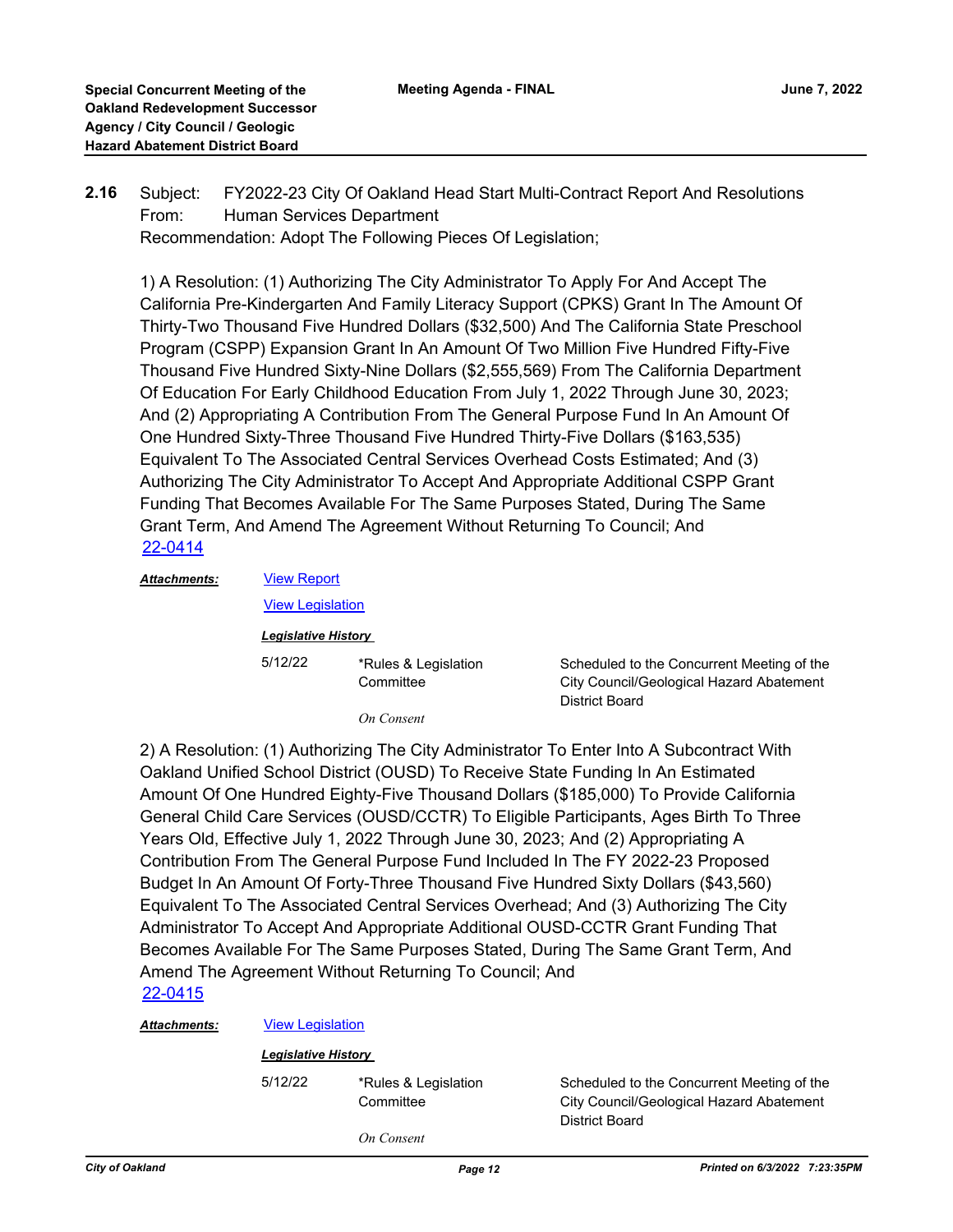3) A Resolution Authorizing The City Administrator: (1) To Apply For And Accept The Us Department Of Agriculture Child And Adult Care Food Program (CACFP) Grant From The California Department Of Education In An Estimated Amount Of Two Hundred Forty-Nine Thousand Seven Hundred Twenty-Three Dollars (\$249,723) To Provide Funding For Nutritious Meals From July 1, 2022 Through June 30, 2023; And (2) To Accept And Appropriate Additional CACFP Grant Funding That Becomes Available For The Same Purposes Stated, During The Same Grant Term And Amend The Agreement Without Returning To Council

[22-0416](http://oakland.legistar.com/gateway.aspx?m=l&id=/matter.aspx?key=33337)

*Attachments:* [View Legislation](http://oakland.legistar.com/gateway.aspx?M=F&ID=e87bec56-93c9-43fd-9fc5-620a666c480e.pdf)

*Legislative History* 

5/12/22 \*Rules & Legislation

Scheduled to the Concurrent Meeting of the Oakland Redevelopment Successor Agency / City Council / Geologic Hazard Abatement District Board

*On Consent*

**Committee** 

Subject: State Library Broadband Grant Acceptance From: Oakland Public Library **2.17**

> Recommendation: Adopt A Resolution Authorizing The City Administrator To (1) Apply For Grant Funds From The California State Library; And (2) Accept And Appropriate Said Funds In An Amount Not To Exceed \$323,367.37 Through The Fiscal Year 2021-2022 For Funding High-Speed Broadband At Oakland Public Library; And (3) Apply For, Accept And Appropriate Future Grant Funds For Said Purpose Within The Grant Term, Without Returning To Council

[22-0419](http://oakland.legistar.com/gateway.aspx?m=l&id=/matter.aspx?key=33340)

#### [View Report](http://oakland.legistar.com/gateway.aspx?M=F&ID=65f6e595-ec69-463a-8f73-fa509cca0a9b.pdf) *Attachments:*

[View Legislation](http://oakland.legistar.com/gateway.aspx?M=F&ID=57406167-688c-49c8-92a6-3c81d3ab8ac2.PDF)

### *Legislative History*

5/19/22 \*Rules & Legislation **Committee** 

Scheduled to the \* Concurrent Meeting of the Oakland Redevelopment Successor Agency and the City Council

*Consent*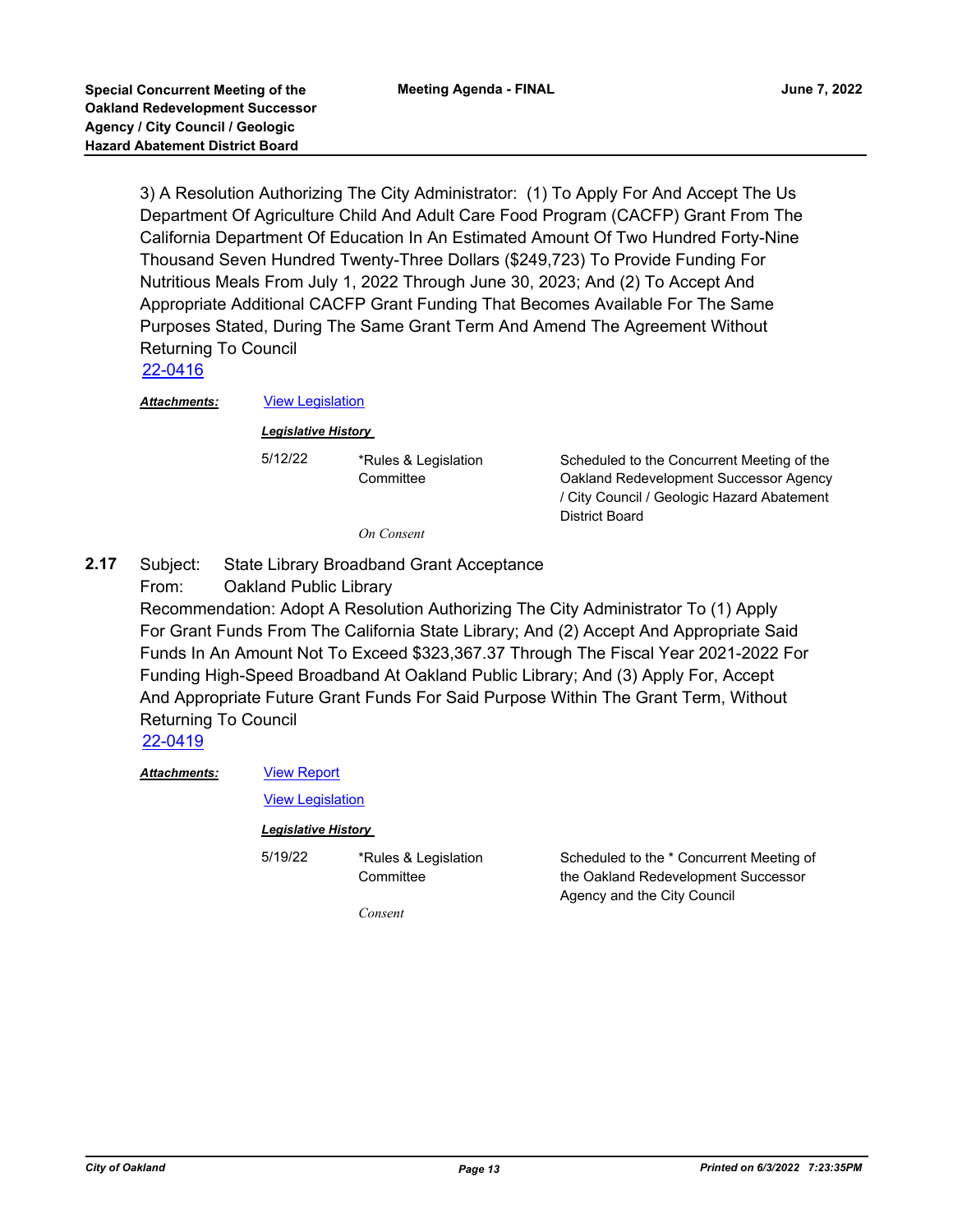Subject: Friends Of The Oakland Public Library Grant Acceptance From: Oakland Public Library Recommendation: Adopt A Resolution Authorizing The City Administrator To Apply For And Accept Grants, Gifts And Donations From The Friends Of The Oakland Public Library, Including Donations Of Money, Goods, And In-Kind Services, In The Cumulative Amount Not To Exceed \$3,000,000 Through June 30, 2025; And Appropriating Said Funds For Library Services **2.18** [22-0420](http://oakland.legistar.com/gateway.aspx?m=l&id=/matter.aspx?key=33341) *Attachments:*

[View Report](http://oakland.legistar.com/gateway.aspx?M=F&ID=95056d93-c4bf-428a-9170-3917c6aebe15.pdf) **[View Legislation](http://oakland.legistar.com/gateway.aspx?M=F&ID=ae0020bb-b3e7-475b-846d-624659252963.PDF)** *Legislative History*  5/19/22 \*Rules & Legislation **Committee** 

Scheduled to the \* Concurrent Meeting of the Oakland Redevelopment Successor Agency and the City Council

Scheduled to the \* Concurrent Meeting of the Oakland Redevelopment Successor

Agency and the City Council

- *Consent*
- Subject: State Library Grant For African American Museum And Library At Oakland (AAMLO) **2.19**

From: Oakland Public Library

Recommendation: Adopt A Resolution Authorizing The City Administrator To (1) Apply For Grant Funds From The State Of California Budget Act Of 2021 (SB 129) Building Forward: Library And Infrastructure Grant Program; And (2) Accept And Appropriate Said Funds In An Amount Not To Exceed \$2,368,000 Through Fiscal Year 2025-2026 To Fund The African American Museum And Library At Oakland (AAMLO) Protection And Enhancement Project; And (3) Apply For, Accept And Appropriate Future Grant Funds For Said Project Within The Grant Term, Without Return To Council [22-0423](http://oakland.legistar.com/gateway.aspx?m=l&id=/matter.aspx?key=33344)

*Attachments:*

[View Report](http://oakland.legistar.com/gateway.aspx?M=F&ID=b709d7e6-d5a7-439f-8c9a-be2e8245b0db.pdf)

[View Legislation](http://oakland.legistar.com/gateway.aspx?M=F&ID=b42a1552-2f42-4212-ad4e-5c5e025b7aa9.PDF)

*Legislative History* 

5/19/22 \*Rules & Legislation **Committee** 

*Consent*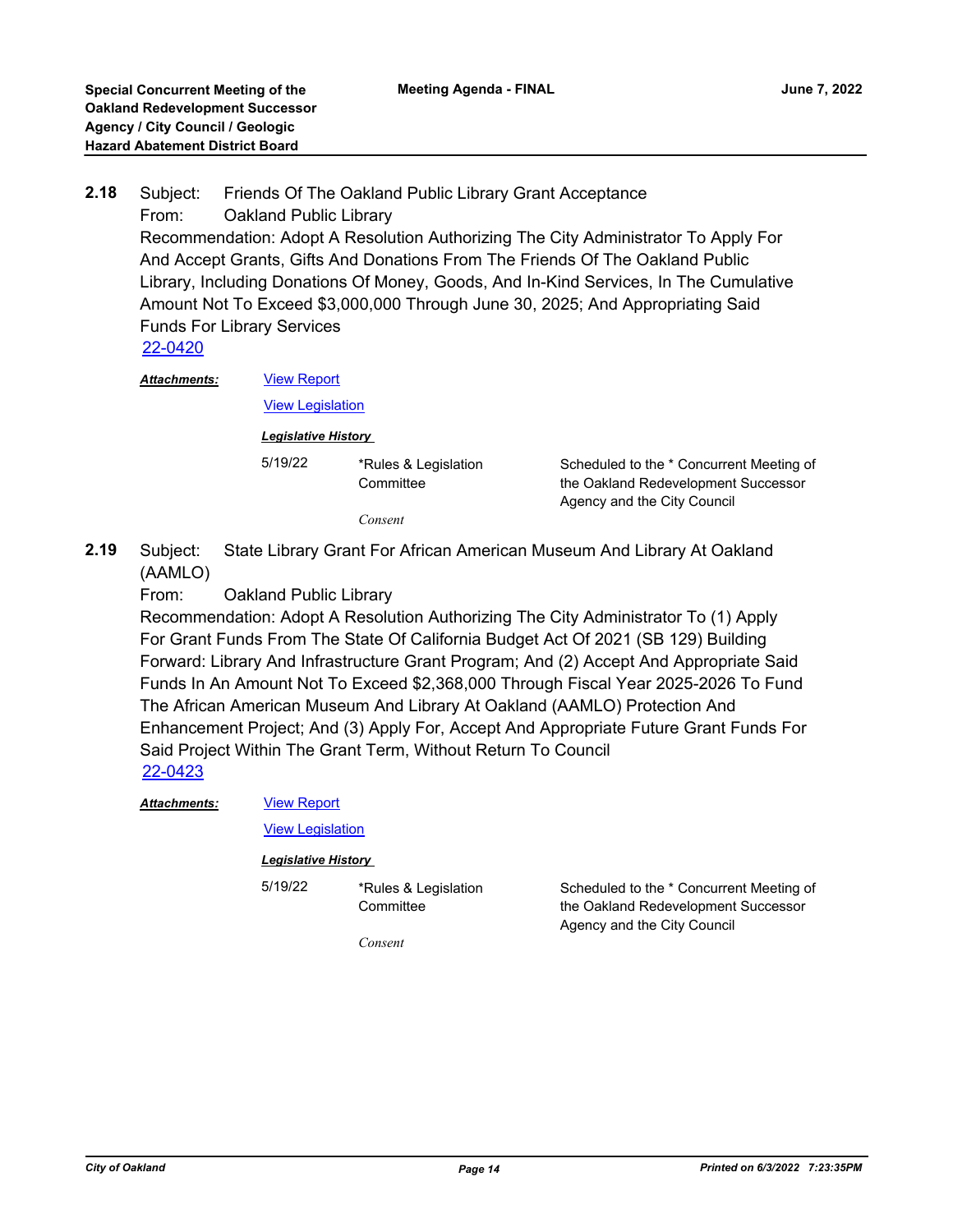### Subject: State Library Grant For Brookfield Branch From: Oakland Public Library Recommendation: Adopt A Resolution Authorizing The City Administrator To 1) Apply For Grant Funds From The State Of California Budget Act Of 2021 (SB 129) Building Forward: Library And Infrastructure Grant Program; And 2) Accept And Appropriate Said Funds In An Amount Not To Exceed \$2,578,000 Through Fiscal Year 2025-2026 For Funding The Brookfield Library Critical Maintenance Project; And 3) Apply For, Accept And Appropriate Future Grant Funds For Said Project Within The Grant Term, Without Return To Council **2.20** [22-0424](http://oakland.legistar.com/gateway.aspx?m=l&id=/matter.aspx?key=33345)

*Attachments:*

[View Report](http://oakland.legistar.com/gateway.aspx?M=F&ID=d270b024-343f-4a50-929e-b6d8f194cd2a.pdf)

**[View Legislation](http://oakland.legistar.com/gateway.aspx?M=F&ID=0ae76d98-2523-41e3-b630-a5b19426eebf.PDF)** 

*Legislative History* 

5/19/22 \*Rules & Legislation

**Committee** 

Scheduled to the \* Concurrent Meeting of the Oakland Redevelopment Successor Agency and the City Council

*Consent.*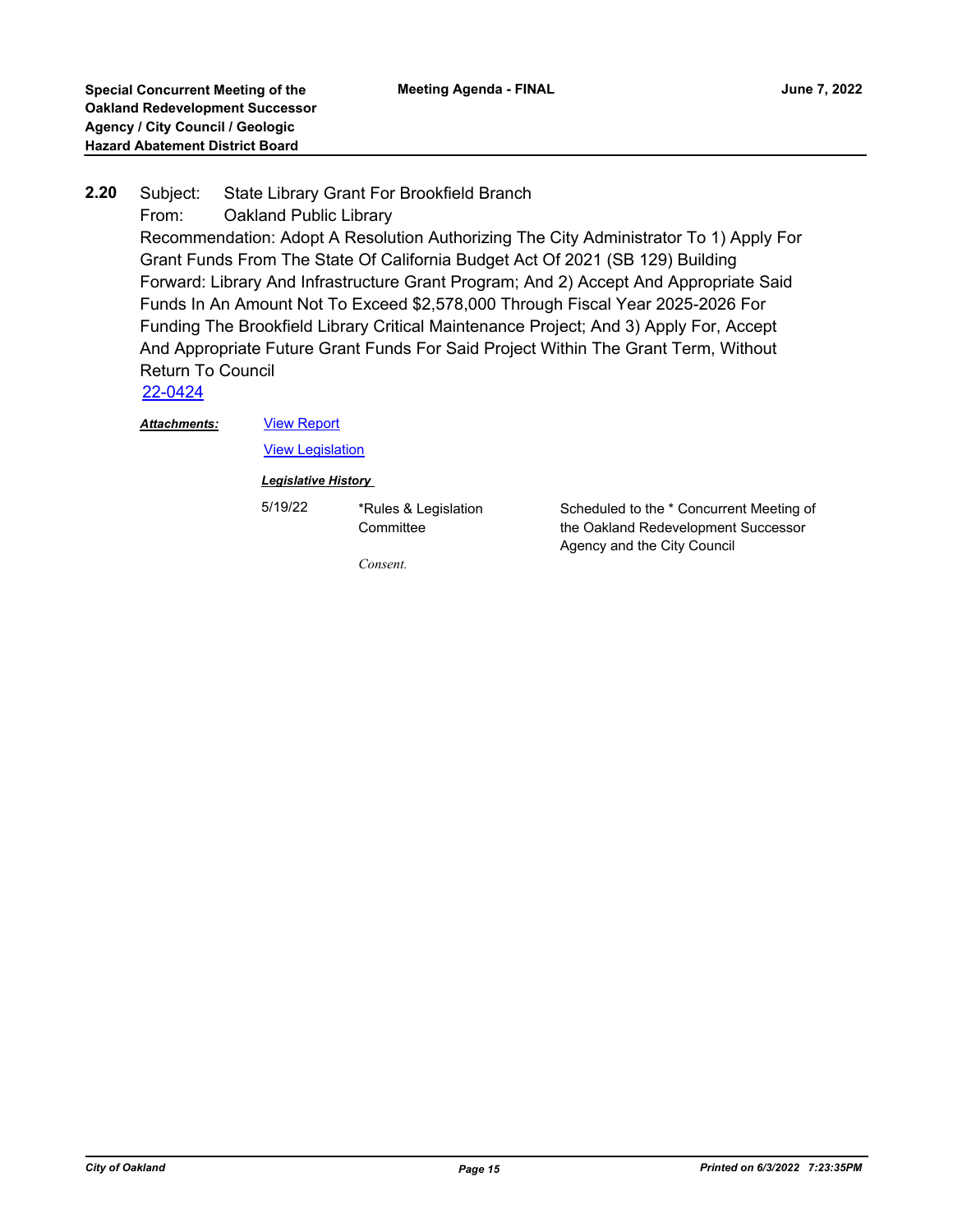#### Subject: FY 2020-2025 State Homeland Security Grant From: Office Of The City Administrator Recommendation: Adopt A Resolution: **2.21**

(1) Authorizing The City Administrator, To: (A) Enter Into An Agreement With The California Governor's Office Of Emergency Services To Receive Up To Fifty-Two Thousand Dollars (\$52,000), Of State Homeland Security Grant Program (SHSGP) Grant Funds Annually For Fiscal Years (FY) 2020-2025, And Any Additional Supplemental Annual Funding Not To Exceed Fifty Percent 50% Of The Original Grant Award, For A Cumulative Amount Not To Exceed Three Hundred And Ninety Thousand Dollars (\$390,000); (B) Appropriate And Administer Said Funds; (C) Approve The FY 2020-2025 SHSGP Recommended Spending Plans; (D) Expend Grant Funds In Accordance With Said Spending Plans Without Further Council Approval Provided The City's Hiring And Contracting Requirement And Programs/Policies Are Followed; And

(2) Authorizing A General Purpose Fund Contribution At A Rate Or 13.34% To Cover Disallowed Central Service Overhead (CSO) Charges Estimated At Six Thousand, Nine Hundred Thirty Seven Dollars (\$6,937) Annually For Each Fiscal Year 2021-2026 For A Cumulative Amount Not To Exceed Thirty Four Thousand Six Hundred Eighty Five Dollars (\$34,685); And (3) Waiving The City's Advertising And Competitive Bidding And Purchasing Requirements For Procurement Of Equipment When Required By The Grant [22-0421](http://oakland.legistar.com/gateway.aspx?m=l&id=/matter.aspx?key=33342)

| Attachments: |         | <b>View Report</b>                |                                                                                                                |  |  |  |
|--------------|---------|-----------------------------------|----------------------------------------------------------------------------------------------------------------|--|--|--|
|              |         | <b>View Legislation</b>           |                                                                                                                |  |  |  |
|              |         | Legislative History               |                                                                                                                |  |  |  |
|              | 5/19/22 | *Rules & Legislation<br>Committee | Scheduled to the * Concurrent Meeting of<br>the Oakland Redevelopment Successor<br>Agency and the City Council |  |  |  |
|              |         | Consent                           |                                                                                                                |  |  |  |
| Subject:     |         |                                   | Memorandum Of Agreement (MOA) With Alameda County Office Of                                                    |  |  |  |

Subject: Memorandum Of Agreement (MOA) With Alameda County Office Of Emergency Services **2.22**

From: Office Of The City Administrator

Recommendation: Adopt A Resolution Authorizing The City Administrator To Enter Into A Memorandum Of Agreement (MOA) With The County Of Alameda To Allow The City Of Oakland To Maintain Access To And Have Ongoing Operational Use Of The Ac Alert Mass Notification System

[22-0422](http://oakland.legistar.com/gateway.aspx?m=l&id=/matter.aspx?key=33343)

*Attachments:*

[View Report Attachment 1](http://oakland.legistar.com/gateway.aspx?M=F&ID=82f30f60-8da6-4835-b126-2992b02a5ac2.pdf)

[View Legislation](http://oakland.legistar.com/gateway.aspx?M=F&ID=1af5c85b-0a69-4166-acf4-9e84e6ce01d4.PDF)

[View Report](http://oakland.legistar.com/gateway.aspx?M=F&ID=a42df9b5-af77-42dd-a250-f8a55ef0222e.pdf)

*Legislative History*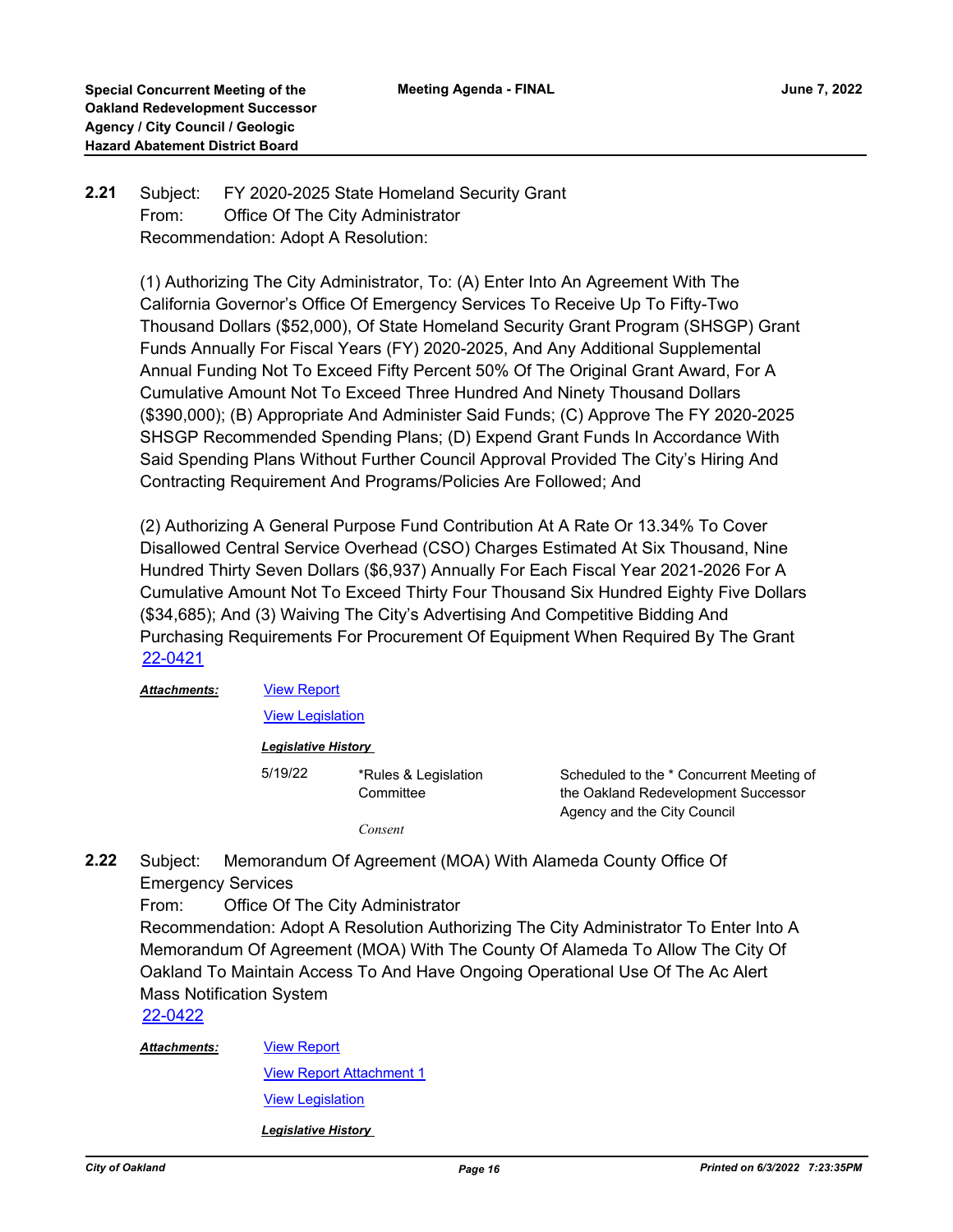| 5/19/22 | *Rules & Legislation | Scheduled to the * Concurrent Meeting of |
|---------|----------------------|------------------------------------------|
|         | Committee            | the Oakland Redevelopment Successor      |
|         |                      | Agency and the City Council              |

*Consent.*

Subject: Bay Area Urban Areas Security Initiative Program MOU From: Oakland Fire Department Recommendation: Adopt A Resolution Authorizing The City Administrator To Enter Into A Governance Memorandum Of Understanding With The Bay Area Urban Areas Security Initiative (UASI) Approval Authority Which Will Provide Overall Governance Of The UASI Grant Program, As Well As Other Grant Programs Under The Jurisdiction Of The Approval Authority Across The Bay Area Region Effective December 1, 2021 Through November 30, 2025 **2.23**

[22-0425](http://oakland.legistar.com/gateway.aspx?m=l&id=/matter.aspx?key=33346)

#### [View Report](http://oakland.legistar.com/gateway.aspx?M=F&ID=f0aa2990-f672-45a6-a2e7-0bcaf59a2e82.pdf) *Attachments:*

[View Report Attachment A](http://oakland.legistar.com/gateway.aspx?M=F&ID=072bbca1-3554-4c83-9911-1fb240a5f2a2.pdf)

[View Report Attachment B](http://oakland.legistar.com/gateway.aspx?M=F&ID=3cbeef45-7bbb-4ae8-a652-36d125989ca9.pdf)

[View Legislation](http://oakland.legistar.com/gateway.aspx?M=F&ID=f8efae3e-3213-43dd-97ec-f885670c9c18.PDF)

### *Legislative History*

5/19/22 \*Rules & Legislation **Committee** 

Scheduled to the \* Concurrent Meeting of the Oakland Redevelopment Successor Agency and the City Council

*Consent*

- Subject: Appropriations Limits For FY 2022-23 From: Finance Department Recommendation: Adopt A Resolution Establishing The Appropriations Limit For Fiscal Year 2022-23 Pursuant To Article XIIIB Of The California Constitution **2.24** [22-0426](http://oakland.legistar.com/gateway.aspx?m=l&id=/matter.aspx?key=33347)
	- [View Report](http://oakland.legistar.com/gateway.aspx?M=F&ID=cb7ad4dd-142a-442d-9166-f7d46eeef559.pdf) *Attachments:*

[View Exhibit A](http://oakland.legistar.com/gateway.aspx?M=F&ID=ffcf1fe6-e6e2-4d21-83e2-39e54a981d68.pdf)

[View Legislation](http://oakland.legistar.com/gateway.aspx?M=F&ID=ef5c45bf-5fae-432c-9051-ca00385fc904.pdf)

#### *Legislative History*

5/19/22 \*Rules & Legislation

Scheduled to the \* Concurrent Meeting of the Oakland Redevelopment Successor Agency and the City Council

*Consent*

**Committee**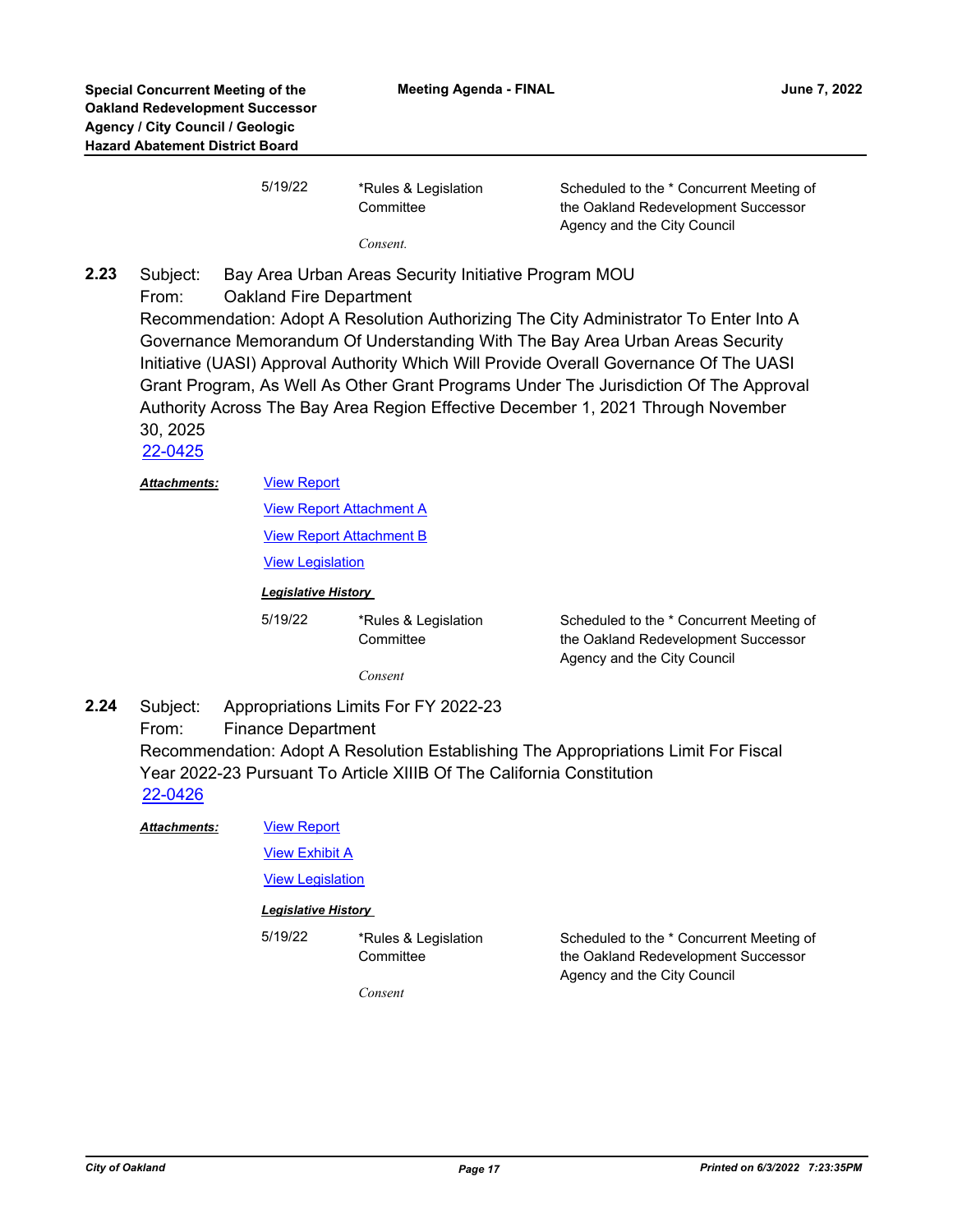Subject: Lead Paint Settlement From: Finance Department Recommendation: Adopt A Resolution Accepting And Appropriating A Lead Paint Settlement Disbursement From The County Of Alameda In The Amount Of Four Million Seven Hundred Ninety-Seven Thousand, One Hundred Eighty-Four Dollars And Fifty-Eight Cents (\$4,797,184.58) Pursuant To A Council Authorized Memorandum Of Understanding For Partial Disposition Of Lead Paint Settlement Funds **2.25** [22-0439](http://oakland.legistar.com/gateway.aspx?m=l&id=/matter.aspx?key=33360) *Attachments:*

[View Report](http://oakland.legistar.com/gateway.aspx?M=F&ID=d3843a8f-37a9-494b-8b57-a02e99c59ac0.pdf) [View Legislation](http://oakland.legistar.com/gateway.aspx?M=F&ID=dbae6052-3a41-46a6-9789-99e118b9fb31.pdf)

*Legislative History* 

5/19/22 \*Rules & Legislation **Committee** 

Scheduled to the \* Concurrent Meeting of the Oakland Redevelopment Successor Agency and the City Council

*Consent*

- Subject: Ordinance To Modify The CPI Rent Adjustment From: Councilmember Fife **2.26**
	- Recommendation: Adopt An Ordinance Amending Chapter 8.22 Of The Oakland Municipal Code (Residential Rent Adjustments And Evictions) To (1) Make The Annual Permissible Rent Increase For Covered Units 60% Of The Percentage Increase In The Consumer Price Index Or 3%, Whichever Is Lower And (2) Align Annual Adjustment Period With State Law

[22-0377](http://oakland.legistar.com/gateway.aspx?m=l&id=/matter.aspx?key=33298)

#### [View Report](http://oakland.legistar.com/gateway.aspx?M=F&ID=bbc3bdba-ae5f-4dec-a9f7-2c58fdbc63b9.pdf) *Attachments:*

[View Legislation](http://oakland.legistar.com/gateway.aspx?M=F&ID=5a30b5fa-6623-48e3-ae71-5f661ac1c776.pdf)

*ACTION ON THIS ITEM WILL RESULT IN FINAL PASSAGE (Second Reading) OF THIS ORDINANCE.*

*INTRODUCTION (First Reading) WAS PASSED ON MAY 31, 2022; TBD. Legislative History* 

| 5/5/22 | *Rules & Legislation | Scheduled to the Special Concurrent  |
|--------|----------------------|--------------------------------------|
|        | Committee            | Meeting of the Oakland Redevelopment |
|        |                      | Successor Agency/City Council        |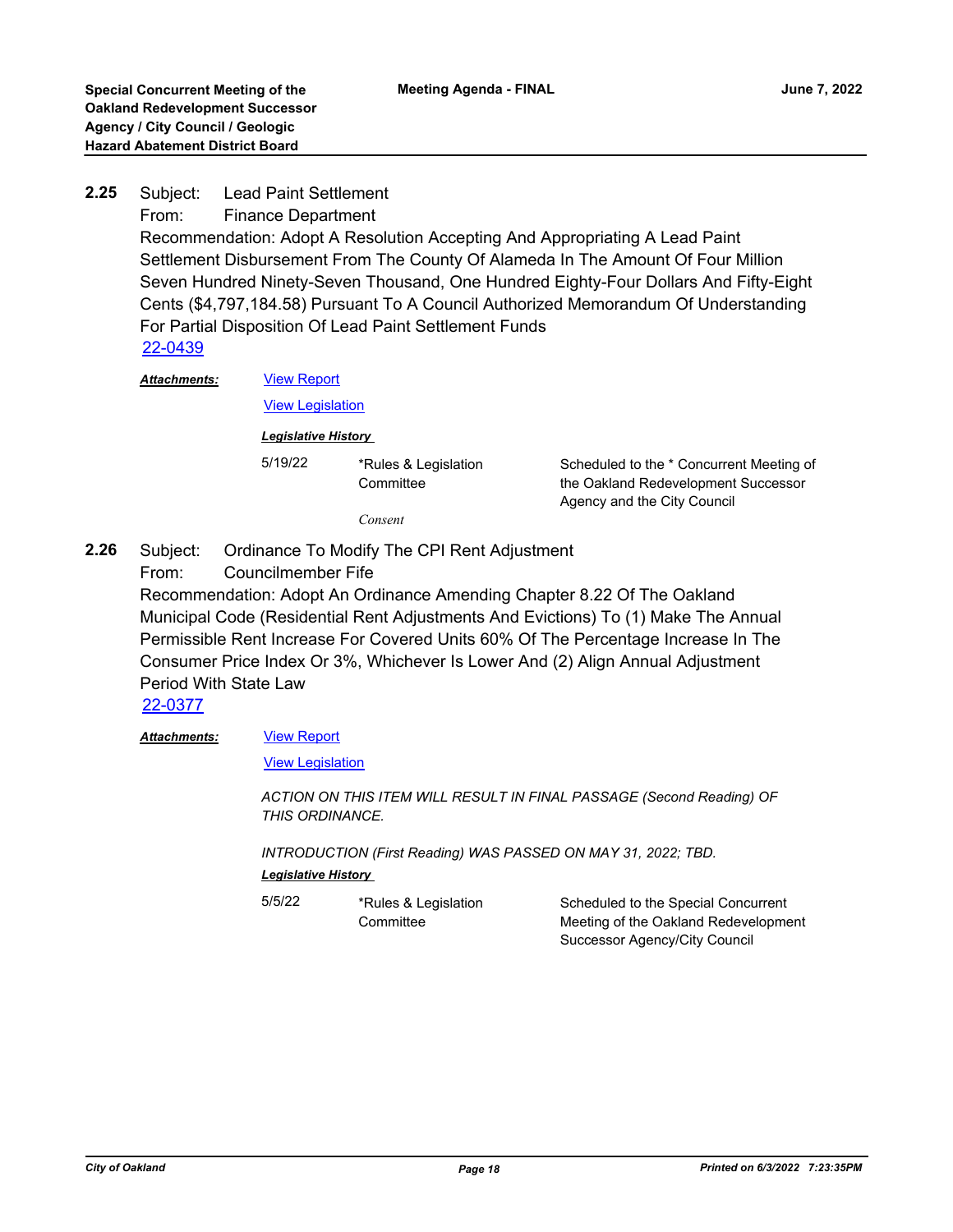| 5/31/22 | <b>Special Concurrent Meeting</b><br>of the Oakland<br>Redevelopment Successor<br>Agency/City Council                                                          | Approved As Amended On Introduction and<br>Scheduled for Final Passage to the *<br>Concurrent Meeting of the Oakland<br>Redevelopment Successor Agency and the<br><b>City Council</b> |  |  |  |
|---------|----------------------------------------------------------------------------------------------------------------------------------------------------------------|---------------------------------------------------------------------------------------------------------------------------------------------------------------------------------------|--|--|--|
|         | Councilmember Fife made a motion, seconded by Council President Bas to<br>adopt the ordinance on introduction, and schedule final passage for June 7,<br>2022. |                                                                                                                                                                                       |  |  |  |
|         | Councilmember Taylor made a substitute motion, seconded by Councilmember<br>Gallo, to amend the Ordinance to include the following;                            |                                                                                                                                                                                       |  |  |  |
|         | OMC 8.22.070 Rent Adjustment For Occupied Covered Units; Section B                                                                                             |                                                                                                                                                                                       |  |  |  |
|         | • Calculation of the CPI Rent Adjustment. Beginning in 2002 until July 31,<br>2022. the CPI Rent                                                               |                                                                                                                                                                                       |  |  |  |
|         | Adjustment is the average of the percentage increase in the CPI-All items and<br>the CPI-Less shelter                                                          |                                                                                                                                                                                       |  |  |  |
|         | for the twelve (12) month period starting on March 1 of each calendar year<br>and ending on the last day                                                       |                                                                                                                                                                                       |  |  |  |
|         | of February of the following calendar year calculated to the nearest one tenth<br>of one percent.                                                              |                                                                                                                                                                                       |  |  |  |
|         | Beginning on August 1, 2022, the CPI Rent Adjustment is (1) sixty percent<br>(60%) of the percentage                                                           |                                                                                                                                                                                       |  |  |  |
|         | increase in the CPI - All Items published for April of that calendar year from<br>April of the immediately                                                     |                                                                                                                                                                                       |  |  |  |
|         | (2) three percent $(3%)$ , whichever is lower.                                                                                                                 | preceding calendarVear calculated to the nearest one tenth of one percent, or                                                                                                         |  |  |  |
|         | • If the percentage increase in the CPI-All Items exceeds three percent, the<br>amount by which the                                                            |                                                                                                                                                                                       |  |  |  |
|         | banked and taken in                                                                                                                                            | percentage increase in the CPI-All Items exceeds three percent (3%) may be                                                                                                            |  |  |  |
|         | subsequent years when the CPI Ail Items is less than three percent, un to a<br>maximum of three percent,                                                       |                                                                                                                                                                                       |  |  |  |
|         | ircUline that year's CPI Rent Adjustment."                                                                                                                     |                                                                                                                                                                                       |  |  |  |
|         |                                                                                                                                                                | The Substitute motion failed with a vote of 6 Noes 2 Ayes Taylor and Gallo.                                                                                                           |  |  |  |

*The Main motion passed with a vote of 6 Ayes 1 No Gallo 1 Abstained Taylor*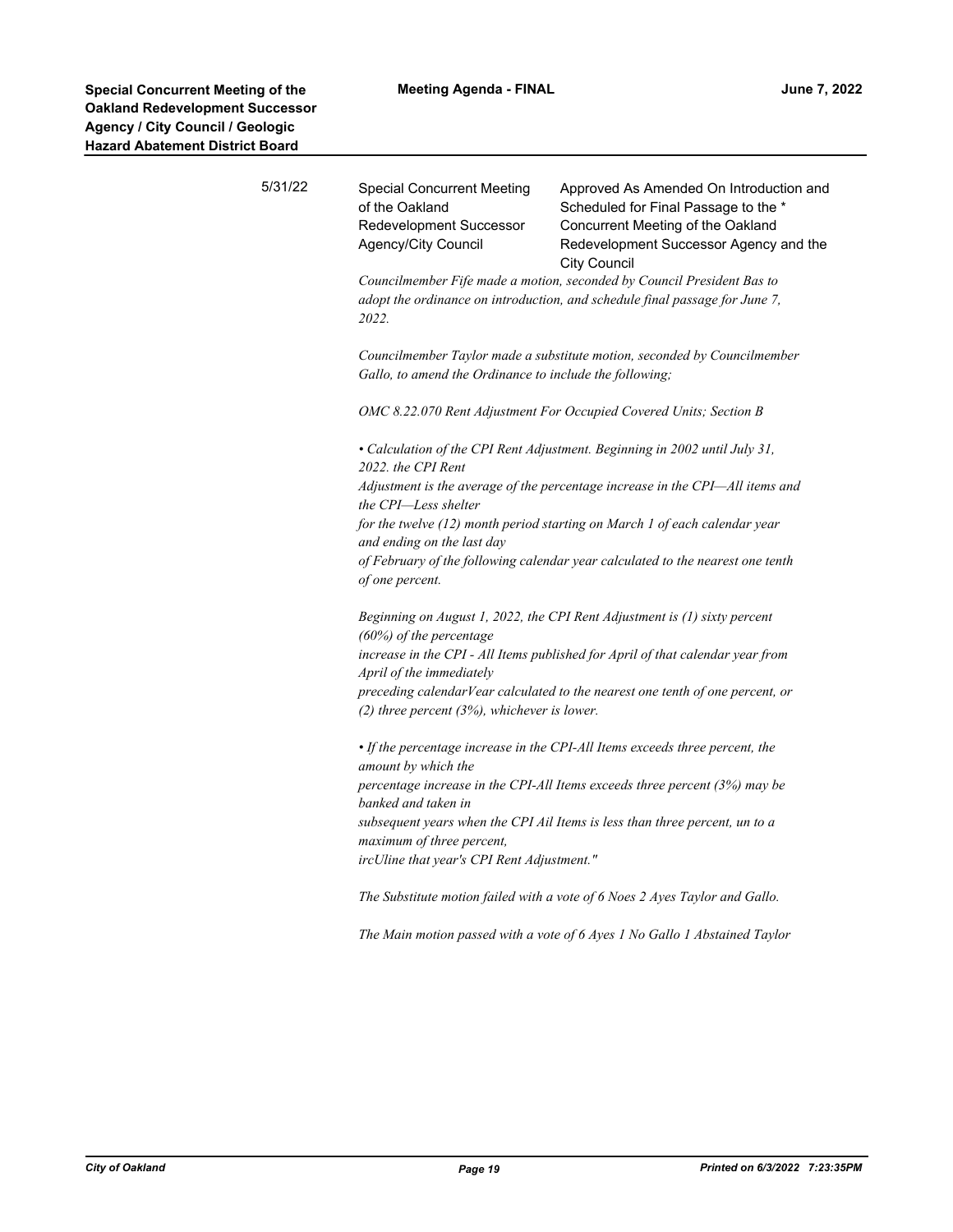### Subject: Recognizing Black Daddy: The Movie From: Councilmember Taylor Recommendation: Adopt A Resolution Recognizing Damon Jamal Taylor And Other Local Artists On Their Award Winning Documentary "Black Daddy: The Movie" And Supporting The Film's Premiere On Fathers Day Weekend June 17 Through June 19, 2022 **2.27** [22-0469](http://oakland.legistar.com/gateway.aspx?m=l&id=/matter.aspx?key=33390)

#### [View Report](http://oakland.legistar.com/gateway.aspx?M=F&ID=f6117d70-2199-4b67-ac83-c5ebc994afbc.pdf) *Attachments:*

[View Legislation](http://oakland.legistar.com/gateway.aspx?M=F&ID=ab0833fd-00ab-4c7f-acd0-cf3d92ec91f1.pdf)

*This item was placed on the agenda by the June 2, 2022 Rules and Legislation Committee. This item requires an Urgency Finding (2/3 majority vote) pursuant to Section 2.20.080 E(2) of the Sunshine Ordinance, prior to hearing the item.*

*Legislative History* 

6/2/22 \*Rules & Legislation

Scheduled to the Concurrent Meeting of the Oakland Redevelopment Successor Agency / City Council / Geologic Hazard Abatement District Board

*Approved to be scheduled to Consent* 

**Committee** 

*The June 2, 2022 Rule And Legislation Committee approved the urgency finding on this item for the following reasons:* 

*The June 2, 2022 Rule And Legislation Committee approved the urgency finding on this item for the following reason: That there is a need to take immediate action which came to the attention of the local body after the agenda was posted, and that the need to take immediate action relates to a purely ceremonial or commendatory action.*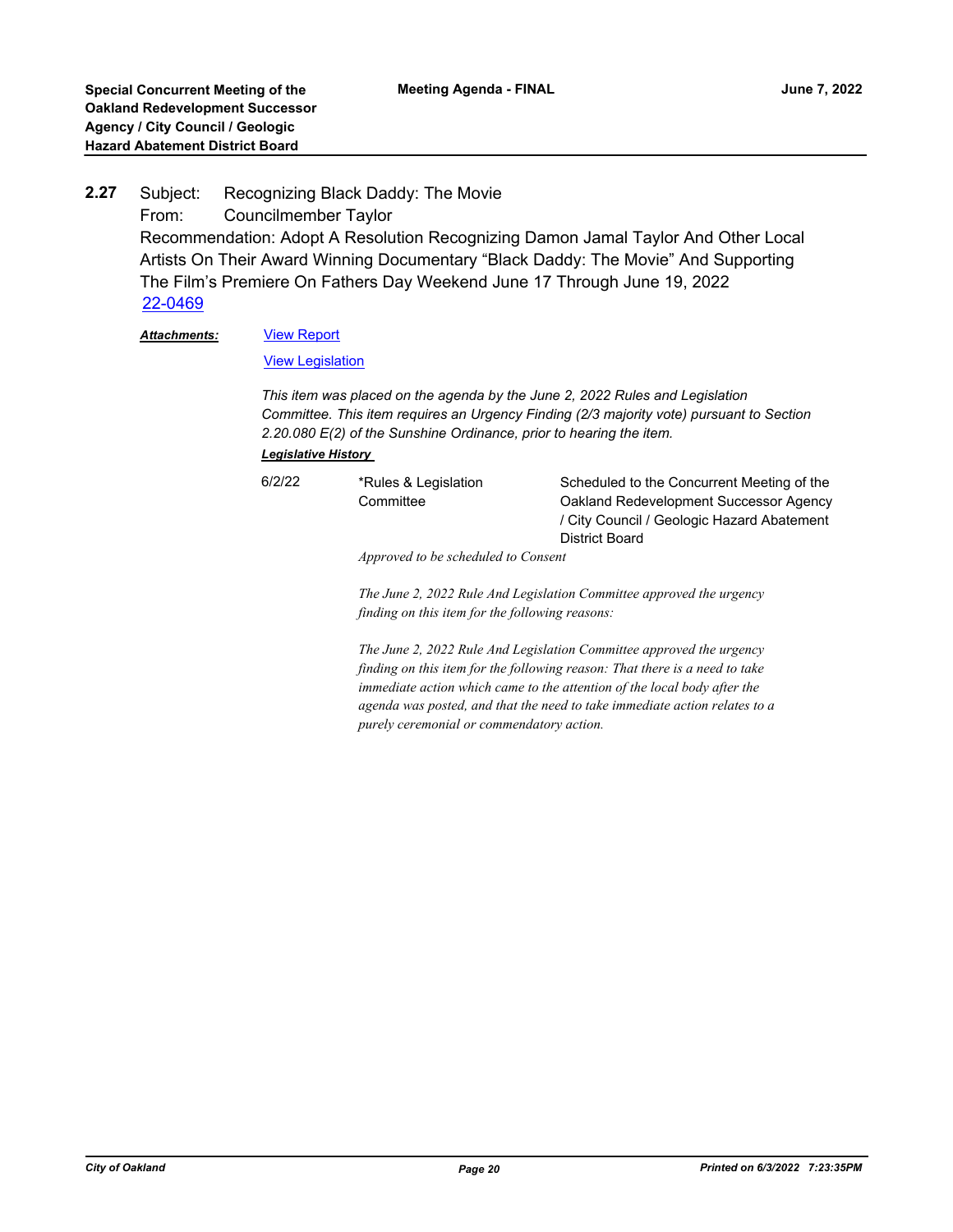#### Subject: Acceptance And Appropriation Of Caltrans Funds From: Oakland Public Works Department Recommendation: Adopt The Following Pieces Of Legislation: **2.28**

1) A Resolution Authorizing The City Administrator To (1) Apply For, Accept, And Appropriate Grant Funds In An Amount Not-To-Exceed Two Million Thirty-Three Thousand Five Hundred Seventy-Five Dollars (\$2,033,575.00) From The California Department Of Transportation Clean California Local Grant Program (CCLGP) To Implement The Courtland Creek Restoration Project (Courtland Project); (2) Enter Into A Restricted CCLGP Grant Agreement With The California Department Of Transportation (Caltrans) To Implement The Courtland Project (No. 1005340); (3) Accept And Appropriate Caltrans Funds In An Amount Not-To-Exceed One Hundred Ninety Thousand Dollars (\$190,000.00) To Implement The Courtland Project As Mitigation For Its Union Pacific Railroad Lake Merritt Channel Bridge Replacement Project (Caltrans Project), (4) Enter Into A Contractual Agreement With Caltrans To Implement The Courtland Project Utilizing Caltrans Project Mitigation Funds, And (5) Adopt Appropriate California Environmental Quality Act (CEQA) Findings.; And [22-0340](http://oakland.legistar.com/gateway.aspx?m=l&id=/matter.aspx?key=33261)

| <b>Attachments:</b>        | <b>View Report</b>                                                                   |                                                                           |                                                                                                                                                                                                                |  |
|----------------------------|--------------------------------------------------------------------------------------|---------------------------------------------------------------------------|----------------------------------------------------------------------------------------------------------------------------------------------------------------------------------------------------------------|--|
|                            | <u>View Attachment A - 4A800 401 Lake Merritt Mitigation Letter of Intent Update</u> |                                                                           |                                                                                                                                                                                                                |  |
|                            | View Attachment B - Template Restricted Grant Agreement CCLGP                        |                                                                           |                                                                                                                                                                                                                |  |
|                            | View Attachment C - Project Location Map and Draft Conceptual Designs                |                                                                           |                                                                                                                                                                                                                |  |
|                            |                                                                                      | View Attachment D - Resoloution No 79649 C.M.S.                           |                                                                                                                                                                                                                |  |
|                            |                                                                                      | View Attachment E - Resolution No 88143 C.M.S                             |                                                                                                                                                                                                                |  |
|                            |                                                                                      | View Attachment F - Resolution No 88397 C.M.S.                            |                                                                                                                                                                                                                |  |
|                            | View Attachment G - Resolution No 88565 C.M.S.                                       |                                                                           |                                                                                                                                                                                                                |  |
|                            | <b>View Legislation</b>                                                              |                                                                           |                                                                                                                                                                                                                |  |
| <b>Legislative History</b> |                                                                                      |                                                                           |                                                                                                                                                                                                                |  |
|                            | 4/28/22                                                                              | *Special Rules and<br>Legislation Committee                               | Scheduled to the *Special Public Works<br>Committee                                                                                                                                                            |  |
|                            | 5/12/22                                                                              | *Rules & Legislation<br>Committee<br>A title change was read into record. | Scheduled to the *Special Public Works<br>Committee                                                                                                                                                            |  |
|                            | 5/24/22                                                                              | *Special Public Works<br>Committee                                        | Approved the Recommendation of Staff, and<br>Forward to the Special Concurrent Meeting<br>of the Oakland Redevelopment Successor<br>Agency / City Council / Geologic Hazard<br><b>Abatement District Board</b> |  |
|                            |                                                                                      | <b>On Consent</b>                                                         |                                                                                                                                                                                                                |  |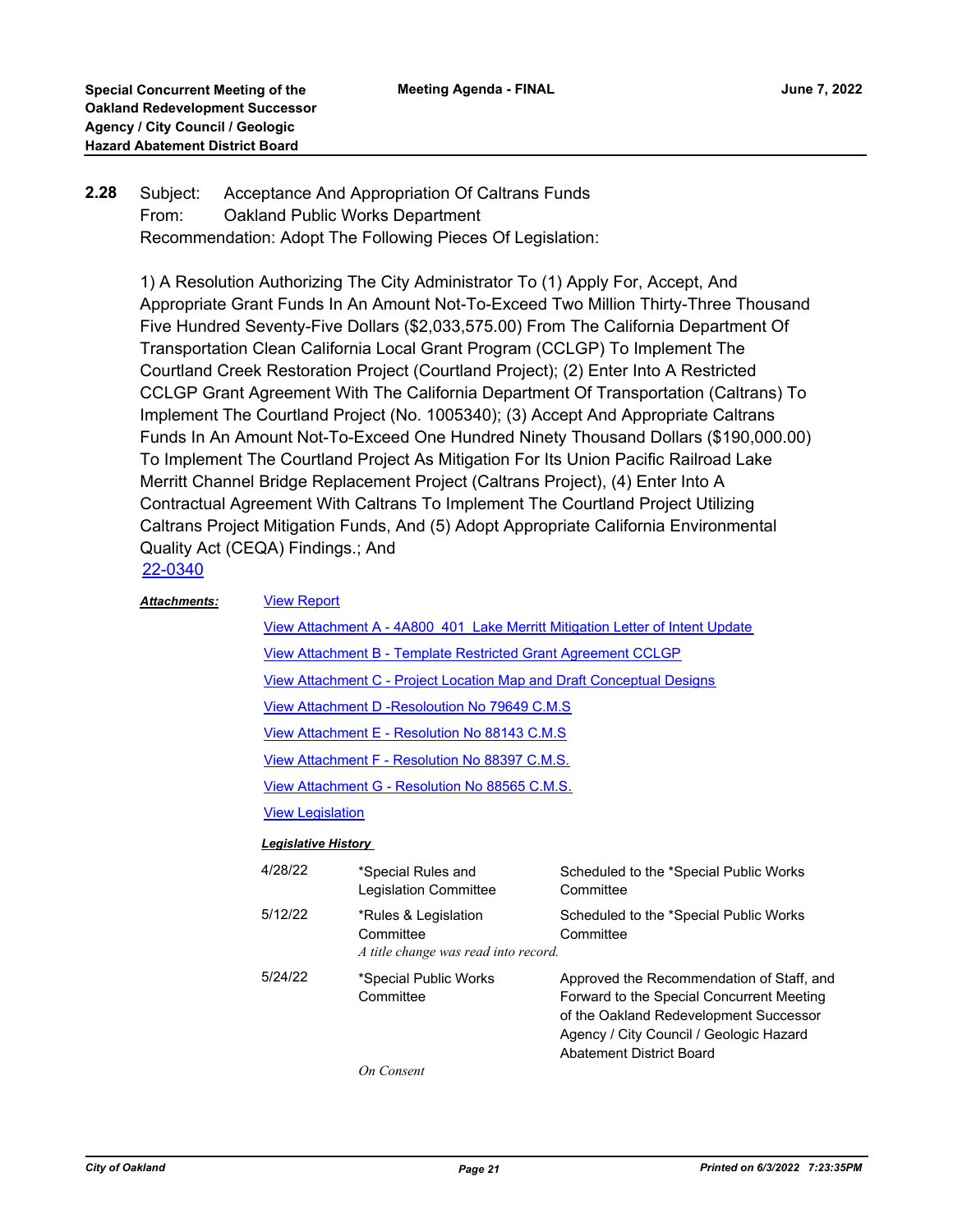| 6/2/22 | *Rules & Legislation<br>Committee | Scheduled to the Concurrent Meeting of the<br>Oakland Redevelopment Successor Agency<br>/ City Council / Geologic Hazard Abatement |
|--------|-----------------------------------|------------------------------------------------------------------------------------------------------------------------------------|
|        | Consent                           | <b>District Board</b>                                                                                                              |

2) A Resolution Authorizing The City Administrator To (1) Apply For, Accept, And Appropriate Grant Funds In An Amount Not-To-Exceed Four Million Nine Hundred Ninety-Two Thousand Three Hundred Eighty Dollars (\$4,992,380.00) From The California Department Of Transportation Clean California Local Grant Program (CCLGP) To Implement The Oakland Mini Parks Beautification Project; (2) Enter Into A Restricted CCLGP Grant Agreement With The California Department Of Transportation To Implement The Mini Parks Beautification Project; And (3) Adopt Appropriate California Environmental Quality Act (CEQA) Findings

## [22-0341](http://oakland.legistar.com/gateway.aspx?m=l&id=/matter.aspx?key=33262)

### **Attachments: [View Legislation](http://oakland.legistar.com/gateway.aspx?M=F&ID=e3355ded-7aa8-4fd7-aaae-f650ad428def.pdf)**

| <b>Legislative History</b> |                                                                           |                                                                                                                                                                                                 |  |  |
|----------------------------|---------------------------------------------------------------------------|-------------------------------------------------------------------------------------------------------------------------------------------------------------------------------------------------|--|--|
| 4/28/22                    | *Special Rules and<br>Legislation Committee                               | Scheduled to the *Special Public Works<br>Committee                                                                                                                                             |  |  |
| 5/12/22                    | *Rules & Legislation<br>Committee<br>A title change was read into record. | Scheduled to the *Special Public Works<br>Committee                                                                                                                                             |  |  |
| 5/24/22                    | *Special Public Works<br>Committee<br>On Consent.                         | Approved the Recommendation of Staff, and<br>Forward to the Concurrent Meeting of the<br>Oakland Redevelopment Successor Agency<br>/ City Council / Geologic Hazard Abatement<br>District Board |  |  |
| 6/2/22                     | *Rules & Legislation<br>Committee                                         | Scheduled to the Concurrent Meeting of the<br>Oakland Redevelopment Successor Agency<br>/ City Council / Geologic Hazard Abatement<br>District Board                                            |  |  |
|                            | Consent                                                                   |                                                                                                                                                                                                 |  |  |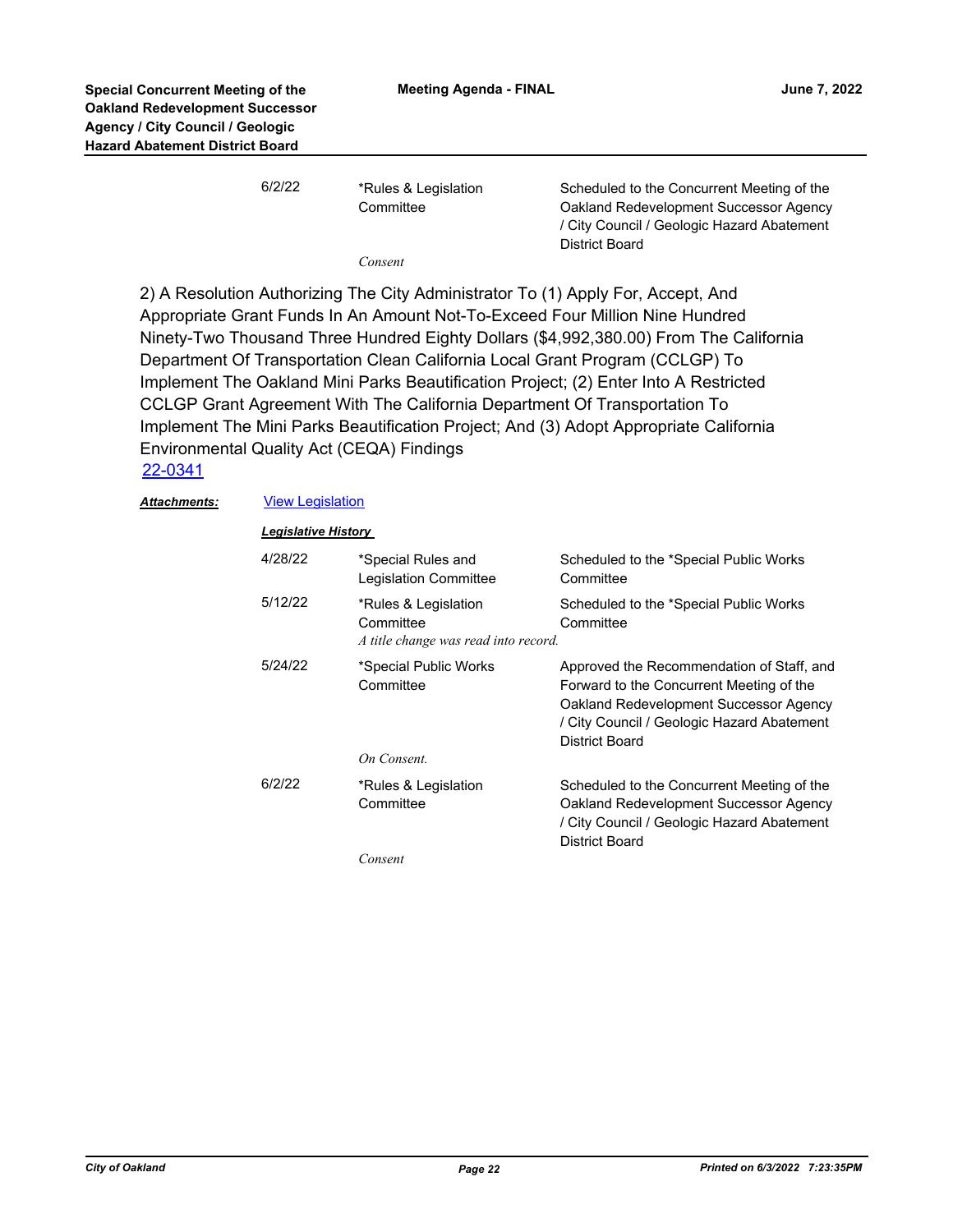### Subject: Hoover Library Feasibility Study Consultant Award From: Oakland Public Works Department Recommendation: Adopt A Resolution: 1) Awarding A Professional Services Agreement For Architectural Design Services To Blink!Lab Architecture For An Amount Not-To-Exceed Four Hundred Thousand Dollars (\$400,000.00) To Prepare A Feasibility Study For A New Hoover Branch Library (Project No. 1004856), With An Option To Amend Blink!Lab Architecture's Agreement To Provide Grant Support Services For An Amount Not-To-Exceed Two Hundred Fifty Thousand Dollars (\$250,000.00) Upon Identification Of Additional Funding; 2) Authorizing The City Administrator To Apply For, Accept And Appropriate Future Grant Funds To Support The Design And Construction Of A New Hoover Branch Library; And 3) Adopting Appropriate California Environmental Quality Act (CEQA) Findings **2.29**

[22-0366](http://oakland.legistar.com/gateway.aspx?m=l&id=/matter.aspx?key=33287)

#### [View Report](http://oakland.legistar.com/gateway.aspx?M=F&ID=acc72ed7-73ef-4224-811e-a69b36cb8e45.pdf) *Attachments:*

[View Attachment A Project Location Map](http://oakland.legistar.com/gateway.aspx?M=F&ID=2a359a38-a7e8-431f-882d-5e7d3f3f32cb.pdf) [View Attachment B Compliance Analysis](http://oakland.legistar.com/gateway.aspx?M=F&ID=01996100-14b5-414c-8720-e4ffd85a52dd.pdf)

[View Legislation](http://oakland.legistar.com/gateway.aspx?M=F&ID=4979acfe-8821-40ea-827e-b5385ee1b43b.pdf)

### *Legislative History*

| 5/5/22  | *Rules & Legislation<br>Committee<br>A title change was read into record. | Scheduled to the *Special Public Works<br>Committee                                                                                                                                             |
|---------|---------------------------------------------------------------------------|-------------------------------------------------------------------------------------------------------------------------------------------------------------------------------------------------|
| 5/24/22 | *Special Public Works<br>Committee<br>On Consent.                         | Approved the Recommendation of Staff, and<br>Forward to the Concurrent Meeting of the<br>Oakland Redevelopment Successor Agency<br>/ City Council / Geologic Hazard Abatement<br>District Board |
| 6/2/22  | *Rules & Legislation<br>Committee<br>Consent                              | Scheduled to the Concurrent Meeting of the<br>Oakland Redevelopment Successor Agency<br>/ City Council / Geologic Hazard Abatement<br><b>District Board</b>                                     |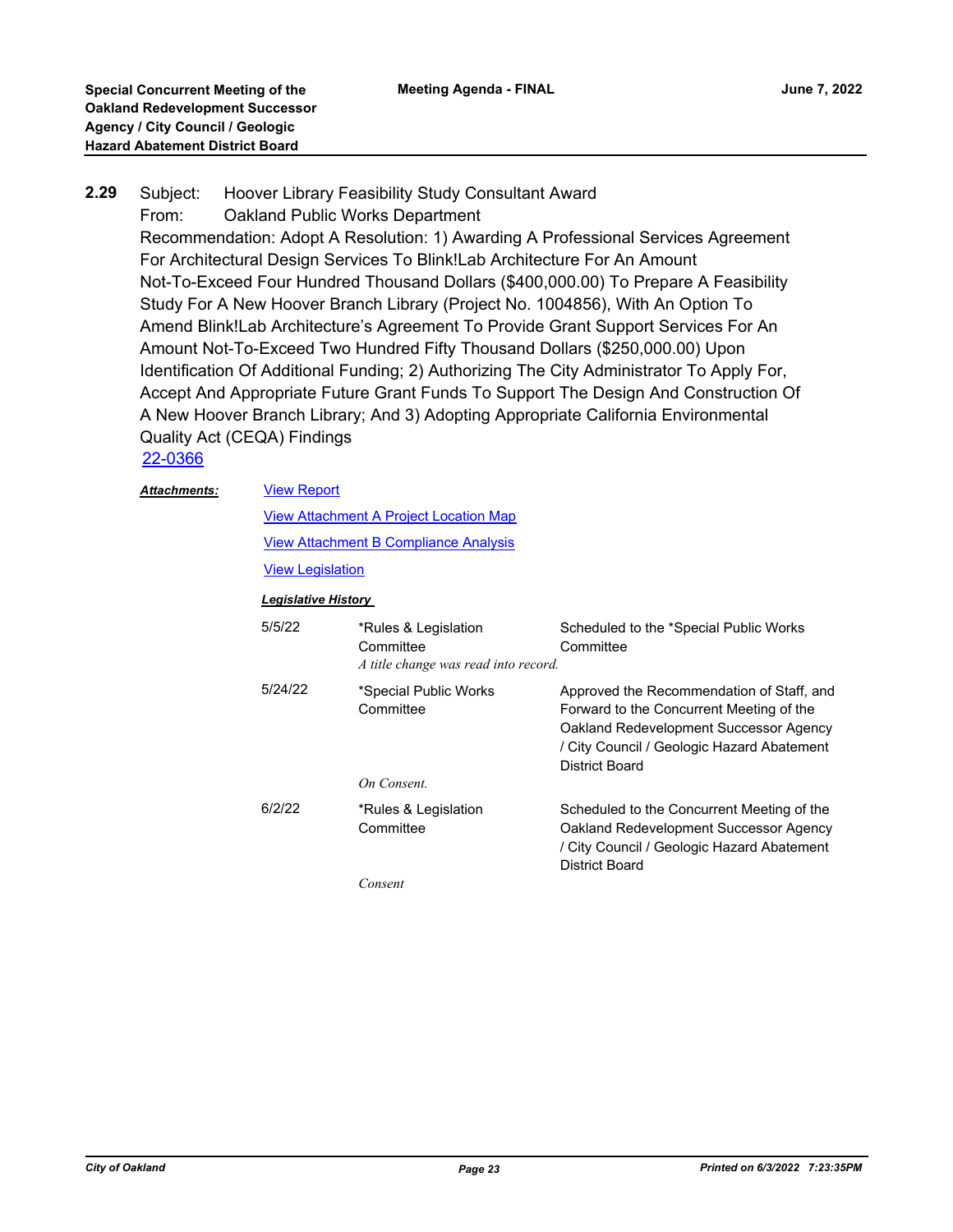#### Subject: Main Library Feasibility Study Consultant Award **2.30**

From: Oakland Public Works Department

Recommendation: Adopt A Resolution: 1) Awarding A Professional Services Agreement For Architectural Design Services To Esherick Homsey Dodge And Davis, Architects (EHDD) For An Amount Not-To-Exceed Six Hundred Thousand Dollars (\$600,000.00) To Prepare A Feasibility Study For An Expanded Or Relocated Main Library (Project No. 1004858), With An Option To Amend EHDD'S Agreement To Provide Grant Support Services For An Amount Not-To-Exceed Four Hundred Thousand Dollars (\$400,000.00) Upon Identification Of Additional Funding; 2) Authorizing The City Administrator To Apply For, Accept And Appropriate Future Grant Funds To Support The Design And Construction Of An Expanded Or Relocated Main Library; And 3) Adopting Appropriate California Environmental Quality Act (CEQA) Findings [22-0367](http://oakland.legistar.com/gateway.aspx?m=l&id=/matter.aspx?key=33288)

#### [View Report](http://oakland.legistar.com/gateway.aspx?M=F&ID=84ddeb43-ec7b-4b4a-b86e-b4b73d9e58eb.pdf) *Attachments:*

[View Report Attachment A](http://oakland.legistar.com/gateway.aspx?M=F&ID=c49ae20e-786c-4932-a653-5ff3df9f34d7.pdf)

**[View Report Attachment B](http://oakland.legistar.com/gateway.aspx?M=F&ID=413a2f25-1552-4211-9d68-232f8d074423.pdf)** 

[View Legislation](http://oakland.legistar.com/gateway.aspx?M=F&ID=172c9a0e-e093-4560-8c72-4740183dbaa4.pdf)

### *Legislative History*

| 5/5/22  | *Rules & Legislation<br>Committee<br>A Title Change was read into record. | Scheduled to the *Special Public Works<br>Committee                                                                                                                                             |
|---------|---------------------------------------------------------------------------|-------------------------------------------------------------------------------------------------------------------------------------------------------------------------------------------------|
| 5/24/22 | *Special Public Works<br>Committee<br>On Consent.                         | Approved the Recommendation of Staff, and<br>Forward to the Concurrent Meeting of the<br>Oakland Redevelopment Successor Agency<br>/ City Council / Geologic Hazard Abatement<br>District Board |
| 6/2/22  | *Rules & Legislation<br>Committee                                         | Scheduled to the Concurrent Meeting of the<br>Oakland Redevelopment Successor Agency<br>/ City Council / Geologic Hazard Abatement<br><b>District Board</b>                                     |
|         | Consent                                                                   |                                                                                                                                                                                                 |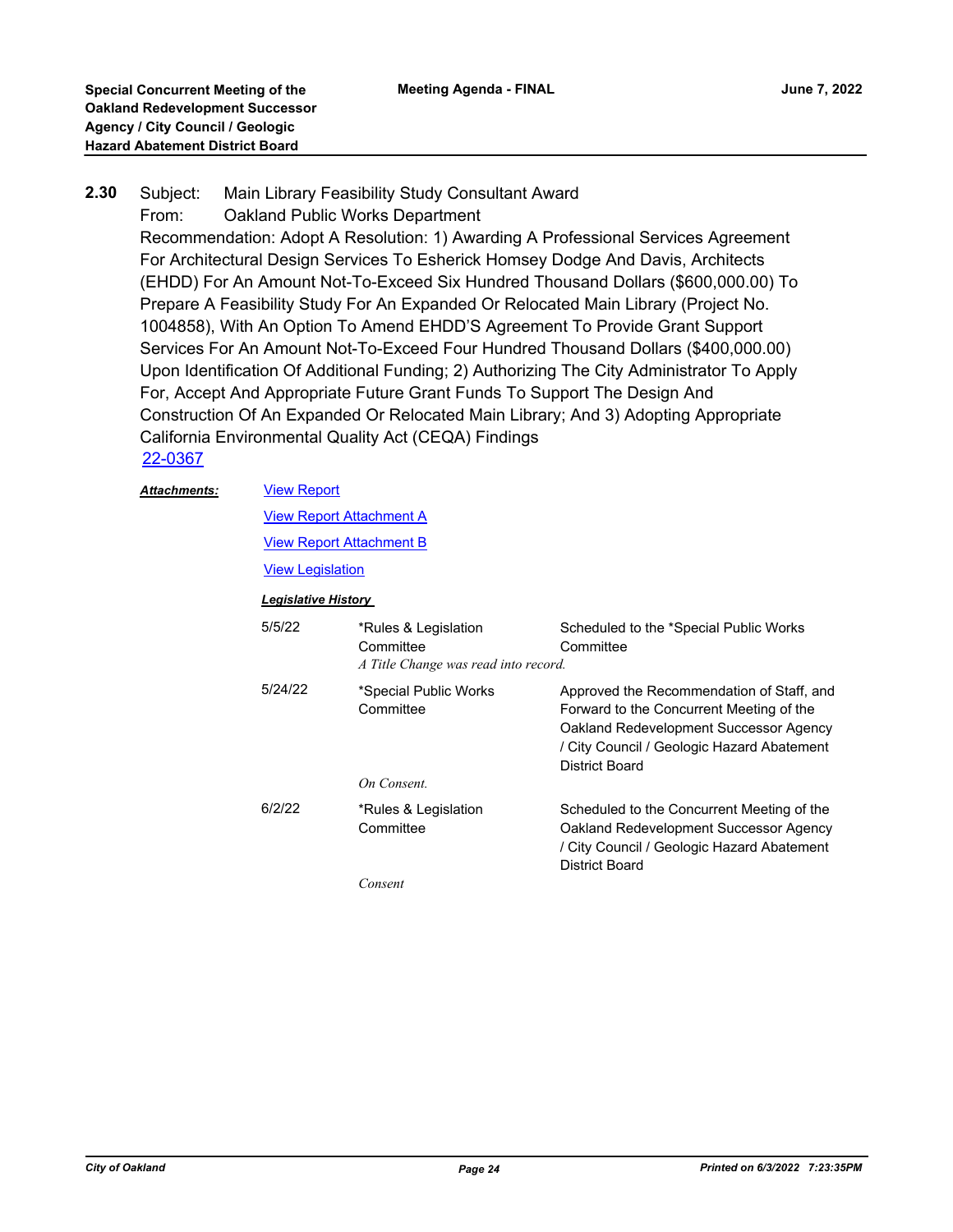Subject: CalOES Grant For ADU Legalization Feasibility Assessments From: Housing And Community Development Department Recommendation: Adopt A Resolution: 1) Authorizing The City Administrator To Accept And Appropriate Up To Six Hundred Thousand Dollars (\$600,000) In Prepare California Jumpstart Program Funds From The California Governor's Office Of Emergency Services (CALOES) To Provide Feasibility Assessments To Encourage The Legalization Of Accessory Dwelling Units 2) Authorizing The City Administrator To Contract With Qualified Consultants To Provide The Feasibility Assessments **2.31** [22-0402](http://oakland.legistar.com/gateway.aspx?m=l&id=/matter.aspx?key=33323)

| Attachments: |                            | <b>View Report</b><br><b>View Legislation</b>             |                                                                                                                                                                                                                                           |  |  |  |
|--------------|----------------------------|-----------------------------------------------------------|-------------------------------------------------------------------------------------------------------------------------------------------------------------------------------------------------------------------------------------------|--|--|--|
|              |                            |                                                           |                                                                                                                                                                                                                                           |  |  |  |
|              | <b>Legislative History</b> |                                                           |                                                                                                                                                                                                                                           |  |  |  |
|              | 5/12/22                    | *Rules & Legislation<br>Committee                         | Scheduled to the *Special Community &<br>Economic Development Committee                                                                                                                                                                   |  |  |  |
|              | 5/24/22                    | *Special Community &<br>Economic Development<br>Committee | Approved the Recommendation of Staff, and<br>Forward to the * Concurrent Meeting of the<br>Oakland Redevelopment Successor Agency<br>and the City Council<br>The Committee approved the recommendation of staff as and requested the item |  |  |  |
|              |                            |                                                           | be forwarded to the June, 7, 2022 City Council Agenda on Consent                                                                                                                                                                          |  |  |  |
|              | 6/2/22                     | *Rules & Legislation<br>Committee                         | Scheduled to the * Concurrent Meeting of<br>the Oakland Redevelopment Successor<br>Agency and the City Council                                                                                                                            |  |  |  |
|              |                            | Consent                                                   |                                                                                                                                                                                                                                           |  |  |  |

Subject: Mayor's Appointment To The Police Commission From: Office Of The Mayor Recommendation: Adopt A Resolution Confirming The Mayor's Appointment Of Karely Ordaz To The Police Commission As An Alternate Commissioner **2.32** [22-0400](http://oakland.legistar.com/gateway.aspx?m=l&id=/matter.aspx?key=33321)

| <b>Attachments:</b> | <b>View Report - Letter</b> |                                                                 |                                                                                                                                                                                                         |  |  |
|---------------------|-----------------------------|-----------------------------------------------------------------|---------------------------------------------------------------------------------------------------------------------------------------------------------------------------------------------------------|--|--|
|                     |                             | <b>View Report - Application</b><br><b>View Report - Resume</b> |                                                                                                                                                                                                         |  |  |
|                     |                             |                                                                 |                                                                                                                                                                                                         |  |  |
|                     | <b>View Legislation</b>     |                                                                 |                                                                                                                                                                                                         |  |  |
|                     | <b>Legislative History</b>  |                                                                 |                                                                                                                                                                                                         |  |  |
|                     | 5/12/22                     | *Rules & Legislation<br>Committee                               | Scheduled to the *Rules & Legislation<br>Committee                                                                                                                                                      |  |  |
|                     | 6/2/22                      | *Rules & Legislation<br>Committee                               | Approved the Recommendation of Staff, and<br>Forward to the Special Concurrent Meeting<br>of the Oakland Redevelopment Successor<br>Agency / City Council / Geologic Hazard<br>Abatement District Board |  |  |
|                     |                             | Consent                                                         |                                                                                                                                                                                                         |  |  |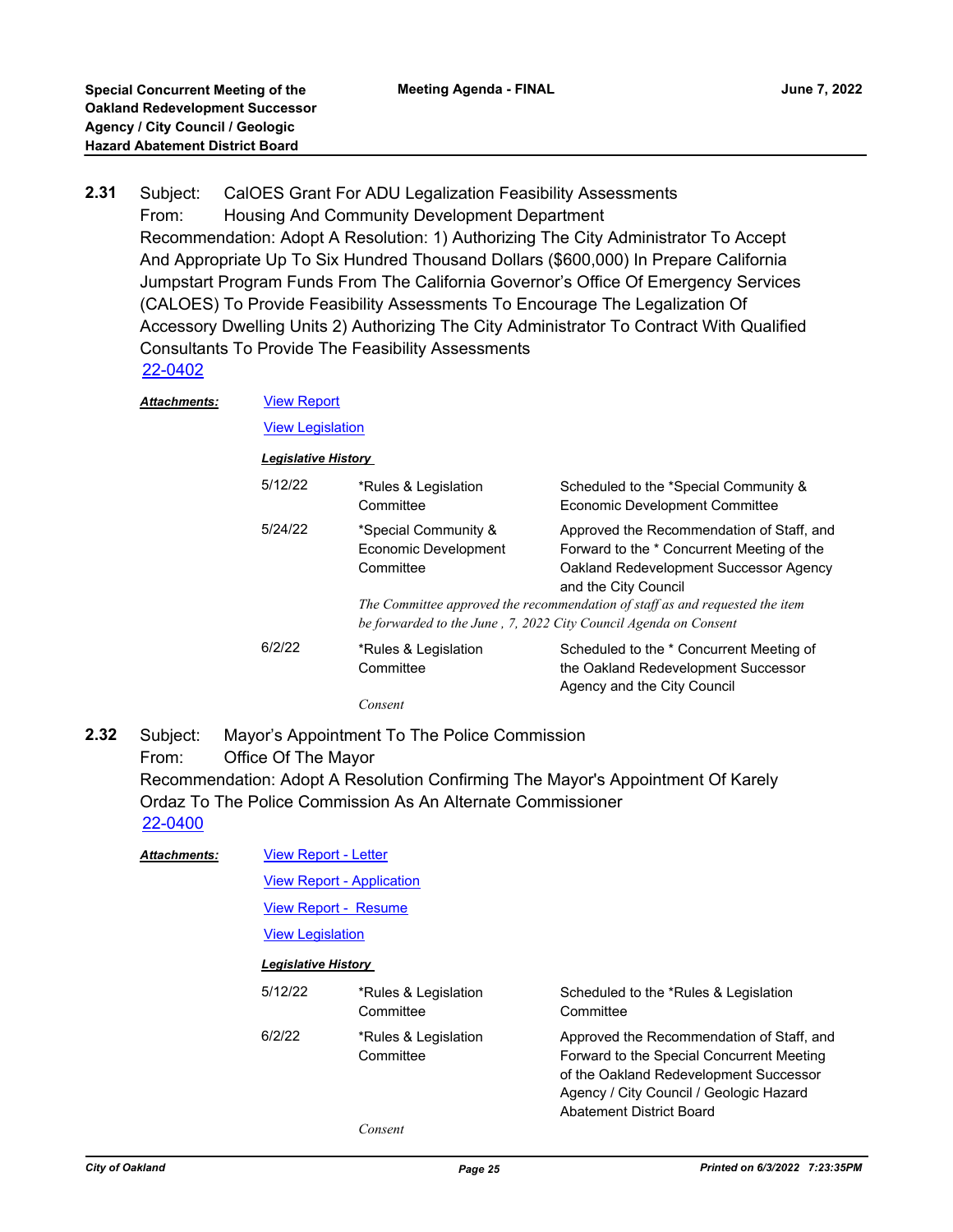Subject: Settlement - Claim Of Shannon Murphey From: Office Of The City Attorney Recommendation: Adopt A Resolution Authorizing And Directing The City Attorney To Compromise And Settle The Claim Of Shannon Murphey, City Attorney File No. C34768, In The Amount Of Thirty-Five Thousand And Zero Cents (\$35,000.00) (Department Of Public Works - Failed Sewer Main) **2.33** [22-0495](http://oakland.legistar.com/gateway.aspx?m=l&id=/matter.aspx?key=33415)

[View Report](http://oakland.legistar.com/gateway.aspx?M=F&ID=52ef20c3-f879-489f-ab10-a6b938176424.PDF) [View Legislation](http://oakland.legistar.com/gateway.aspx?M=F&ID=64c0d9e1-dc95-4a83-9f70-26d63838ab08.PDF) *Attachments:*

## **3 CONSIDERATION OF ITEMS WITH STATUTORY PUBLIC HEARING REQUIREMENTS:**

Subject: FY2022-23 Master Fee Schedule From: Finance Department Recommendation: Conduct A Public Hearing An Upon Conclusion Adopt An Ordinance Amending Ordinance No. 13678 C.M.S. (Which Adopted The Fiscal Year 2021-22 Master Fee Schedule), As Amended, To Establish, Modify And Delete Fees And Penalties Assessed By Offices, Departments, Bureaus, And Agencies Of The City Of Oakland Referenced Herein **3.1**

[22-0428](http://oakland.legistar.com/gateway.aspx?m=l&id=/matter.aspx?key=33349)

*Attachments:*

[View Report And Attachments](http://oakland.legistar.com/gateway.aspx?M=F&ID=9a78fb99-0936-4aa8-8dc3-bf3b273ad1b9.pdf)

[View Legislation And Exhibits](http://oakland.legistar.com/gateway.aspx?M=F&ID=4eac7a33-a4dd-421f-95b2-bad7340456d7.pdf)

*ACTION ON THIS ITEM WILL RESULT IN INTRODUCTION (First Reading) OF THIS ORDINANCE.* 

*FINAL PASSAGE (Second Reading) WILL OCCUR ON JUNE 21, 2022.*

*Legislative History* 

5/19/22 \*Rules & Legislation **Committee** 

Scheduled to the \* Concurrent Meeting of the Oakland Redevelopment Successor Agency and the City Council

*Public Hearing*

ORAL REPORT OF FINAL DECISIONS MADE DURING CLOSED SESSION & DISCLOSURE OF NON-CONFIDENTIAL CLOSED SESSION DISCUSSIONS **4** [22-0496](http://oakland.legistar.com/gateway.aspx?m=l&id=/matter.aspx?key=33416)

Attachments: **[JUNE 2, 2022 CLOSED SESSION REPORT OF FINAL ACTION - Shannon Mu](http://oakland.legistar.com/gateway.aspx?M=F&ID=2a0449ed-8e43-4b58-9c62-2b738c0a46d3.PDF)**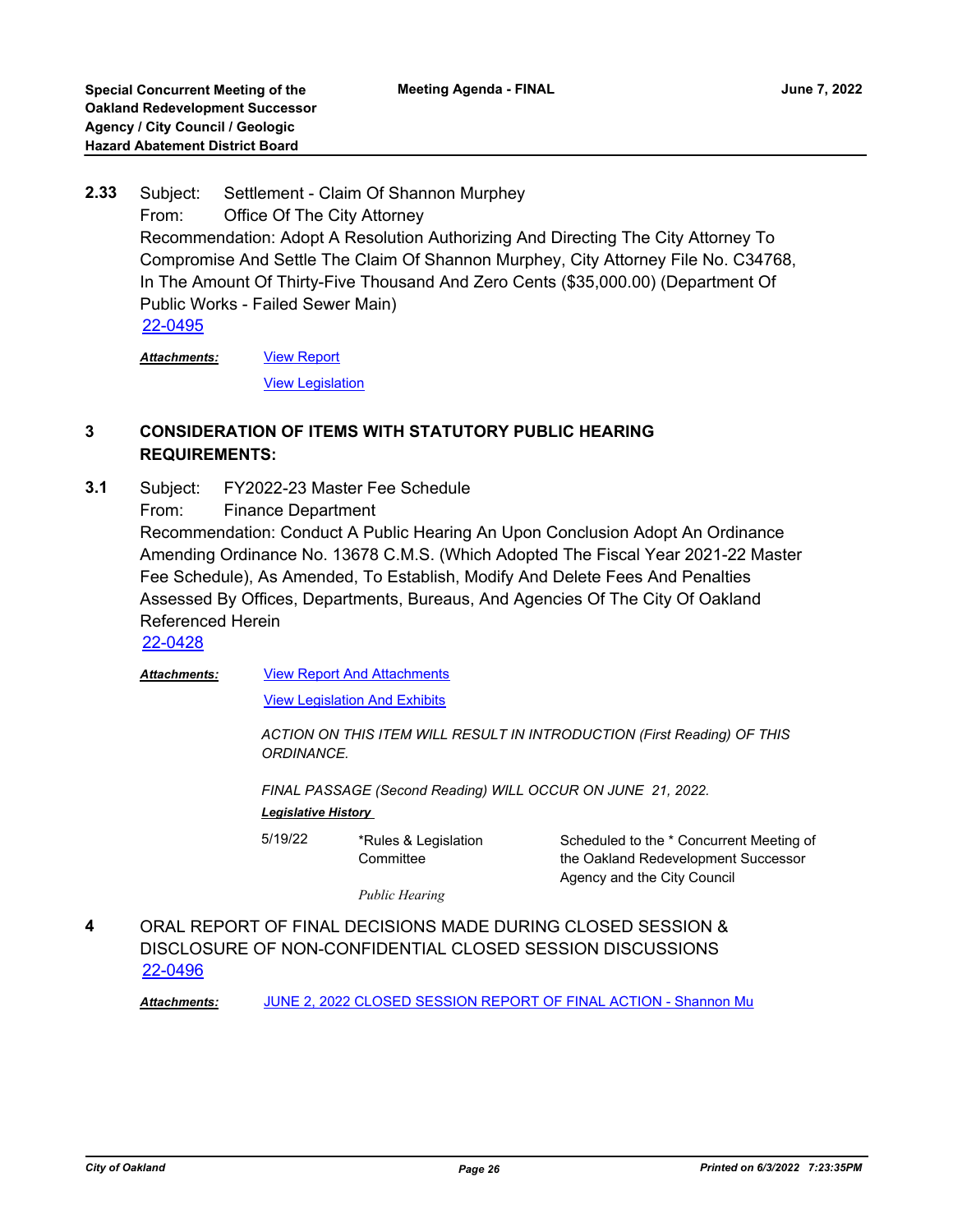#### APPROVAL OF THE DRAFT MINUTES FROM THE MEETINGS OF MAY 17, 2022 AND MAY 26, 2022 **5** [22-0464](http://oakland.legistar.com/gateway.aspx?m=l&id=/matter.aspx?key=33385)

[View Report - May 17, 2022 Minutes](http://oakland.legistar.com/gateway.aspx?M=F&ID=af22d1cf-5f70-4cc2-9aaf-7d04cbaa0d02.pdf) [View Report - May 26, 2022 Minutes](http://oakland.legistar.com/gateway.aspx?M=F&ID=bdea68e4-b6d2-4973-b928-86096eef55ab.pdf) *Attachments:*

### **ACTION ON OTHER NON-CONSENT CALENDAR ITEMS:**

Subject: Façade And Tenant Improvement Program Modifications From: Economic And Workforce Development Department Recommendation: Adopt A Resolution Authorizing The City Administrator To Amend The Façade And Tenant Improvement Program (FIP/TIP) To: (1) Expand The Program Eligibility Citywide With A Priority Focus On Priority Underinvested Commercial Corridors; (2) Waive Matching Grant Requirements For Grants In An Amount Not To Exceed Twenty-Five Thousand Dollars (\$25,000); (3) Allow Staggered Multi-Phase Reimbursements Of Project Costs; (4) Include Retail Cannabis Businesses As An Eligible Business Type; (5) Allow Physical Upgrades Associated With Outdoor Dining In Conjunction With Flex Street Program Participation; And (6) Allow Window Repair From Vandalism In An Amount Not To Exceed Two Thousand Five Hundred Dollars (\$2,500) As An Eligible Expense **6**

[22-0253](http://oakland.legistar.com/gateway.aspx?m=l&id=/matter.aspx?key=33174)

*Attachments:*

[View Report](http://oakland.legistar.com/gateway.aspx?M=F&ID=77afda58-3db1-472d-84e6-dcced16792d0.pdf)

[View Legislation](http://oakland.legistar.com/gateway.aspx?M=F&ID=d7ac5e28-b1c7-4494-a7f3-3a600bb9666e.pdf)

### *Legislative History*

5/5/22 \*Rules & Legislation **Committee** 

Scheduled to the \* Concurrent Meeting of the Oakland Redevelopment Successor Agency and the City Council

*On Non Consent.*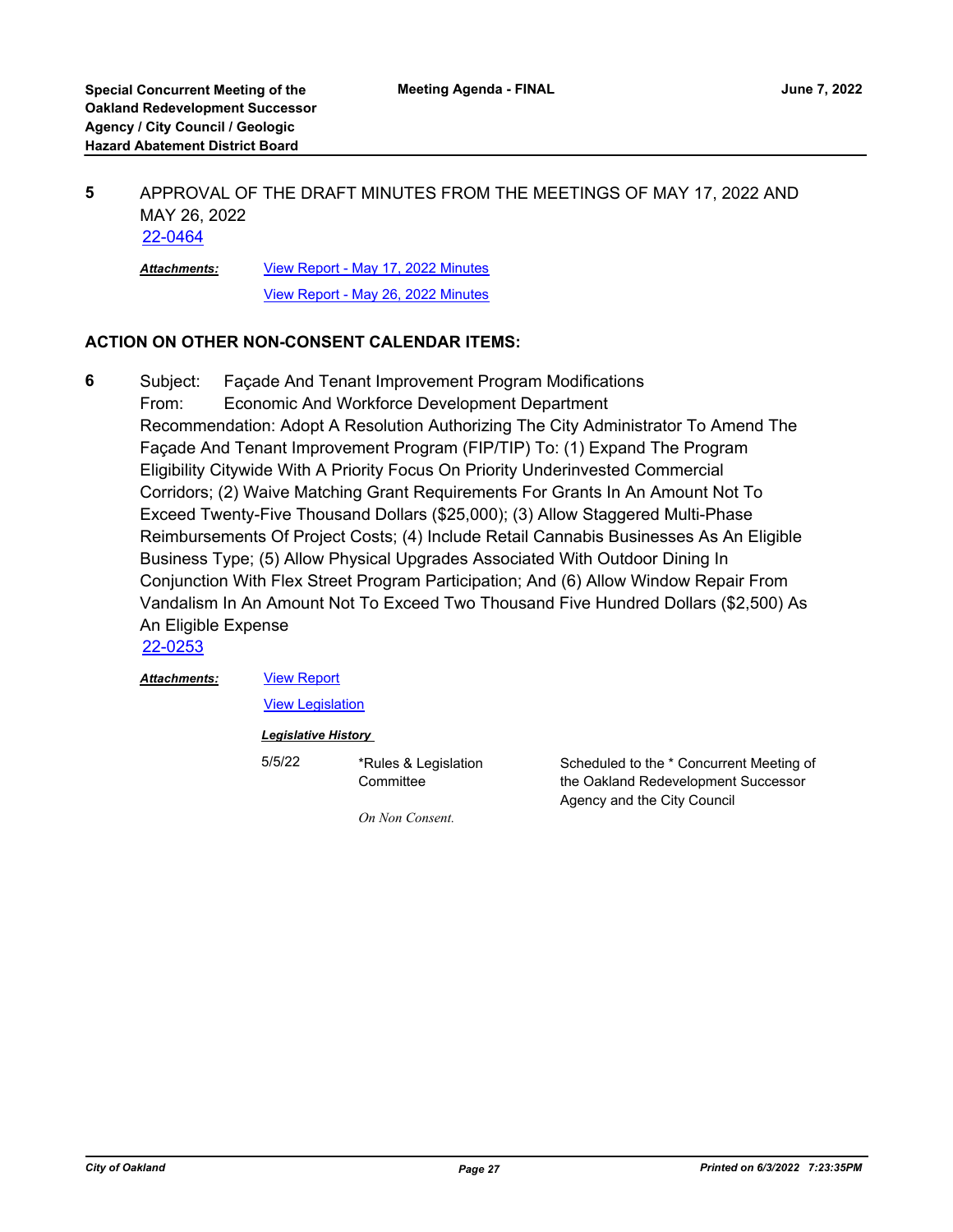Subject: City Of Oakland 22-2023 Tax And Revenue Anticipation Notes - Ordinance From: Finance Department Recommendation: Adopt An Ordinance Providing For The Borrowing Of Funds And The Issuance And Sale Of 2022-2023 Notes Payable From Revenues Received During The Fiscal Year 2022-2023 In An Amount Not To Exceed \$165,000,000 And Approving Certain Related Matters **7** [22-0311](http://oakland.legistar.com/gateway.aspx?m=l&id=/matter.aspx?key=33232)

#### [View Report](http://oakland.legistar.com/gateway.aspx?M=F&ID=1a4516fd-e606-4d91-834f-e603d52aa37b.pdf) *Attachments:*

**[View Legislation](http://oakland.legistar.com/gateway.aspx?M=F&ID=1ac4c886-c104-4de8-a3e3-6b66e3ac6ed8.pdf)** 

*ACTION ON THIS ITEM WILL RESULT IN FINAL PASSAGE (Second Reading) OF THIS ORDINANCE.*

*INTRODUCTION (First Reading) WAS PASSED ON MAY 17, 2022; 8 AYES. Legislative History* 

| 4/28/22 | *Special Rules and<br>Legislation Committee<br>On Non Consent                                                                                            | Scheduled to the * Concurrent Meeting of<br>the Oakland Redevelopment Successor<br>Agency and the City Council                                                                                                                                                                                                          |
|---------|----------------------------------------------------------------------------------------------------------------------------------------------------------|-------------------------------------------------------------------------------------------------------------------------------------------------------------------------------------------------------------------------------------------------------------------------------------------------------------------------|
| 5/17/22 | <b>Special Concurrent Meeting</b><br>of the Oakland<br>Redevelopment Successor<br>Agency / City Council /<br>Geologic Hazard Abatement<br>District Board | Approved On Introduction and Scheduled for<br>Final Passage to the * Concurrent Meeting<br>of the Oakland Redevelopment Successor<br>Agency and the City Council                                                                                                                                                        |
| 6/2/22  | *Rules & Legislation<br>Committee<br>on the June 7, 2022 Special Concurrent Meeting of the Oakland<br>District Board Agenda                              | Scheduled to the Special Concurrent<br>Meeting of the Oakland Redevelopment<br>Successor Agency / City Council / Geologic<br>Hazard Abatement District Board<br>Rules Committee Approved this item to be moved from Consent to Non-Consent<br>Redevelopment Successor Agency / City Council / Geologic Hazard Abatement |

Subject: City Of Oakland 22-2023 Tax And Revenue Anticipation Notes - Resolution From: Finance Department Recommendation: Adopt A Resolution Providing For The Borrowing Of Funds For Fiscal Year 2022-2023 And The Issuance And Sale Of The City Of Oakland 2022-2023 Tax And Revenue Anticipation Notes In An Amount Not To Exceed \$165,000,000, And Approving The Execution Of One Or More Note Purchase Agreements Relating To Such Notes And Authorizing Other Actions In Connection Therewith **8** [22-0406](http://oakland.legistar.com/gateway.aspx?m=l&id=/matter.aspx?key=33327)

[View Report](http://oakland.legistar.com/gateway.aspx?M=F&ID=84ed6fe3-0e38-4548-b2f1-5746a98aafcb.pdf) *Attachments:*

[View Legislation](http://oakland.legistar.com/gateway.aspx?M=F&ID=04532e72-c011-423b-be7c-d6c2d29bb936.pdf)

*Legislative History*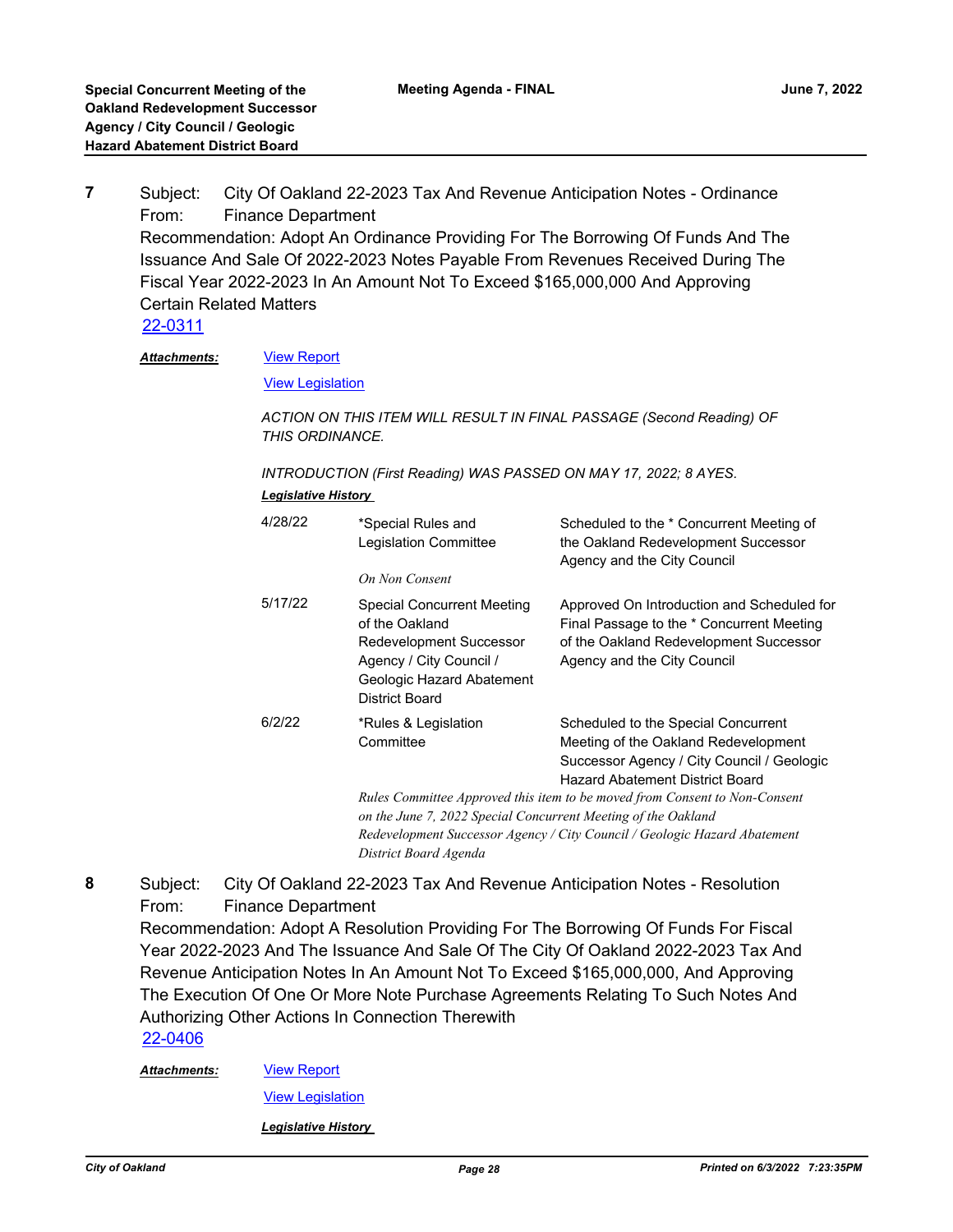| 5/12/22 | *Rules & Legislation<br>Committee | Scheduled to the Concurrent Meeting of the<br>Oakland Redevelopment Successor Agency<br>/ City Council / Geologic Hazard Abatement<br>District Board |
|---------|-----------------------------------|------------------------------------------------------------------------------------------------------------------------------------------------------|
|         | Non Consent                       |                                                                                                                                                      |

Subject: Fiscal Year (FY) 2022-23 Local Measures M, N, Library Q, Z, D, Parks Q, And Measure AA **9**

From: Finance Department

Recommendation: Adopt An Ordinance (1) Authorizing A Fiscal Year 2022-23 Increase In The Rate Of Property Tax Imposed By Voter-Approved Measures; And (2) Fixing The Rate Of The Property Tax And Levying A Tax On Real And Personal Property In The City Of Oakland For Fiscal Year 2022-23 For The Emergency Medical Services Retention Act Of 1997 (Measure M), The Paramedic Services Act Of 1997 (Measure N), The Library Services Retention And Enhancement Act Of 2004 (Library Measure Q), The 2014 Oakland Public Safety And Services Violence Prevention Act (Measure Z), The 2018 Oakland Public Library Preservation Act (Measure D), The 2020 Oakland Parks And Recreation Preservation, Litter Reduction, Homelessness Support Act (Parks Measure Q), And The Children's Initiative Of 2018 (Measure AA) [22-0427](http://oakland.legistar.com/gateway.aspx?m=l&id=/matter.aspx?key=33348)

#### *Attachments:*

[View Report](http://oakland.legistar.com/gateway.aspx?M=F&ID=f54b1cc3-0ceb-4619-98ee-55c76714d815.pdf) **[View Legislation](http://oakland.legistar.com/gateway.aspx?M=F&ID=32c254b5-9575-45fa-96bd-4a9b66abdc6c.pdf)** 

*ACTION ON THIS ITEM WILL RESULT IN INTRODUCTION (First Reading) OF THIS ORDINANCE.* 

*FINAL PASSAGE (Second Reading) WILL OCCUR ON JUNE 21, 2022. Legislative History* 

5/19/22 \*Rules & Legislation **Committee** Scheduled to the \* Concurrent Meeting of the Oakland Redevelopment Successor Agency and the City Council

*Non Consent*

## **10 THIS NUMBER INTENTIONAL NOT USED**

Subject: Additional 2022 Summer Food Service Program Vendors, Sites And Funding From: Councilmember Fife Recommendation: Approve A Report With Recommendations Directing Staff To Return With A Plan To Increase The Number Of Vendors, Sites, And Potential Funding Allocation For The 2022 Summer Foods Service Program **11** [22-0429](http://oakland.legistar.com/gateway.aspx?m=l&id=/matter.aspx?key=33350)

*Attachments:* [View Report](http://oakland.legistar.com/gateway.aspx?M=F&ID=215e703c-5727-4d6a-b36a-0eb348b7fea4.pdf)

*Legislative History*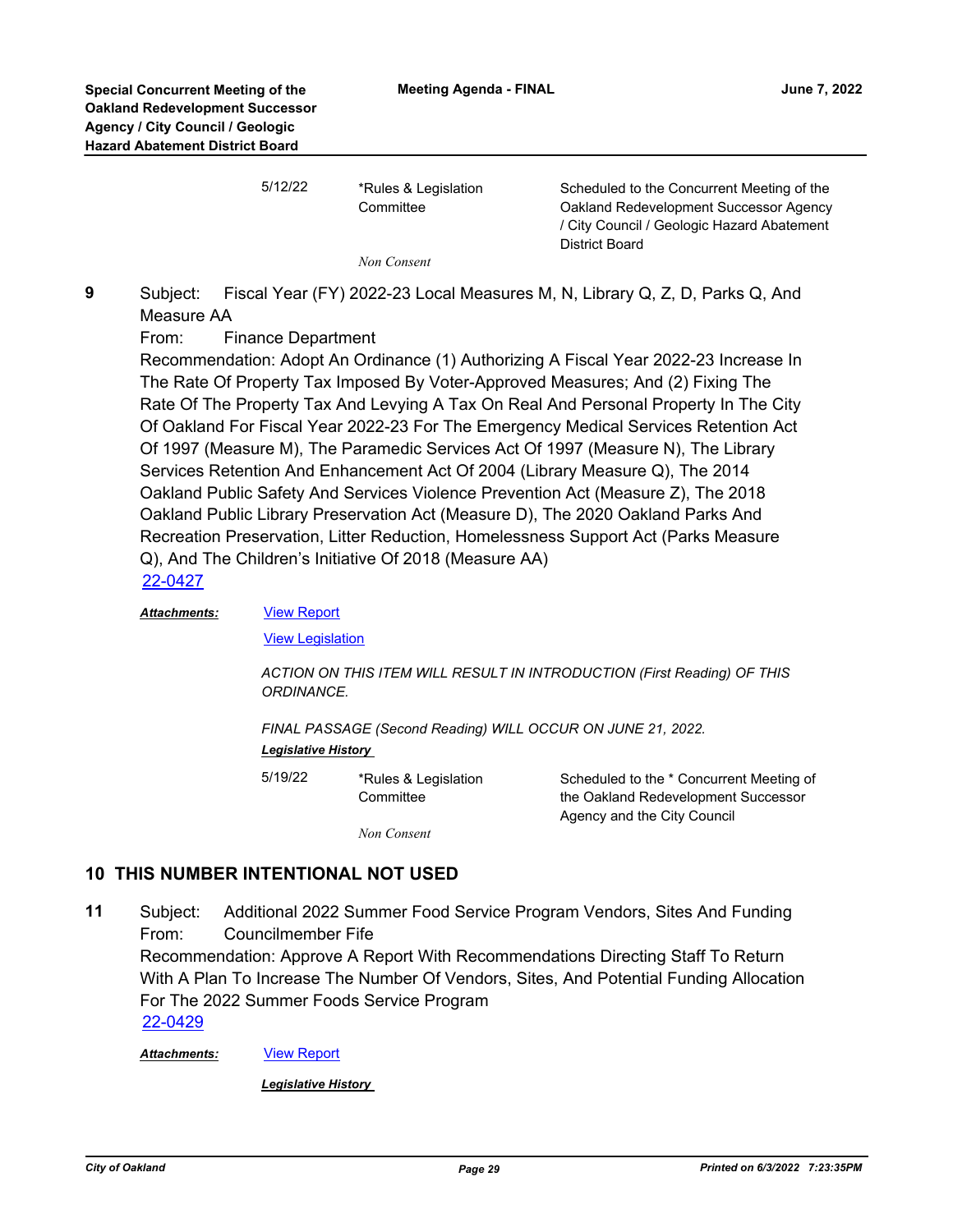**12**

|                              | 5/17/22                             | <b>Special Concurrent Meeting</b><br>of the Oakland<br>Redevelopment Successor<br>Agency / City Council /<br>Geologic Hazard Abatement<br><b>District Board</b> | Scheduled to the * Concurrent Meeting of<br>the Oakland Redevelopment Successor<br>Agency and the City Council                                                             |  |  |
|------------------------------|-------------------------------------|-----------------------------------------------------------------------------------------------------------------------------------------------------------------|----------------------------------------------------------------------------------------------------------------------------------------------------------------------------|--|--|
|                              |                                     | on Non Consent.                                                                                                                                                 | Councilmember Fife made a scheduling motion, seconded by Vice Mayor<br>Kaplan, to place this scheduling item on the June 7, 2022 City Council Agenda                       |  |  |
| Subject:<br>From:<br>22-0435 |                                     | New Construction Notice Of Funding Availability FY 2021-22<br>Housing And Community Development Department                                                      | Recommendation: Receive An Informational Report On The City's 2021-22 Affordable<br>Housing Notice Of Funding Availability; And Adopt The Following Pieces Of Legislation; |  |  |
| <b>Attachments:</b>          |                                     | <b>View Report And Attachments</b>                                                                                                                              |                                                                                                                                                                            |  |  |
|                              | <b>View Presentation</b>            |                                                                                                                                                                 |                                                                                                                                                                            |  |  |
|                              | View Supplemental Report - 6/2/2022 |                                                                                                                                                                 |                                                                                                                                                                            |  |  |
|                              |                                     | <b>View Supplemental Presentation - 6/2/2022</b>                                                                                                                |                                                                                                                                                                            |  |  |
|                              | <b>Legislative History</b>          |                                                                                                                                                                 |                                                                                                                                                                            |  |  |
|                              | 5/19/22                             | *Rules & Legislation<br>Committee                                                                                                                               | Scheduled to the * Concurrent Meeting of<br>the Oakland Redevelopment Successor<br>Agency and the City Council                                                             |  |  |
|                              |                                     | Non Consent                                                                                                                                                     |                                                                                                                                                                            |  |  |
|                              | 6/2/22                              | *Rules & Legislation<br>Committee                                                                                                                               | Scheduled to the Concurrent Meeting of the<br>Oakland Redevelopment Successor Agency<br>/ City Council / Geologic Hazard Abatement<br><b>District Board</b>                |  |  |

1) A Resolution Authorizing Affordable Housing Development Loans In A Total Amount Not To Exceed \$30,561,000 For The Following Affordable Housing New Construction Projects: 3050 International (3050 International Boulevard), Longfellow Corner (3801-3807 & 3823-3829 Martin Luther King Jr. Way), 34th & San Pablo (3419-3431 San Pablo Avenue), Agnes Memorial Senior Housing (2372 International Boulevard), And 500 Lake Park Apartments (500 Lake Park Avenue) [TITLE CHANGE]

[22-0436](http://oakland.legistar.com/gateway.aspx?m=l&id=/matter.aspx?key=33357)

#### **[View Legislation](http://oakland.legistar.com/gateway.aspx?M=F&ID=1341f698-014a-4b30-a649-9df73581d966.pdf)** *Attachments:*

[View Supplemental Legislation - 6/2/2022](http://oakland.legistar.com/gateway.aspx?M=F&ID=32edb327-940f-4d53-853d-e0cdfb3b026f.pdf)

*This item was placed on the agenda by the June 2, 2022 Rules and Legislation Committee. This item requires an Urgency Finding (2/3 majority vote) pursuant to Section 2.20.080 E(2) of the Sunshine Ordinance, prior to hearing the item. Legislative History*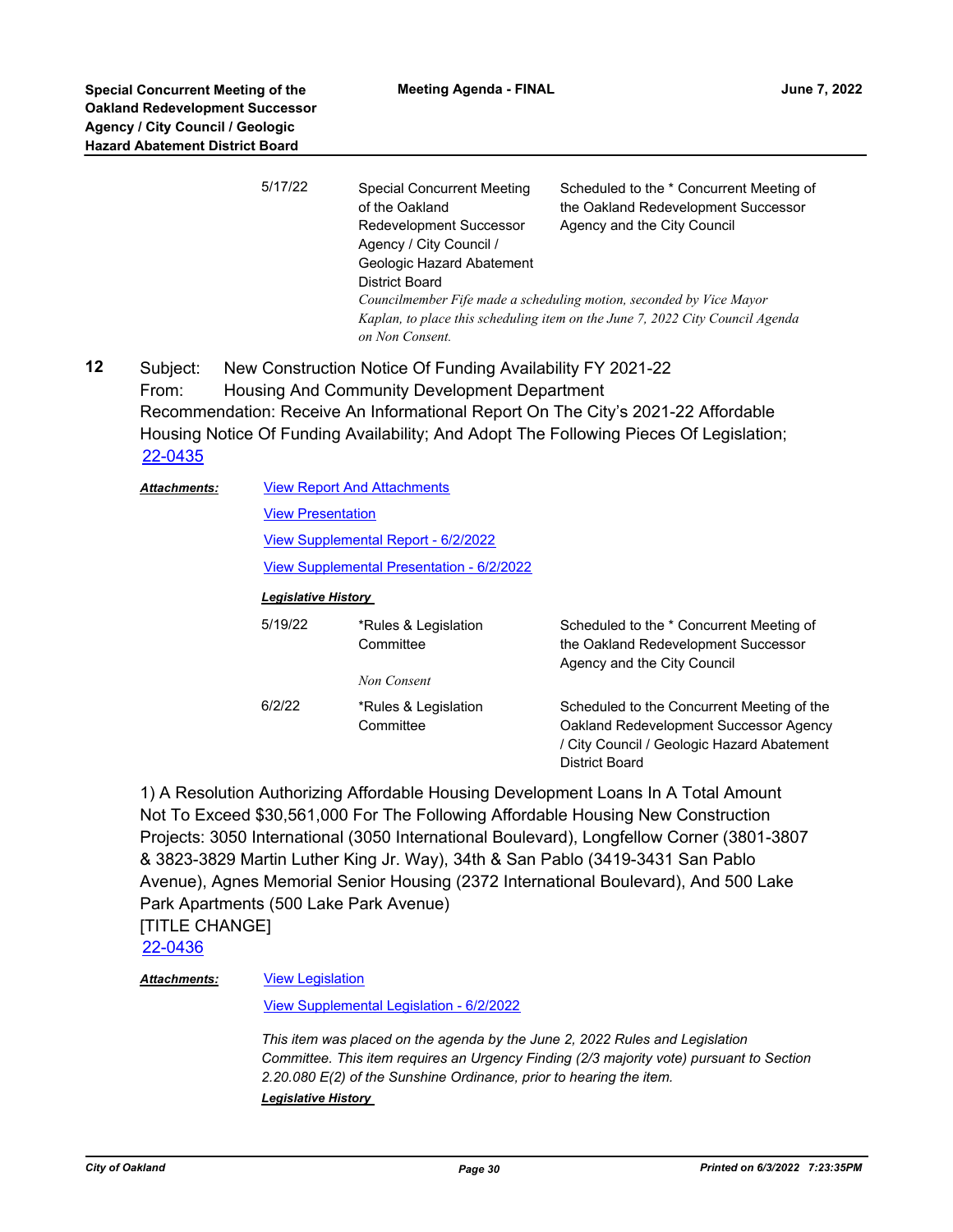| 5/19/22 | *Rules & Legislation<br>Committee | Scheduled to the * Concurrent Meeting of<br>the Oakland Redevelopment Successor<br>Agency and the City Council                                                                                                                                                                                                                                                                                      |
|---------|-----------------------------------|-----------------------------------------------------------------------------------------------------------------------------------------------------------------------------------------------------------------------------------------------------------------------------------------------------------------------------------------------------------------------------------------------------|
|         | Non Consent                       |                                                                                                                                                                                                                                                                                                                                                                                                     |
| 6/2/22  | *Rules & Legislation<br>Committee | Scheduled to the Concurrent Meeting of the<br>Oakland Redevelopment Successor Agency<br>/ City Council / Geologic Hazard Abatement<br>District Board                                                                                                                                                                                                                                                |
|         | A Title Change was approved       |                                                                                                                                                                                                                                                                                                                                                                                                     |
|         |                                   | The June 2, 2022 Rule And Legislation Committee approved the urgency<br>finding on this item for the following reasons: That there is a need to take<br>immediate action which came to the attention of the local body after the<br>agenda was posted, and that the need to take immediate action is required to<br>avoid a substantial adverse impact that would occur if the action were deferred |

2) A Resolution Appropriating \$1,577,870.14 From Funding Reimbursed To The City By The U.S. Department Of Housing And Urban Development's Housing Development Grant Program To Housing Development Activities; And [22-0437](http://oakland.legistar.com/gateway.aspx?m=l&id=/matter.aspx?key=33358)

*to a subsequent special or regular meeting.*

| Attachments: |                     | <b>View Legislation</b>           |                                                                                                                                                      |  |  |
|--------------|---------------------|-----------------------------------|------------------------------------------------------------------------------------------------------------------------------------------------------|--|--|
|              | Legislative History |                                   |                                                                                                                                                      |  |  |
|              | 5/19/22             | *Rules & Legislation<br>Committee | Scheduled to the * Concurrent Meeting of<br>the Oakland Redevelopment Successor<br>Agency and the City Council                                       |  |  |
|              |                     | Non Consent                       |                                                                                                                                                      |  |  |
|              | 6/2/22              | *Rules & Legislation<br>Committee | Scheduled to the Concurrent Meeting of the<br>Oakland Redevelopment Successor Agency<br>/ City Council / Geologic Hazard Abatement<br>District Board |  |  |

3) A Resolution Amending City Council Resolution No. 88765 C.M.S. Authorizing Affordable Housing Development Loans To The Friendship Senior Housing And The Phoenix Projects To Change The Funding Sources For A Portion Of The Loans To Include Allocations From The California Department Of Housing And Community Development's Local Housing Trust Fund Program

## [22-0438](http://oakland.legistar.com/gateway.aspx?m=l&id=/matter.aspx?key=33359)

### **Attachments:** [View Legislation](http://oakland.legistar.com/gateway.aspx?M=F&ID=9c9c985e-e7fb-4e82-8475-0ef6fae3d573.pdf)

### *Legislative History*

5/19/22 \*Rules & Legislation

**Committee** 

Scheduled to the \* Concurrent Meeting of the Oakland Redevelopment Successor Agency and the City Council

*Non Consent*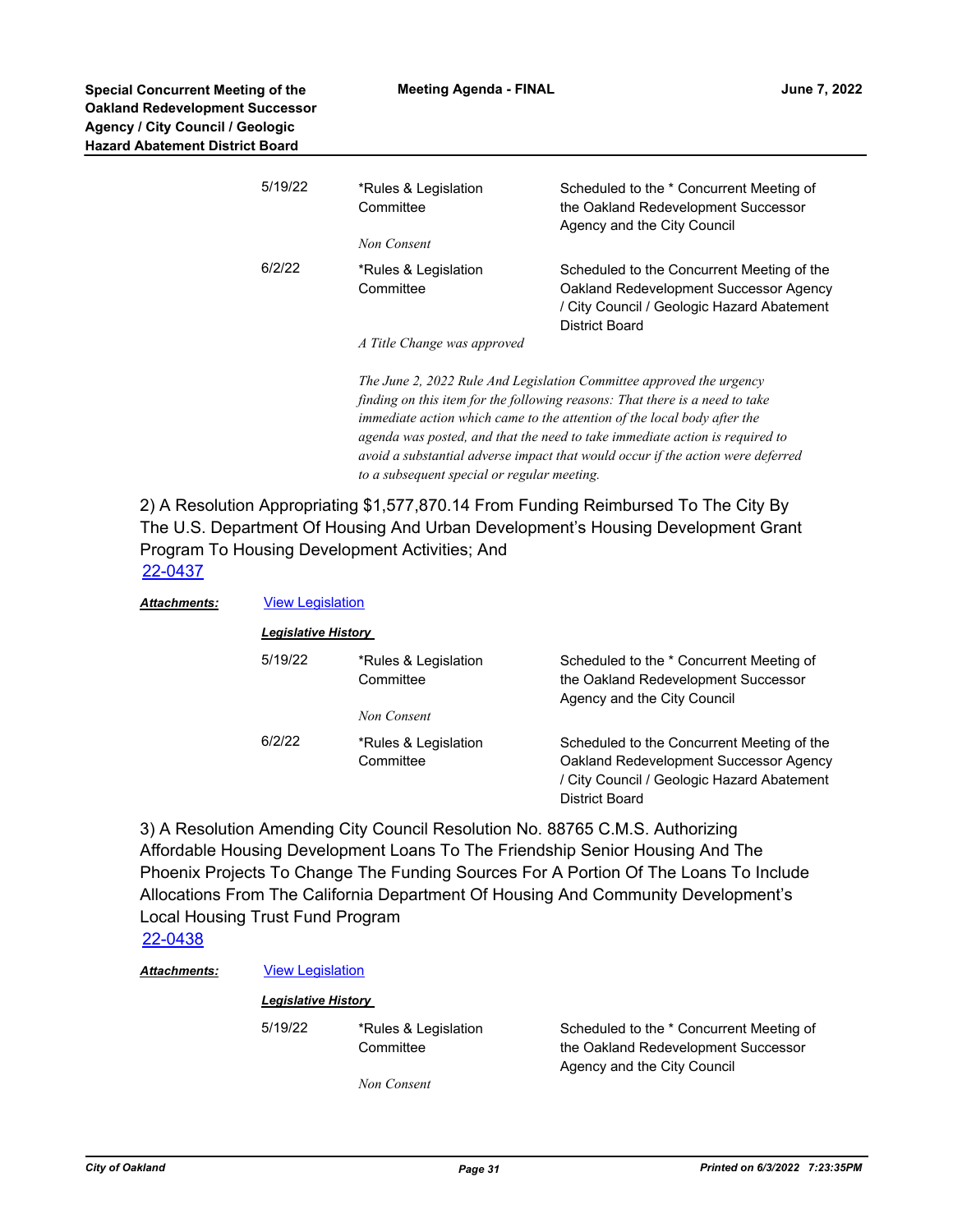6/2/22 \*Rules & Legislation **Committee** 

Scheduled to the Concurrent Meeting of the Oakland Redevelopment Successor Agency / City Council / Geologic Hazard Abatement District Board

Subject: HHAP And Measure Q Homelessness Funding Report FY 2022-2023 From: Human Services Department Recommendation: Adopt The Following Pieces Of Legislation: **13**

1) A Resolution: (1) Awarding Grant Agreements And Professional Services Agreements To The Homeless Service Providers Identified In Tables 1 And 2 For Fiscal Year (FY) 2022-2023 Using State Of California Homeless, Housing, Assistance And Prevention (HHAP) Funds And Local Measure Q Funding; And

(2) Awarding Professional Services Agreements To Two Consultants Identified In Tables 1 And 2 To Support Homeless Services Providers For FY 2022-2024 Using HHAP Funds And Local Measure Q Funds; And

(3) Authorizing The City Administrator To Move Measure Q And HHAP Funding Between The Above Agreements, If Needed, To Ensure Timely Spend Down Of Time Limited Funds, Subject To Any Applicable Funding Regulations And Requirements; And

(4) Authorizing Payments In The Amount Of Up To \$40,000 Per Year For FY 2022-2023 And FY 2023-2024 To Lease The Matilda Cleveland Family Transitional Housing Program Building, Located At 8314 Macarthur Blvd, From Hope Housing Development Corporation And Making California Environmental Quality Act Findings; And [22-0443](http://oakland.legistar.com/gateway.aspx?m=l&id=/matter.aspx?key=33364)

| <b>Attachments:</b> | <b>View Report</b>         |                                                                                 |                                                                                                                                                              |  |
|---------------------|----------------------------|---------------------------------------------------------------------------------|--------------------------------------------------------------------------------------------------------------------------------------------------------------|--|
|                     |                            | View Supplemental Report - 6/7/2022<br>View Supplemental Legislation - 6/7/2022 |                                                                                                                                                              |  |
|                     |                            |                                                                                 |                                                                                                                                                              |  |
|                     | <b>Legislative History</b> |                                                                                 |                                                                                                                                                              |  |
|                     | 5/19/22                    | *Rules & Legislation<br>Committee                                               | Scheduled to the * Concurrent Meeting of<br>the Oakland Redevelopment Successor<br>Agency and the City Council                                               |  |
|                     |                            | On Non Consent.                                                                 |                                                                                                                                                              |  |
|                     |                            | Title change read into record.                                                  |                                                                                                                                                              |  |
|                     | 6/2/22                     | *Rules & Legislation<br>Committee                                               | Scheduled to the Special Concurrent<br>Meeting of the Oakland Redevelopment<br>Successor Agency / City Council / Geologic<br>Hazard Abatement District Board |  |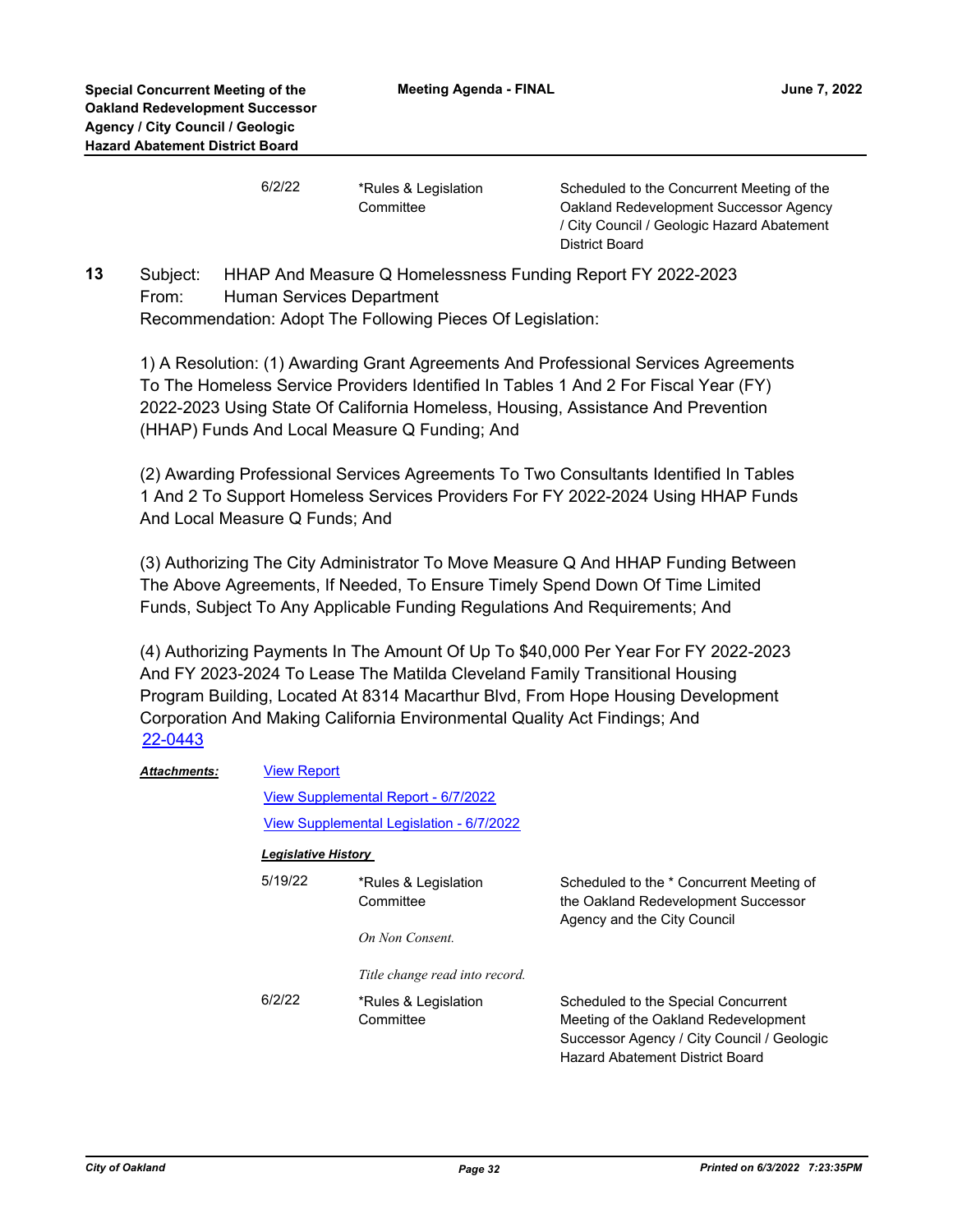2) A Resolution Waiving The Local/Small Local Enterprise Business Requirement And Awarding Professional Service Agreements To Four (4) Providers Identified In Table 1 For The Provision Of Hygiene Services At Homeless Encampments And Other Program Sites In An Amount Not To Exceed \$750,000 Per Service Provider And Not To Exceed \$3,000,000 Total For Fiscal Year (FY) 2022-23 Using General Purpose Funds And State Of California Homeless, Housing, Assistance And Prevention (HHAP) Funds [TITLE CHANGE]

[22-0444](http://oakland.legistar.com/gateway.aspx?m=l&id=/matter.aspx?key=33365)

| Attachments: |                            | <b>View Report</b>                               |                                                                                                                              |  |  |  |
|--------------|----------------------------|--------------------------------------------------|------------------------------------------------------------------------------------------------------------------------------|--|--|--|
|              |                            | View Supplemental Legislation - 6/7/2022         |                                                                                                                              |  |  |  |
|              | <b>Legislative History</b> |                                                  |                                                                                                                              |  |  |  |
|              | 5/19/22                    | *Rules & Legislation<br>Committee<br>Non Consent | Scheduled to the * Concurrent Meeting of<br>the Oakland Redevelopment Successor<br>Agency and the City Council               |  |  |  |
|              | 6/2/22                     | *Rules & Legislation                             | Scheduled to the Special Concurrent                                                                                          |  |  |  |
|              |                            | Committee                                        | Meeting of the Oakland Redevelopment<br>Successor Agency / City Council / Geologic<br><b>Hazard Abatement District Board</b> |  |  |  |
|              |                            | A Title Change was read into record              |                                                                                                                              |  |  |  |

*A Title Change was read into record*

Subject: Former Oakland Army Base As A Homeless Intervention Site From: Human Services Department Recommendation: Receive An Informational Report On The Feasibility Of Establishing A Temporary Homeless Intervention Site, To House At Least 1,000 Individuals, At The North Gateway Parcel Located At The Former Oakland Army Base; Including A Fiscal Analysis, Environmental Assessment, Associated Timelines For Standing Up The Site **14** [22-0459](http://oakland.legistar.com/gateway.aspx?m=l&id=/matter.aspx?key=33380)

Attachments: **[View Report](http://oakland.legistar.com/gateway.aspx?M=F&ID=a7311a96-52a6-4eb4-92f8-67f43bc0371f.pdf)**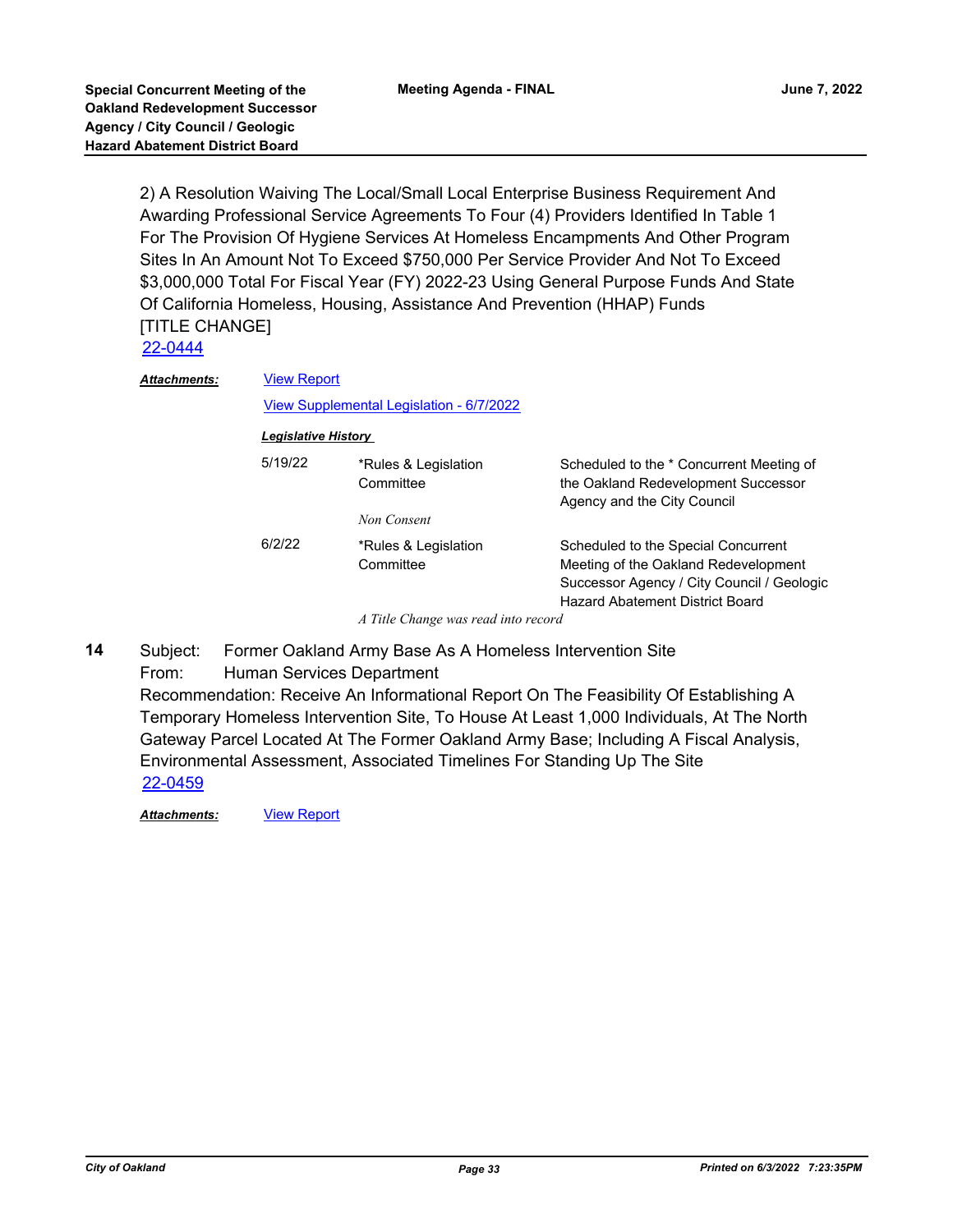## Subject: OFCY FY2022-2023 Grant Awards From: Human Services Department Recommendation: Adopt A Resolution Authorizing The City Administrator To Negotiate And Execute Grant Agreements Between The City Of Oakland And Various Non-Profit And Public Agencies To Provide Direct Services For Children And Youth In An Amount Not To Exceed Nineteen Million Forty-Two Thousand Three Hundred Eighty-Two Dollars (\$19,042,382) For Fiscal Year 2022-2023, With An Option To Approve One-Year Grant Renewals In Fiscal Years 2023-2024 And 2024-2025 Pending Council Approval [TITLE CHANGE] **15** [22-0378](http://oakland.legistar.com/gateway.aspx?m=l&id=/matter.aspx?key=33299)

#### [View Report](http://oakland.legistar.com/gateway.aspx?M=F&ID=9ff4777f-7a27-45b6-a281-8f259d9bbd30.pdf) *Attachments:*

[View Supplemental Report 5/19/2022](http://oakland.legistar.com/gateway.aspx?M=F&ID=70b55ab1-982f-453e-b567-155090a6f5ab.pdf) [View Legislation 5/19/2022](http://oakland.legistar.com/gateway.aspx?M=F&ID=bd421f21-676e-4d00-bb9e-696070e12fdc.pdf) [View Supplemental Report - 6/7/2022](http://oakland.legistar.com/gateway.aspx?M=F&ID=b4f0025d-d3b3-4183-b6ea-7173c88e26ae.pdf) [View Supplemental Legislation - 6/7/2022](http://oakland.legistar.com/gateway.aspx?M=F&ID=f0e0f24b-0a0f-433c-b736-b7ef96a0df4a.PDF)

*This item was placed on the agenda by the June 2, 2022 Rules and Legislation Committee. This item requires an Urgency Finding (2/3 majority vote) pursuant to Section 2.20.080 E(2) of the Sunshine Ordinance, prior to hearing the item.*

#### *Legislative History*

| 5/5/22  | *Rules & Legislation<br>Committee     | Scheduled to the *Special Life Enrichment<br>Committee                                                                                                                                          |
|---------|---------------------------------------|-------------------------------------------------------------------------------------------------------------------------------------------------------------------------------------------------|
| 5/23/22 | *Special Life Enrichment<br>Committee | Approved the Recommendation of Staff, and<br>Forward to the Concurrent Meeting of the<br>Oakland Redevelopment Successor Agency<br>/ City Council / Geologic Hazard Abatement<br>District Board |
|         | On Non Consent.                       |                                                                                                                                                                                                 |
| 6/2/22  | *Rules & Legislation<br>Committee     | Scheduled to the * Concurrent Meeting of<br>the Oakland Redevelopment Successor<br>Agency and the City Council                                                                                  |
|         | Non Consent                           |                                                                                                                                                                                                 |
|         | A Title Change was read into record   |                                                                                                                                                                                                 |

*The June 2, 2022 Rule And Legislation Committee approved the urgency finding on this item for the following reason: That there is a need to take immediate action which came to the attention of the local body after the agenda was posted, and that the need to take immediate action is required to avoid a substantial adverse impact that would occur if the action were deferred to a subsequent special or regular meeting.*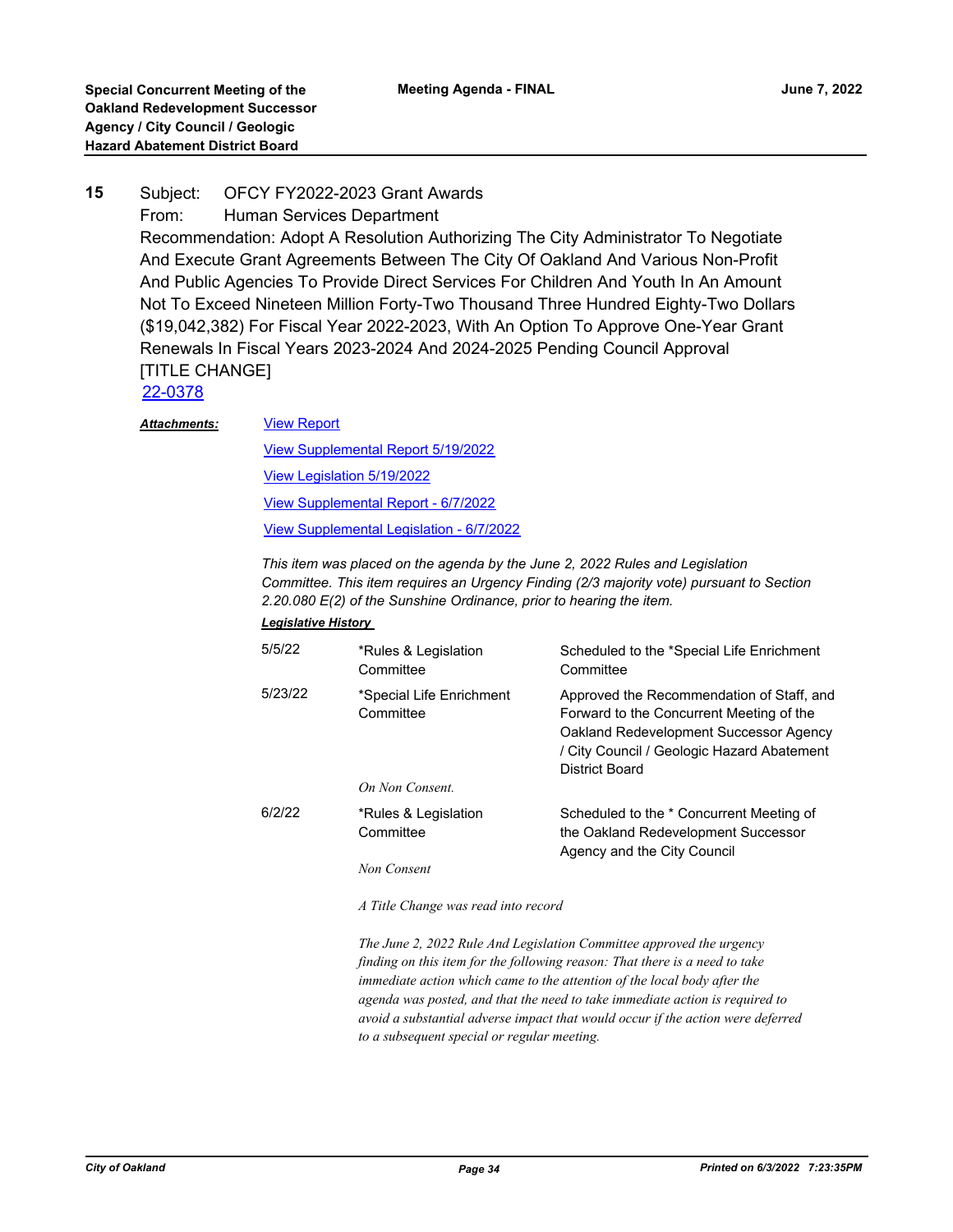Subject: Resolution Declaring Racism A Public Health Crisis From: City Attorney Barbara J. Parker, City Administrator Edward D. Reiskin, Department Of Race And Equity Director Darlene Flynn, President Pro Tem Sheng Thao, And Councilmembers Carroll Fife, Treva Reid, And Loren Taylor Recommendation: Adopt A Resolution Declaring Racism A Public Health Crisis And Reaffirming The City's Commitment To Advancing Racial Equity By: **16**

(1) Taking Into Account How The City Can Achieve Equity In City Of Oakland, In All Aspects Of City Planning, Policymaking, Laws, Contracting, And Hiring;

(2) Approving A Non-Comprehensive Roadmap Of Next Steps That The City Will Take To Advance Racial Equity And Reduce Alarming Health Disparities In Oakland; And

(3) Providing Funding In The Mid-Cycle Budget For A Data Analyst And Consulting Services In An Amount Not To Exceed \$350,000 To Support The City And The Department Of Race And Equity To Advance Necessary Improvements In Systems For Collecting And Processing Data To Track Performance And Equity Progress [22-0417](http://oakland.legistar.com/gateway.aspx?m=l&id=/matter.aspx?key=33338)

| Attachments: | <b>View Report</b>         |                                                                                                                                                                                                                                                              |                                                                                                                                                                                                                   |  |
|--------------|----------------------------|--------------------------------------------------------------------------------------------------------------------------------------------------------------------------------------------------------------------------------------------------------------|-------------------------------------------------------------------------------------------------------------------------------------------------------------------------------------------------------------------|--|
|              | <b>View Legislation</b>    |                                                                                                                                                                                                                                                              |                                                                                                                                                                                                                   |  |
|              |                            | View Supplemental Legislation - 6/2/2022                                                                                                                                                                                                                     |                                                                                                                                                                                                                   |  |
|              | <b>Legislative History</b> |                                                                                                                                                                                                                                                              |                                                                                                                                                                                                                   |  |
|              | 5/12/22                    | *Rules & Legislation<br>Committee                                                                                                                                                                                                                            | Scheduled to the *Special Life Enrichment<br>Committee                                                                                                                                                            |  |
|              | 5/23/22                    | *Special Life Enrichment<br>Committee                                                                                                                                                                                                                        | Approved as Amended the Recommendation<br>of Staff, and Forward to the Concurrent<br>Meeting of the Oakland Redevelopment<br>Successor Agency / City Council / Geologic<br><b>Hazard Abatement District Board</b> |  |
|              |                            | Vice Mayor Kaplan made a motion, seconded by Chair Taylor to forward this                                                                                                                                                                                    |                                                                                                                                                                                                                   |  |
|              |                            | item to the June 7, 2022 City Council meeting on Non Consent with the                                                                                                                                                                                        |                                                                                                                                                                                                                   |  |
|              |                            | following amendments to the legislation;                                                                                                                                                                                                                     |                                                                                                                                                                                                                   |  |
|              |                            | - including prompt payment to city contractors;<br>- proactive look at the pay equity process;<br>- length of time to hire internally; and<br>- challenges with Human Resources staffing and vacancies in terms of city<br>services being provided equitably |                                                                                                                                                                                                                   |  |
|              | 6/2/22                     | *Rules & Legislation<br>Committee                                                                                                                                                                                                                            | Scheduled to the Concurrent Meeting of the<br>Oakland Redevelopment Successor Agency<br>/ City Council / Geologic Hazard Abatement<br><b>District Board</b>                                                       |  |
|              |                            | Non Consent                                                                                                                                                                                                                                                  |                                                                                                                                                                                                                   |  |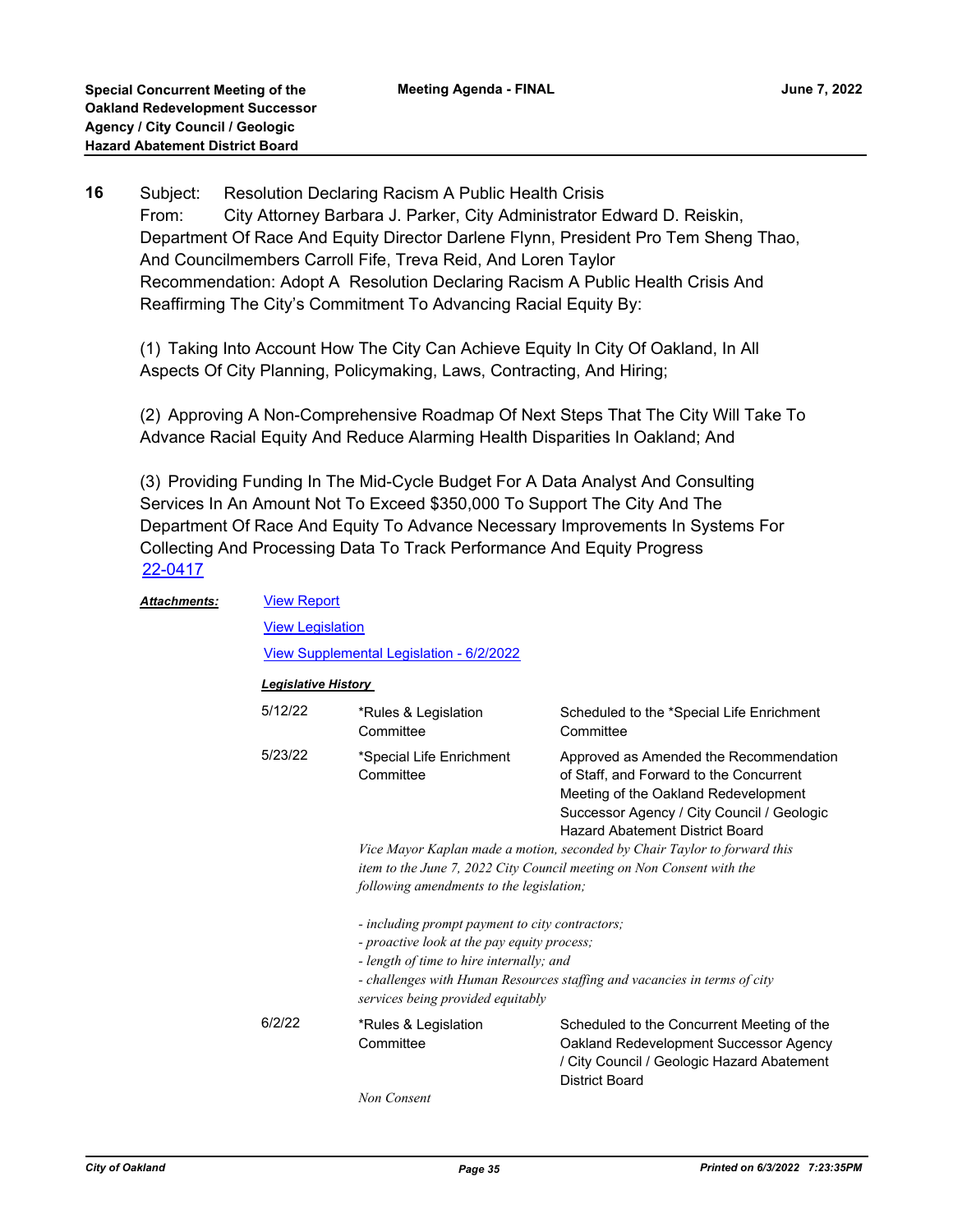Subject: Endorsing Community-Wide Home Together Plan From: Human Services Department Recommendation: Adopt A Resolution Endorsing The Home Together 2026 Implementation Plan, A Community-Wide Plan For Alameda County, Which Lays Out The Goals, Strategies, And Investments Needed To Dramatically Reduce Homelessness And Reduce Racial Disparities In The Homeless Population By 2026 **17** [22-0431](http://oakland.legistar.com/gateway.aspx?m=l&id=/matter.aspx?key=33352)

| <b>Attachments:</b> | <b>View Report</b>         |                                                                                                                                     |                                                                                                                                                                                                 |
|---------------------|----------------------------|-------------------------------------------------------------------------------------------------------------------------------------|-------------------------------------------------------------------------------------------------------------------------------------------------------------------------------------------------|
|                     | <b>View Legislation</b>    |                                                                                                                                     |                                                                                                                                                                                                 |
|                     | <b>Legislative History</b> |                                                                                                                                     |                                                                                                                                                                                                 |
|                     | 5/19/22                    | *Rules & Legislation<br>Committee                                                                                                   | Scheduled to the *Special Life Enrichment<br>Committee                                                                                                                                          |
|                     | 5/23/22                    | *Special Life Enrichment<br>Committee                                                                                               | Approved the Recommendation of Staff, and<br>Forward to the Concurrent Meeting of the<br>Oakland Redevelopment Successor Agency<br>/ City Council / Geologic Hazard Abatement<br>District Board |
|                     |                            | The committee included to extend the invitation to the Alameda County<br>personnel to discuss and present on the plan in this item. |                                                                                                                                                                                                 |
|                     |                            | On Non Consent.                                                                                                                     |                                                                                                                                                                                                 |
|                     | 6/2/22                     | *Rules & Legislation<br>Committee                                                                                                   | Scheduled to the Concurrent Meeting of the<br>Oakland Redevelopment Successor Agency<br>/ City Council / Geologic Hazard Abatement<br>District Board                                            |

*Non Consent*

Subject: Oakland HHAP-3 Application/ Local Action Plan From: Human Services Department Recommendation: Receive An Informational Report On The City's Homeless Housing Assistance And Prevention Three (HHAP-3) Application For State Funding Which Includes Countywide System Performance Goals And The Oakland Local Action Plan For FY 2022-23 Homelessness Funding Reflecting The Countywide Home Together Plan And Equity Systems Modeling **18** [22-0430](http://oakland.legistar.com/gateway.aspx?m=l&id=/matter.aspx?key=33351)

[View Report](http://oakland.legistar.com/gateway.aspx?M=F&ID=c3b043e2-96af-4ba6-ba72-a7fd445f9309.pdf) [View Attachment A](http://oakland.legistar.com/gateway.aspx?M=F&ID=28ca1ee8-6eba-4155-9849-3c996ae22f36.pdf) *Attachments: Legislative History*  5/19/22 \*Rules & Legislation **Committee** Scheduled to the \*Special Life Enrichment **Committee**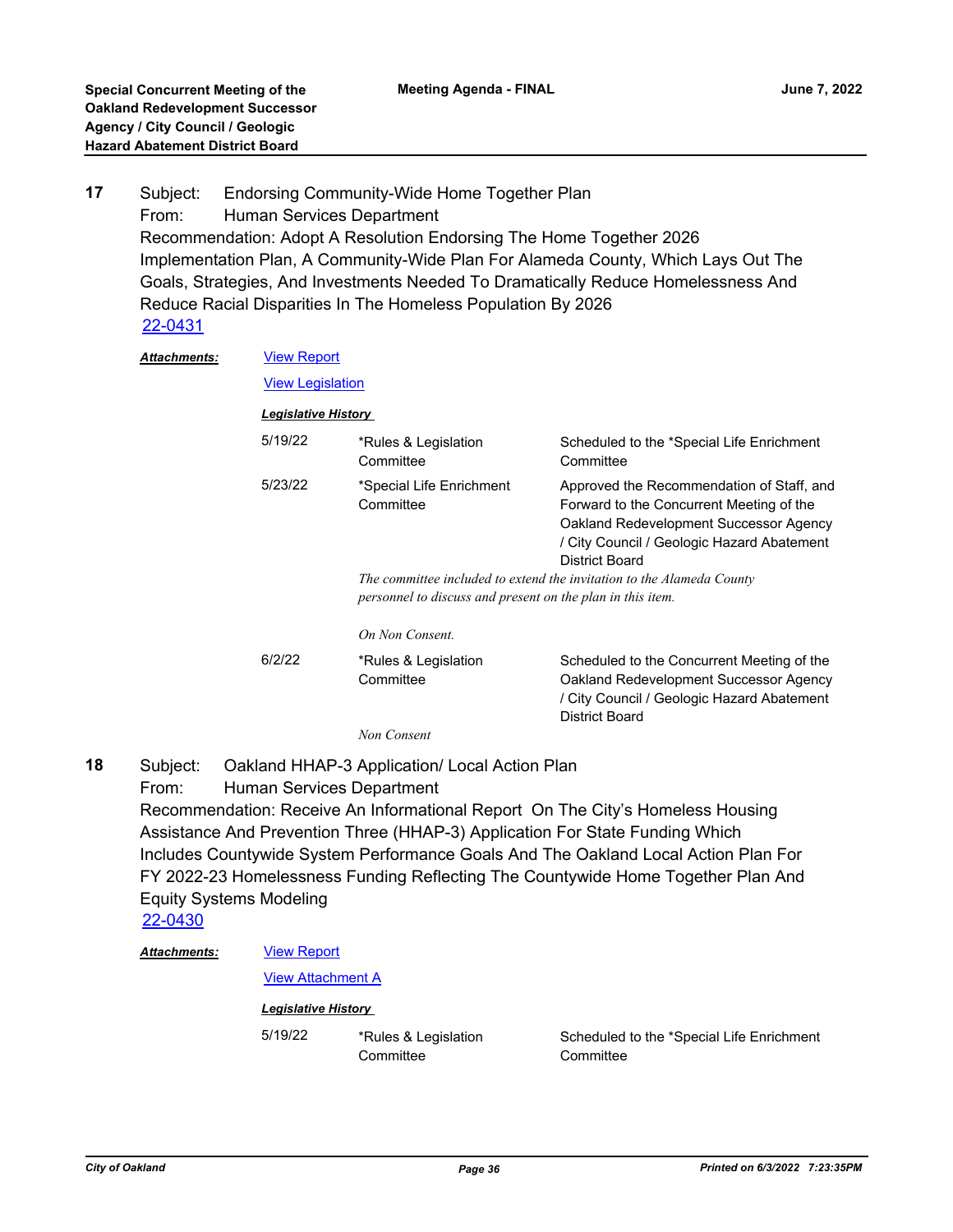| 5/23/22 | *Special Life Enrichment<br>Committee<br>On Non Consent. | Received and Forwarded to the Concurrent<br>Meeting of the Oakland Redevelopment<br>Successor Agency / City Council / Geologic<br><b>Hazard Abatement District Board</b> |
|---------|----------------------------------------------------------|--------------------------------------------------------------------------------------------------------------------------------------------------------------------------|
| 6/2/22  | *Rules & Legislation<br>Committee<br>Non Consent         | Scheduled to the Concurrent Meeting of the<br>Oakland Redevelopment Successor Agency<br>/ City Council / Geologic Hazard Abatement<br>District Board                     |

Subject: Amend Rent Adjustment Ordinance To Establish Residential Rental Registry From: Housing And Community Development Department Recommendation: Adopt An Ordinance Amending The Rent Adjustment Ordinance (O.M.C. 8.22.010 Et Seq) And The Just Cause For Eviction Ordinance (O.M.C. 8.22.300 Et Seq) To (1) Create An Annual Requirement For Residential Rental Units In Which Rental Property Owners Of Units Subject To The Rent Program Service Fee Shall Be Required To Report Rent And Other Tenancy Information, As Set Forth In Section 8.22.520, (2) Require Owners To Provide Evidence Of Complying With Residential Rental Registration Requirement When Filing Rent Increase Petitions Or Responses To Tenant Petitions And (3) To Provide As A Tenant's Affirmative Defense In An Eviction Action The Property Owner's Failure To Comply With Registration Requirements Outlined In O.M.C. 8.22.510 **19**

## [22-0376](http://oakland.legistar.com/gateway.aspx?m=l&id=/matter.aspx?key=33297)

#### [View Report](http://oakland.legistar.com/gateway.aspx?M=F&ID=c4937fb0-c6c5-4555-aca8-e00019d019fd.pdf) *Attachments:*

[View Legislation](http://oakland.legistar.com/gateway.aspx?M=F&ID=01891bac-9595-448f-850c-566070d73580.PDF)

[View Supplemental Power Point - 5/19/2022](http://oakland.legistar.com/gateway.aspx?M=F&ID=d1764194-7df1-4567-bbf8-0b7eaeb37a35.pdf)

[View Supplemental Legislation - 6/3/2022](http://oakland.legistar.com/gateway.aspx?M=F&ID=ea0f8918-6535-402c-a903-8450d01efddc.pdf)

*ACTION ON THIS ITEM WILL RESULT IN INTRODUCTION (First Reading) OF THIS ORDINANCE.* 

*FINAL PASSAGE (Second Reading) WILL OCCUR ON JUNE 21, 2022.*

| <b>Legislative History</b> |                                                                                              |                                                                                                                                                                                                                                                                                                                                                                                                            |  |
|----------------------------|----------------------------------------------------------------------------------------------|------------------------------------------------------------------------------------------------------------------------------------------------------------------------------------------------------------------------------------------------------------------------------------------------------------------------------------------------------------------------------------------------------------|--|
| 5/5/22                     | *Rules & Legislation<br>Committee                                                            | Scheduled to the *Special Community &<br>Economic Development Committee                                                                                                                                                                                                                                                                                                                                    |  |
| 5/24/22                    | *Special Community &<br>Economic Development<br>Committee<br>Non-Consent with the following: | Approved as Amended the Recommendation<br>of Staff, and Forward to the * Concurrent<br>Meeting of the Oakland Redevelopment<br>Successor Agency and the City Council<br>The Committee approved the recommendation of staff as amended, and<br>requested the item be forwarded to the June 7, 2022 City Council Agenda on<br>Administration to send out notification to the public via postcard; direct the |  |
|                            | rent board to promulgate and define Substantial Compliance, without                          |                                                                                                                                                                                                                                                                                                                                                                                                            |  |

*returning to council*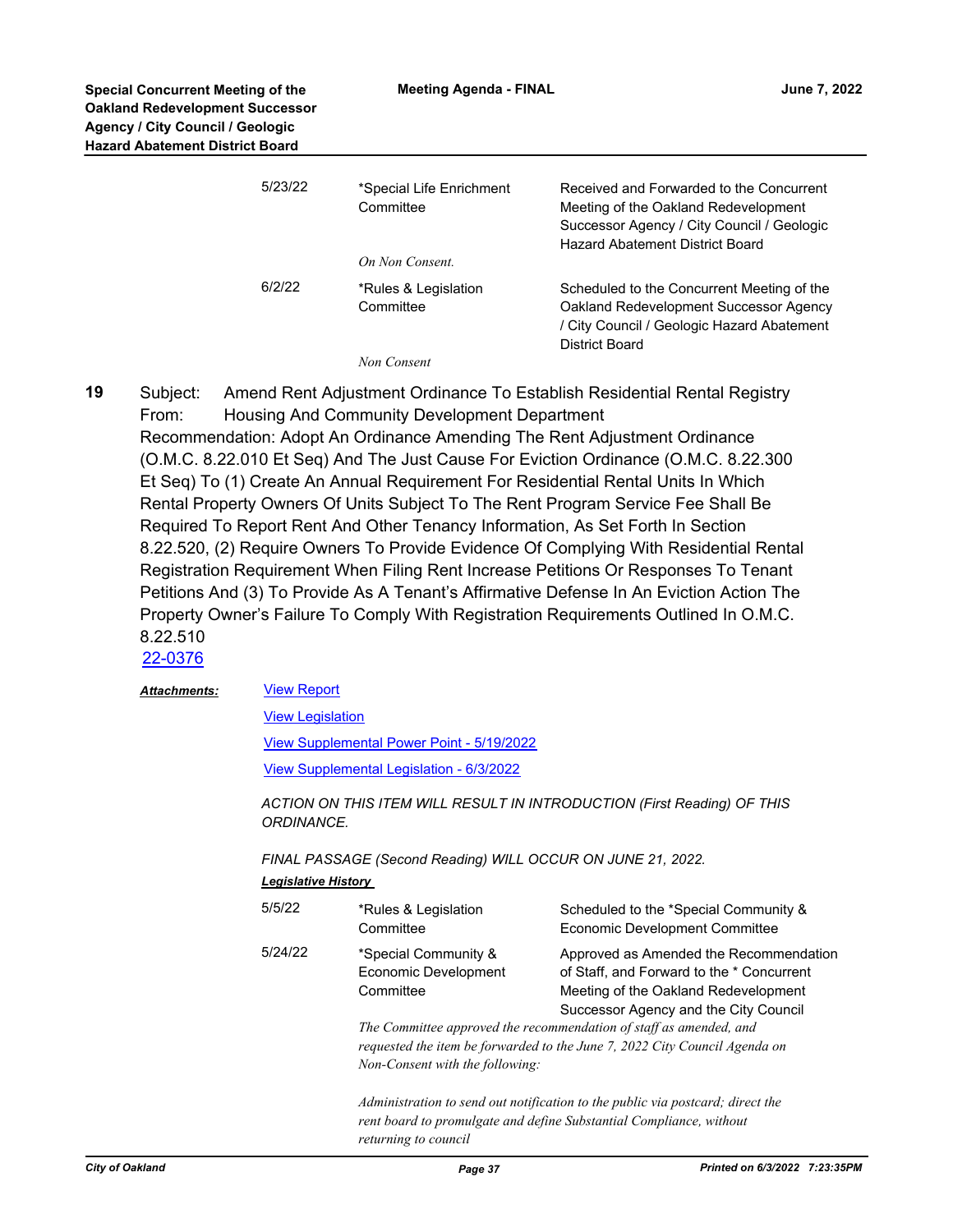| 6/2/22 | *Rules & Legislation | Scheduled to the * Concurrent Meeting of |
|--------|----------------------|------------------------------------------|
|        | Committee            | the Oakland Redevelopment Successor      |
|        |                      | Agency and the City Council              |
|        | Non Consent          |                                          |

Subject: Article 34 Authorization To Develop, Construct, Or Acquire Low Rent Social **Housing 20**

From: Councilmember Fife

Recommendation: Adopt A Resolution On The City Council's Own Motion Submitting To The Voters At The General Municipal Election On November 8, 2022, A Proposed Ordinance To Authorize The City Of Oakland To Develop, Construct, Or Acquire Up To 13,000 Low Rent Social Housing Units In The City Under Article 34 Of The California Constitution, And Directing The City Clerk To Take Any And All Actions Necessary Under Law To Prepare For And Conduct The November 8, 2022, General Municipal Election [22-0410](http://oakland.legistar.com/gateway.aspx?m=l&id=/matter.aspx?key=33331)

[View Legislation](http://oakland.legistar.com/gateway.aspx?M=F&ID=65e7059d-f9e1-44fd-9540-e20f2f156271.pdf)

### *Legislative History*

| 5/12/22 | *Rules & Legislation<br>Committee | Scheduled to the *Rules & Legislation<br>Committee                                                                                                                                                             |
|---------|-----------------------------------|----------------------------------------------------------------------------------------------------------------------------------------------------------------------------------------------------------------|
| 6/2/22  | *Rules & Legislation<br>Committee | Approved the Recommendation of Staff, and<br>Forward to the Special Concurrent Meeting<br>of the Oakland Redevelopment Successor<br>Agency / City Council / Geologic Hazard<br><b>Abatement District Board</b> |

*Non Consent*

## **OPEN FORUM / CITIZEN COMMENTS**

### **ADJOURNMENT OF COUNCIL SESSION**

**(Meeting Shall Conclude No Later Than 6:30 P.M., Unless Extended By Majority Vote Of The Council)**